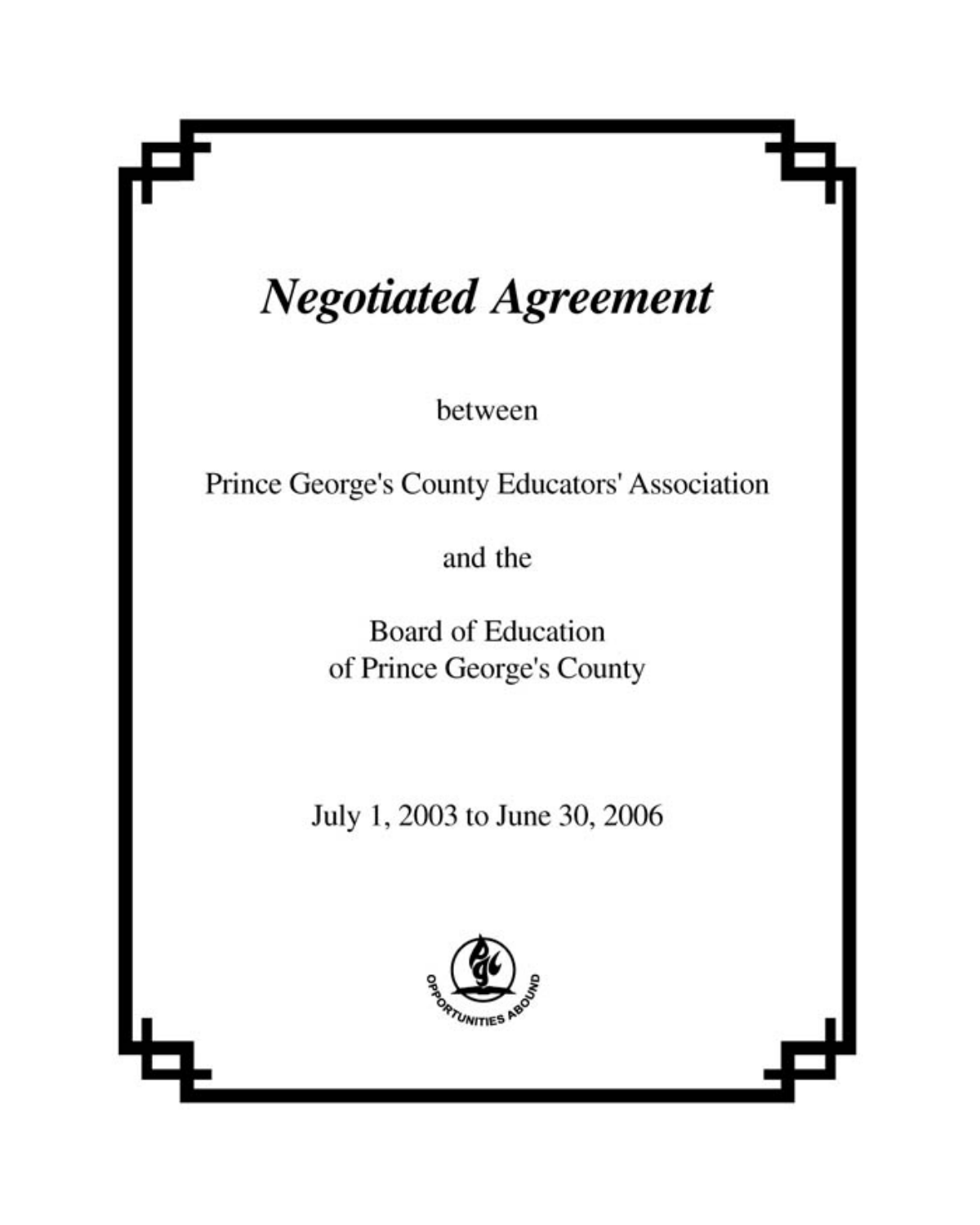# **Table of Contents**

| Page | Page |
|------|------|
|      |      |

<span id="page-1-1"></span><span id="page-1-0"></span>

| <b>ARTICLE III — Rights of Representative Recognition </b> 2 |  |
|--------------------------------------------------------------|--|
|                                                              |  |
|                                                              |  |
|                                                              |  |
|                                                              |  |

## **[ARTICLE IV — Personnel Policies...............................................](#page-4-2)** 3

| 4.06 --  |                                                |  |
|----------|------------------------------------------------|--|
| 4.07 --  |                                                |  |
| $4.08 -$ |                                                |  |
| $4.09 -$ |                                                |  |
| $4.10 -$ | Procedures for Implementing Voluntary          |  |
|          |                                                |  |
| $4.11 -$ |                                                |  |
| $4.12 -$ |                                                |  |
| $4.13 -$ |                                                |  |
| $4.14 -$ |                                                |  |
| $4.15 -$ |                                                |  |
| $4.16 -$ | Teacher Facilities, Equipment and Supplies  12 |  |
| $4.17 -$ |                                                |  |
| $4.18 -$ |                                                |  |
| 4.19 --  |                                                |  |
|          |                                                |  |
| $4.21 -$ |                                                |  |
|          |                                                |  |
| $4.23 -$ |                                                |  |
|          |                                                |  |
|          |                                                |  |
|          |                                                |  |

|--|--|--|--|

| $6.01 -$                                                      |  |
|---------------------------------------------------------------|--|
| $6.02 -$                                                      |  |
| $6.03 -$                                                      |  |
| $6.04 -$                                                      |  |
| $6.05 -$                                                      |  |
| $6.06 -$                                                      |  |
| $6.07 -$                                                      |  |
| Eligibility for Employee Insurance Benefits  20<br>$6.08 -$   |  |
| $6.09 -$                                                      |  |
| Disposition of Unused Leave Upon Retirement<br>$6.10 -$       |  |
|                                                               |  |
| $6.11 -$                                                      |  |
| $6.12 -$                                                      |  |
| $6.13 -$                                                      |  |
| $6.14 -$<br>Pretax Payment of Premiums and Option of Salary   |  |
|                                                               |  |
|                                                               |  |
| National Board of Professional Teaching Standards<br>$6.16 -$ |  |
|                                                               |  |
| $6.17 -$                                                      |  |
|                                                               |  |
|                                                               |  |
| $7.01 -$                                                      |  |
| 7.02 -- Placement of Employees on the Salary Schedule  22     |  |
|                                                               |  |
| Placement of Regular Certificated Personnel in<br>$7.04 -$    |  |
|                                                               |  |
| Acting Appointments — Pay and Leave Benefits  23<br>$7.05 -$  |  |
|                                                               |  |
| $7.06 -$                                                      |  |

### **[ARTICLE VIII — Employment In Addition To Regular](#page-25-0)**

7.08 -- Placement Stipend [.............................................................. 23](#page-24-0) [7.09 -- Knowledge and Skills Based Pay](#page-24-1) ....................................... 23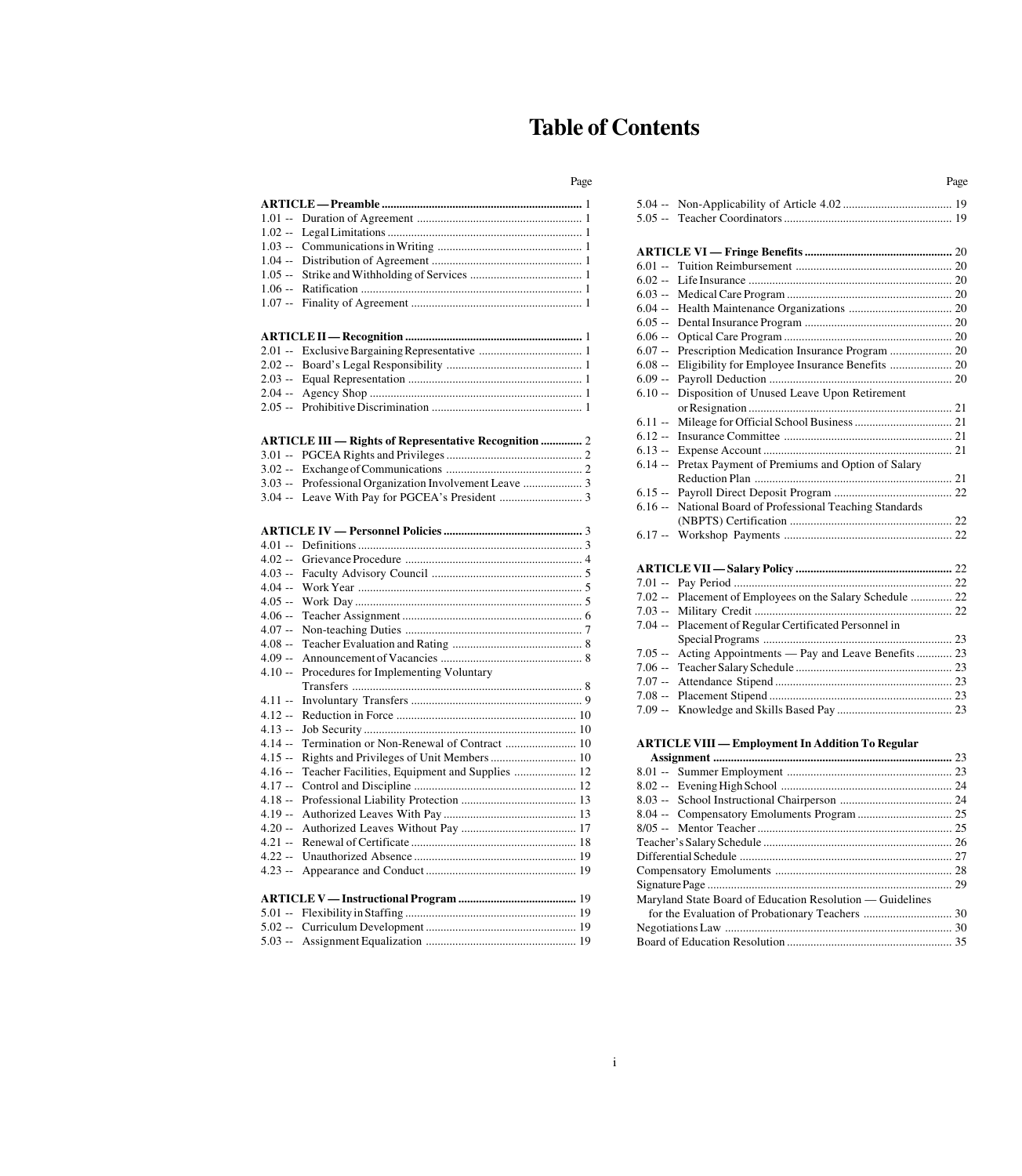# **[Article I — Preamble](#page-1-0)**

<span id="page-2-14"></span><span id="page-2-6"></span><span id="page-2-5"></span><span id="page-2-4"></span><span id="page-2-3"></span><span id="page-2-2"></span><span id="page-2-1"></span><span id="page-2-0"></span>The Board of Education of Prince George's County and the Prince George's County Educators' Association recognize that the development of a quality educational program for the children of Prince George's County, Maryland, is a joint responsibility. In entering into this Agreement, both the Board and the PGCEA recognize that the experience, creativity and the judgment of both parties are necessary to fulfill the educational needs of the community.

<span id="page-2-10"></span><span id="page-2-9"></span><span id="page-2-8"></span><span id="page-2-7"></span>To this end the Board and the PGCEA mutually pledge to subscribe to its terms with patience, understanding and good will.

<span id="page-2-12"></span><span id="page-2-11"></span>By Resolution, the Board of Education of Prince George's County designated two units for its certificated employees. This Agreement affects those certificated employees who are members of Unit I, hereinafter referred to as "Unit I employee." A copy of the Board's Resolution is attached in the Appendices accompanying this Agreement.

<span id="page-2-13"></span>In the event that a specific program established or desired for a particular school which will improve the quality of instruction requires a modification of this Negotiated Agreement, PGCEA and the Superintendent of Schools must agree to such discrete modifications. Proposals for modification will be considered on a case by case basis, in writing, for a period of one school year. Additional years may be requested.

**1.01** This agreement is made and entered into by and between the Board of Education of Prince George's County and the Prince George's County Educators' Association for the period of **July 1, 2003 through June 30, 2006.**

**1.02** If any provision of this Agreement or any application thereof to any teacher or group of teachers is held to be contrary to law by a court of competent jurisdiction, such provision or application will not be deemed valid and subsisting, except to the extent permitted by law, but all other provisions or applications will continue in full force and effect. The parties will meet not later than ten days after any such ruling for the purpose of considering the implication of said ruling and developing

an interpretation for the employees. Nothing in this Agreement is intended to deny or abrogate any of the powers or responsibilities of the Board and the Superintendent that have been assigned to them by any Maryland Law or regulation of the State Board of Education, except as specifically enumerated as conferred hereafter as a unit member's rights, privilege, salary or fringe benefit.

**1.03** Any written communication to be given by one party or the other under this Agreement, will be given by telegram, registered mail, regular carrier or personally receipted mail. If given by the Board, said notice will be sent to the Prince George's County Educators' Association, 8008 Marlboro Pike, Forestville, Maryland 20747. Either party may, by like written notice, change the address at which notice to it may be given.

**1.04** Copies of this Agreement will be distributed by the Board to all presently employed and newly hired professional personnel. PGCEA and the Board will agree on the format to be used and will share the cost of printing.

**1.05** In accordance with *Education Article, Annotated Code of Maryland, Section 6-410, PGCEA,* or any group of employees represented by the PGCEA, shall be prohibited from calling, or directing, or abetting any strike, slow down or any action which interferes with the operation of the schools.

**1.06** This Agreement, when ratified and duly signed by the President of the PGCEA, the Executive Director of the PGCEA, the Chairperson of the Board and the Superintendent shall be valid and binding for the duration of this Agreement.

**1.07** Nothing contained herein shall be deemed to supersede any provision of the Constitution or the Code of Maryland. Monetary matters agreed to herein shall not be reopened for any cause, other than **at set forth in Section 1.01 hereof and for** interpretation, for the duration of this Agreement without the mutual consent of both parties.

## **[Article II — Recognition](#page-1-0)**

**2.01** The Board of Education of Prince George's County, hereafter referred to as the "Board", recognizes the Prince George's County Educators' Association, hereinafter referred to as "PGCEA", pursuant to Title 6 Education Article of the *Annotated Code of Maryland,* as the sole and exclusive bargaining representative of Unit I.

**2.02** PGCEA acknowledges the powers and responsibilities conferred to the Board by law.

**2.03** PGCEA recognizes its responsibility to represent fully and equally without discrimination, all certificated professional personnel contained in its unit in all relationships necessary in the administration of this Agreement.

**2.04** No other employee organization, association or group shall be recognized as a representative of a unit member in disputes concerning this Negotiated Agreement before the Board of Education or any of its officials.

**2.05** In carrying out their responsibilities under this agreement, neither the Board nor the PGCEA shall take discriminatory action against any unit member on account of sex, race, religion, marital status, national origin, or other reasons.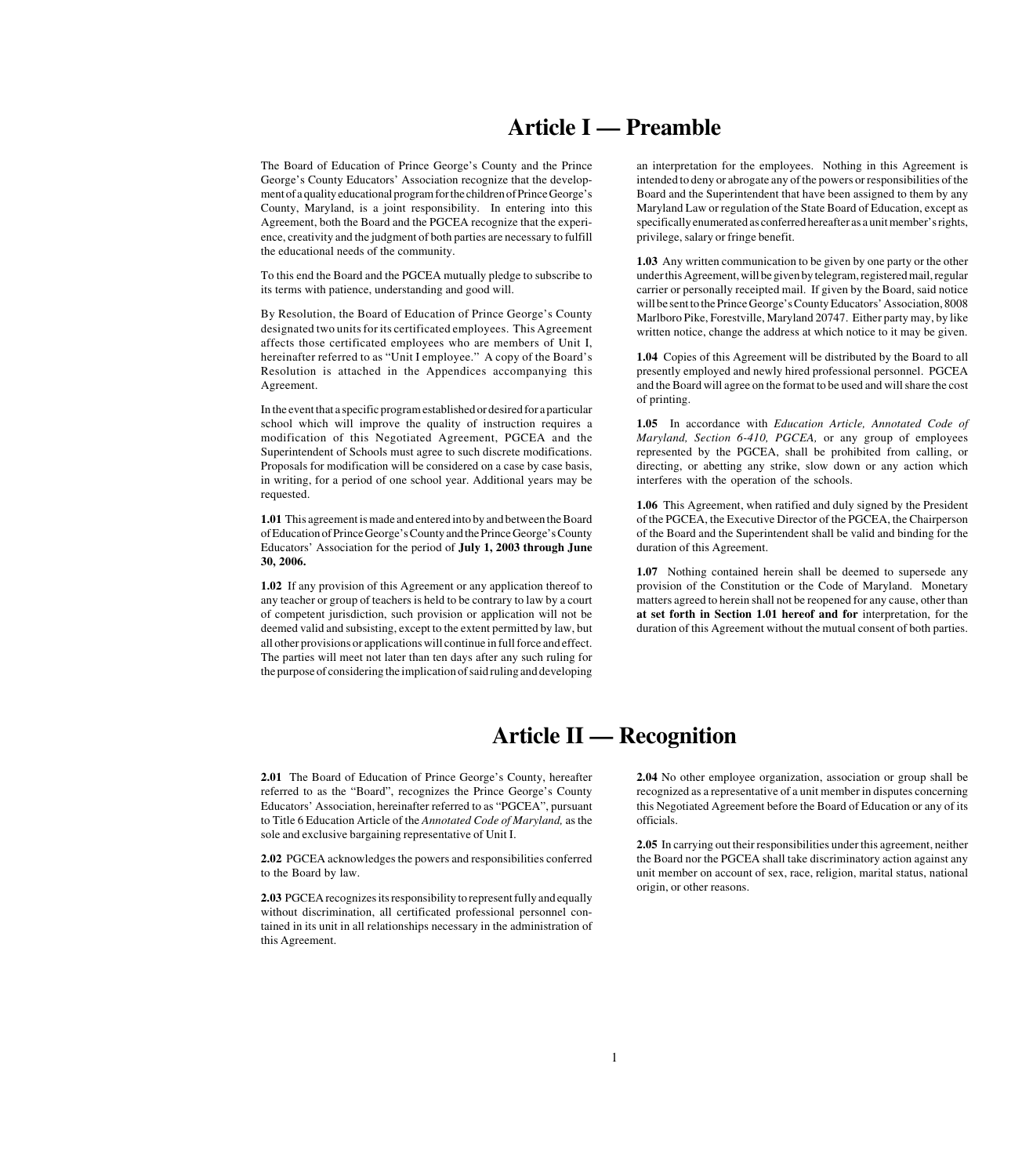## **[Article III — Rights Of Representative Recognition](#page-1-0)**

#### <span id="page-3-3"></span><span id="page-3-1"></span><span id="page-3-0"></span>**[3.01 PGCEA Rights and Privileges](#page-1-0)**

**A.** In accordance with existing regulations for school facility use, PGCEA and its representatives shall have the right to use school buildings for meetings, provided that when special custodial service is required, the Board may make the customary charge.

**B.** PGCEA will have the right to place notices, circulars, and other material in each school building on designated PGCEA bulletin boards of appropriate size and in teachers' mailboxes. Authorized representatives of the PGCEA will assume responsibility for posting or distributing materials for the PGCEA. Posted materials shall be kept current.

**C.** The Board agrees to furnish to the PGCEA names and addresses, social security numbers, dues withheld and teacher resignations of PGCEA members. The Board will provide to the PGCEA the names, work locations, and the last four digits of the social security numbers for new unit members on or about September 1, October 1, November 1, and then on a quarterly basis during the school year. The process of exchange of information currently employed for this purpose will be continued.

<span id="page-3-2"></span>**D.** If negotiations are scheduled during the school day, the individuals on the team and mutually agreed upon consultants shall be released from their regular duties without loss of pay only to attend joint negotiation sessions. Exceptions shall be arranged by mutual agreement of the chairpersons of the teams. PGCEA agrees to reimburse the Board for substitutes used for this purpose.

**E.** Duly authorized representatives of the PGCEA shall be permitted to transact official PGCEA business on school property at reasonable times provided that this shall not interfere with or interrupt normal school operations or prevent the Board employees from performing their professional responsibilities. Conferences involving the principal or other supervisors must be scheduled at mutually convenient times.

**F.** All faculty representatives **members of the Board of Directors and members of the Nominations, Elections & Credentials Commission,** shall be excused from their schools at 3:30 to attend the duly called Representative Council meetings which are scheduled to begin prior to the hour of 5:00 p.m. that day.

**G.** PGCEA is authorized in accordance with the "Letter of the Carrier" exception, to use the interschool mail facility to distribute material. PGCEA agrees to indemnify and hold the Board harmless from and against any and all claims, actions, liabilities and/or penalties in the event the U.S. Postal Service, or any agency of the Federal government investigates or brings charges against the Board in connection with PGCEA's use of the Pony. PGCEA will pay any costs, expenses, fines, penalties and reasonable attorneys' fees incurred by the Board in connection with any such investigation, hearing or litigation resulting therefrom.

Excepting the period of time that there is an election to determine which employee organization shall be deemed the exclusive representative of the public school employees presently represented by PGCEA, PGCEA shall be the only employee organization with the right to distribute materials into the unit members' mailboxes at the various schools provided however, that unless the principal or authorized designee of a particular school can be **proven** to be culpable of a violation of this provision, no grievance shall be filed by PGCEA or any of its members in the event of such a violation.

**H.** As the exclusive representative organization, PGCEA, shall be the

only organization representing Unit I members which shall be granted deductions for membership dues and other fees.

**I.** All members of the unit represented by the PGCEA desiring payroll deduction of membership dues will submit a signed statement in duplicate authorizing dues deductions. One copy of this signed statement will be submitted to the **Benefits Administration** Office and the other copy will be filed with the PGCEA. It is understood that this signed statement will constitute a continuing membership and those members of the unit who wish to withdraw their authorization for payroll deductions of membership dues must give timely notice in writing to both PGCEA and the **Benefits Administration** Office of the Board of Education during the thirty calendar day period beginning the first duty day for teachers of the school year they wish to withdraw their authorization.

PGCEA membership dues will be given a priority status over all other voluntary deductions authorized by a PGCEA member. In the event that the member does not have sufficient monies to cover all voluntary deductions, PGCEA dues will be deducted and the balance forwarded to the employee. The Board of Education will notify PGCEA, on a monthly basis, if a unit member(s) having PGCEA dues paid through an authorized payroll deduction terminates employment.

It being expressly understood that, absent a showing of gross negligence on the part of the Board employees charged with the supervision of payroll deductions of dues, the Board shall not be responsible to PGCEA for any dues not withheld.

**J.** PGCEA representatives will be permitted time to make announcements at the end of faculty meetings, provided teachers who do not wish to stay will be free to leave the meeting.

**K.** Except as to bylaws and rulings by State Board to the contrary, the rights granted to the Association shall not be granted to any other employee organization during the term of this Agreement.

**L.** PGCEA shall be granted exclusive rights to include membership recruitment materials in the Board's packet which is provided to newly employed teachers. All material shall be approved by the Chief **Administrator** for **Human Resources** before inclusion in this packet.

**M.** Unit members who are hired after July 1, 1994, shall within sixty (60) days after commencement of employment, be required to join PGCEA or pay a representation fee in such an amount that is within the legal guidelines established by State and Federal Law. It is explicitly understood that this fee will not be used to support any candidate for political office. The Board shall deduct such representation fee from employees' payroll checks in the same manner as PGCEA dues are deducted, pursuant to this Agreement.

PGCEA shall indemnify and save the Board harmless against any and all claims, demands, suits, or any other forms of liability that shall rise out of or by reason of action taken or not taken by the Board for the purpose of complying with any of the provisions of this article, or in reliance of any list, notice, or assignment, furnished under any such provision.

**N.** Any complaint by a PGCEA officer or building representative of harassment in the performance of their official association duties may be processed under Administrative Procedure 4170.

#### **[3.02 Exchange of Communications](#page-1-0)**

The chairpersons of the PGCEA and the Board of Education negotiating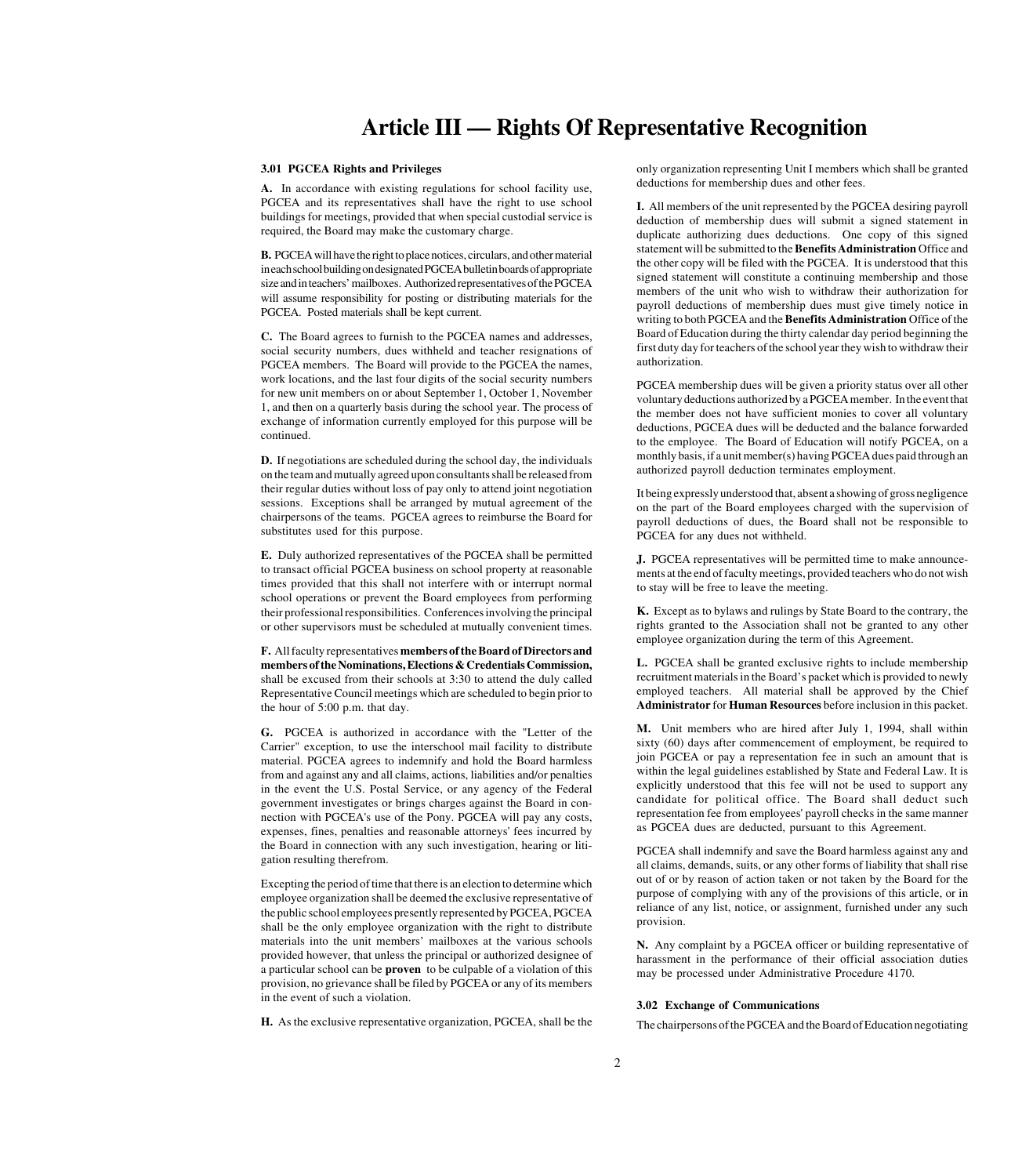<span id="page-4-4"></span><span id="page-4-1"></span><span id="page-4-0"></span>teams shall arrange for an exchange of communications between the PGCEA and the Board of Education encompassing, but not limited to the following:

**A.** Agenda of the respective Boards of these two entities prior to the day of the relevant meeting.

**B.** Newsletters and other similar publications produced and distributed by the respective organizations.

**C.** Financial documents of the Board of Education and the PGCEA, including a financial report of status of employee group insurance programs as they become available.

**D.** Minutes of public meetings of each organization.

**E.** Memos, bulletins, or other like publications which are sent to all professional employees, divisions, or departments of the profession by either organization.

**F.** The PGCEA shall be provided with a current copy of the Board of Education Administrative Policies with any changes made therein from time to time.

<span id="page-4-3"></span><span id="page-4-2"></span>**G.** Upon reasonable request, the Board will provide available information necessary to permit the Association to bargain understandingly, police the administration of this Agreement and prepare for coming negotiations.

#### **[3.03 Professional Organization Involvement Leave](#page-1-0)**

When the need arises, officers, committee chairpersons and members designated by approval of the Board of Directors of PGCEA may attend essential local, state and national meetings with no loss of pay or personal or annual leave. No more than a total of 120 days effective July 1, 1996 and 150 days effective July 1, 1997, aggregate and cumulative for all professional employees or five (5) days for any one

individual shall be approved in any school year. Exceptions to this provision shall be a ten-day maximum each for the elected treasurer of the Association and one other individual designated by the Association. Other exceptions may be granted upon approval by the Chief Divisional Administrator for Personnel. When the immediate supervisor is unable to make emergency arrangements, the Board will be reimbursed by the PGCEA for the cost of substitutes used on a full or half-day basis.

Application for such leave shall be made in writing to the Chief Divisional Administrator for Personnel as far in advance as practicable and ordinarily at least forty-eight (48) hours in advance. The PGCEA and its officers recognize and agree that this privilege should not be abused.

This section does not apply to summer school teaching or persons on eleven month contract.

#### **[3.04 Leave with Pay for PGCEA's President](#page-1-0)**

The Board shall release the person duly elected as President from normal assigned duty to function on a full time basis for PGCEA. PGCEA will reimburse the Board for the salary and fringe benefits the President normally would receive. The President will be treated as though on sabbatical leave.

An individual employed by the Board as an eleven (11) month employee shall receive one (1) additional month's salary with all related costs to be reimbursed to the Board by PGCEA. Said increase in salary shall be treated as normal salary for retirement purposes during the period of approved leave.

An individual employed by the Board as a ten (10) month employee shall receive two (2) additional month's salary with all related costs to be reimbursed to the Board by PGCEA. Said increase in salary shall be treated as normal salary for retirement purposes during the period of approved leave.

## **[Article IV — Personnel Policies](#page-1-0)**

#### **[4.01 Definitions](#page-1-0)**

The following list of terms will be used frequently in the Agreement and whenever they are used they will refer to the definitions described below unless otherwise stipulated:

1. **Board:** The **New** Board of Education of Prince George's County.

2. **PGCEA:** The Prince George's County Educators' Association.

3. **Superintendent:** The **Chief Executive Officer** of **the New Board of Education of** Prince George's County.

4. **Negotiations Law:** *Education Article, Annotated Code of Maryland, Subtitle 4 of Title 6.*

5. **Supervisor:** The individual to whom the professional employee is administratively responsible.

6. **Principal:** The administrative head of a school building to which classroom teachers and other professional personnel are assigned as such by the Superintendent for the instruction of students.

7. **Itinerant Teachers:** A classroom teacher assigned to more than one school.

8. **Review:** To read, discuss and make suggestions relative to a particular topic.

9. **Faculty Representative:** The unit representative designated by PGCEA.

10. **Seniority:** Seniority shall be defined as the length of a unit member's continuous service from the most recent date of permanent employment. Seniority shall begin on the first contract day on which the employee reports for duty.

**a.** Although not counted as years of service for advancement on the salary schedule, seniority shall accrue during authorized leave of absence, and layoffs up to thirty-six (36) months, or as otherwise mandated by law. Seniority shall not be interrupted by voluntary or involuntary transfers.

**b.** The seniority order (system wide) for current unit members shall be published by the Board annually. Said list shall be updated annually. In the event of a Reduction-in-Force, a list will be prepared consistent with Section 4.12. Unit members with identical dates of reporting for duty shall have their order on the seniority list established by random placement. That order shall be established and shall remain permanent as long as they are continuously employed. Seniority shall end upon resignation, failure to be reemployed during the probationary years, retirement, failure to return to work at the expiration of a leave of absence, failure to be recalled from a layoff within thirty-six (36) months from the date of a layoff, transfer or promotion out of the bargaining unit, or termination of employment for any other reason. If an individual is placed back into the PGCEA bargaining unit after having served in non unit capacity within the school system, that individual may retain their full seniority rights provided that no present unit member loses their position as an immediate result of this placement.

**c.** The seniority list (system wide) shall be available in each school, at Board of Education offices, and at PGCEA Center on or about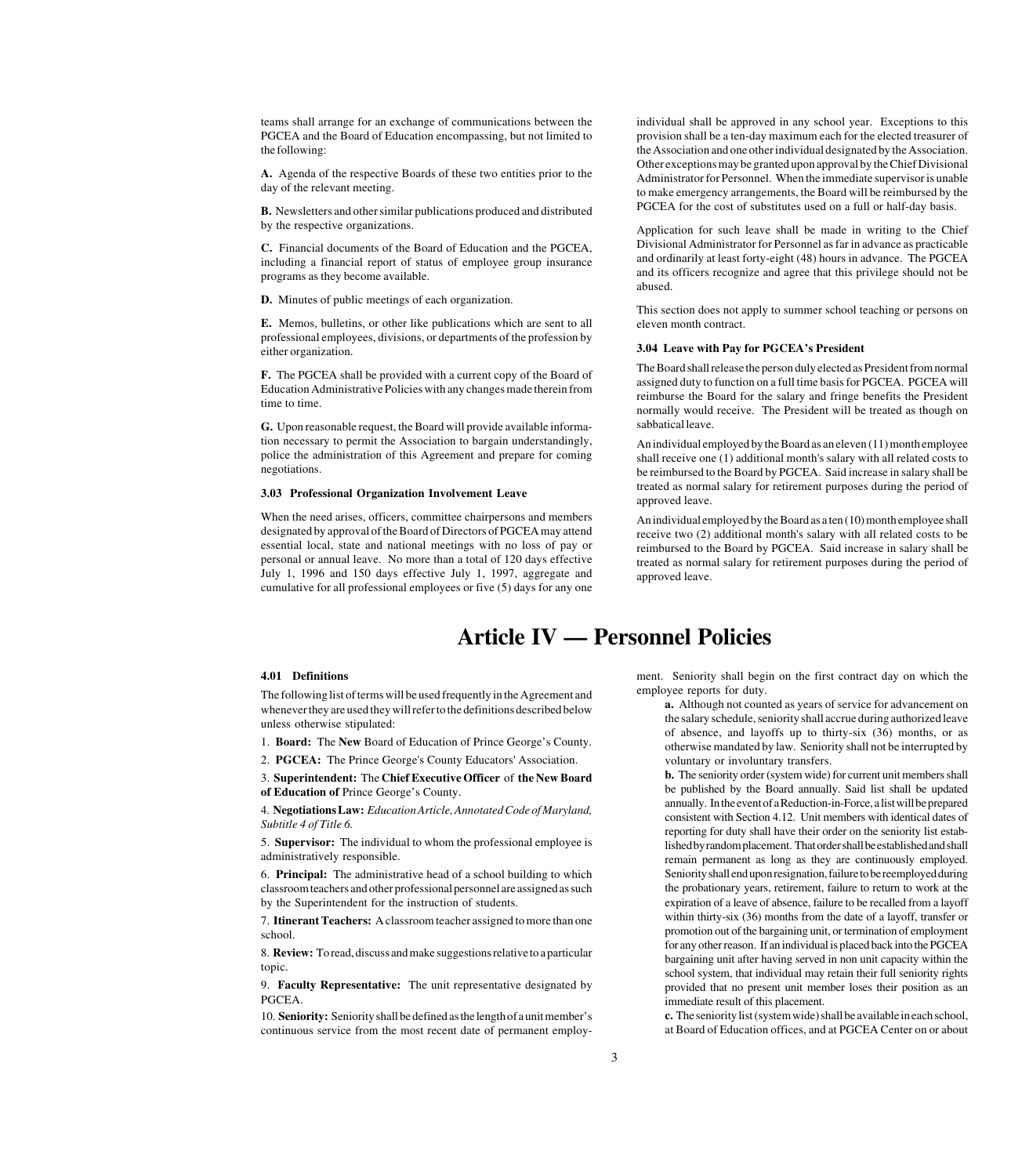October 1 every year. Seniority ranking shall no longer be grievable after December 1st of the publication year.

#### <span id="page-5-1"></span><span id="page-5-0"></span>**[4.02 Grievance Procedure](#page-1-0)**

### **A. Purpose**

The goal of a grievance procedure is to secure at the lowest possible level an equitable solution to complaints and/or grievances which may arise from time to time. Both parties agree that these proceedings shall be kept confidential at each level of this procedure. Every effort must be exhausted at each step before appealing to the next step.

#### **B. Definitions, as applied to 4.02**

**1.** A "complaint" is any problem or misunderstanding that can be settled orally between the parties involved.

**2.** A "grievance" is any unsettled complaint by a unit member(s) or by the PGCEA on its own behalf of an alleged violation or misinterpretation of this Agreement except as provided in 4.08.F and 4.12.C herein.

**3.** An "aggrieved person" is a unit member(s) making the claim. **4.** The term "unit member(s)" includes individuals or groups who are members of the bargaining unit covered by this Agreement.

**5.** A "party of interest" is the person(s) making claim and person(s) who may be required to take action or against whom action may be taken in order to resolve the claim.

**6.** The term "days" shall mean days other than Saturday, Sunday and School Holidays. In the event a grievance is filed on or after June 1, the time limits set forth herein shall be reduced so that the grievance procedure may be exhausted prior to the end of the school term or as soon thereafter as is practicable.

#### **C. Procedures**

A unit member(s) electing to use the grievance procedure is admonished to follow the steps outlined below specifically. Since it is important that grievances be processed as rapidly as possible, the number of days indicated at each level shall be regarded as a maximum, and every effort shall be made to expedite the process. The time limits specified may, however, be extended by mutual agreement between the PGCEA and the Administration.

#### *Step One*

A unit member(s) with a grievance shall first discuss it informally with that person's immediate supervisor within eight (8) days of the alleged wrong. If requested, a PGCEA school faculty representative and/or official PGCEA designee may meet with the parties involved. A principal who schedules such a conference may request representation from the office of the **Chief Administrator** for Human Resources.

#### *Step Two*

**a.** In the event that the aggrieved person is not satisfied with the outcome of the oral conference or the principal does not schedule a conference when one is requested within eight (8) days, he/she shall submit a grievance in writing on the form provided at each school within ten (10) days of said conference. If the aggrieved person so chooses, a PGCEA representative will assist in writing the claim.

**b.** Within ten (10) days, the immediate supervisor will, on the form provided, write a response.

#### *Step Three*

In the event the aggrieved party is not satisfied with the decision of the immediate supervisor, the grievant will, within ten (10) days by registered mail or by hand, cause to be delivered the copy of the complaint and its answer to the **Chief Administrator** for Human Resources and one to the PGCEA office. The **Chief Administrator** for Human Resources may schedule a meeting with the aggrieved party or

may refer the matter to the appropriate Regional Executive Director for a conference, if such a meeting or conference might serve to resolve the grievance at this step. If the decision is made to schedule a meeting or conference, it shall be held at the earliest mutually convenient time within the fifteen (15) day response time period for this step. A PGCEA staff member may be present at the meeting or conference. In any event, the Associate Superintendent for Human Resources, within fifteen (15) days from receipt of the grievance, shall render a written decision as to the solution. Copies will be sent to the aggrieved person, the immediate supervisor and PGCEA.

#### *Step Four -* **Arbitration**

If the aggrieved party is not satisfied with the decision of the **Chief Administrator** for Human Resources or if the **Chief Administrator** for Human Resources fails to render a decision within the prescribed time, an arbitrator shall be appointed from a panel consisting of three (3) mutually agreeable arbitrators and six (6) additional arbitrators with three (3) named by PGCEA and three (3) named by the Board annually on or about July 1 of each year. Each of the parties may replace their selected arbitrators during the year. The three (3) mutually agreed arbitrators may only be changed, if necessary, by mutual agreement of both parties

Selection shall be made by alternately striking names from the list until one name remains within thirty (30) days of receipts of the grievance at the Step 4 level. Such person shall be designated as the arbitrator.

The parties understand and agree that those matters not covered by this Agreement are, consistent with Section 1.06 herein, reserved for Board policy and that, therefore, only grievances as defined in Section 4.02 herein are subject to arbitration under this Agreement. The arbitrator's decision shall be final and binding on both parties, subject to the following principles:

**1.** The arbitrator shall be limited to considering only the issues submitted by the grievant at the time of the filing of the demand for arbitration and such issues as are submitted by respondent or other issues mutually agreed to thereafter.

**2.** The arbitrator shall have no authority to add to, subtract from or otherwise modify the terms of this Agreement.

**3.** The arbitrator shall state in the decision that the decision, including any relief granted, does not abridge those matters reserved for Board policy.

**4.** The arbitrator's decision must be consistent with the terms of this Agreement, Board of Education Policy, Rules, Regulations and State Law.

**5.** Any arbitration award involving back pay shall be limited to available funds in applicable budget categories. Any issue between the parties concerning the availability of funds to satisfy such an award may be referred to the arbitrator who issued the decision or to any other arbitrator acceptable to the parties. No award for back pay shall be retroactive beyond the equivalent of one (1) teacher year, as such period is measured from the date of such award.

#### **D. Miscellaneous**

**1.** A grievance may be withdrawn at any level without prejudice or record.

**2.** Copies of all written decisions of grievances shall be sent to all parties involved and the PGCEA Executive Director.

**3.** No reprisals of any kind shall be taken by or against any party of interest or any participant in the grievance procedure by reason of such participation. The fact that a grievance is raised by an employee shall not be recorded in the employee's personnel file or in any file or record utilized in the promotion process; nor shall such fact be used in any recommendation for job placement.

**4.** Grievances shall be filed on the official personnel grievance form.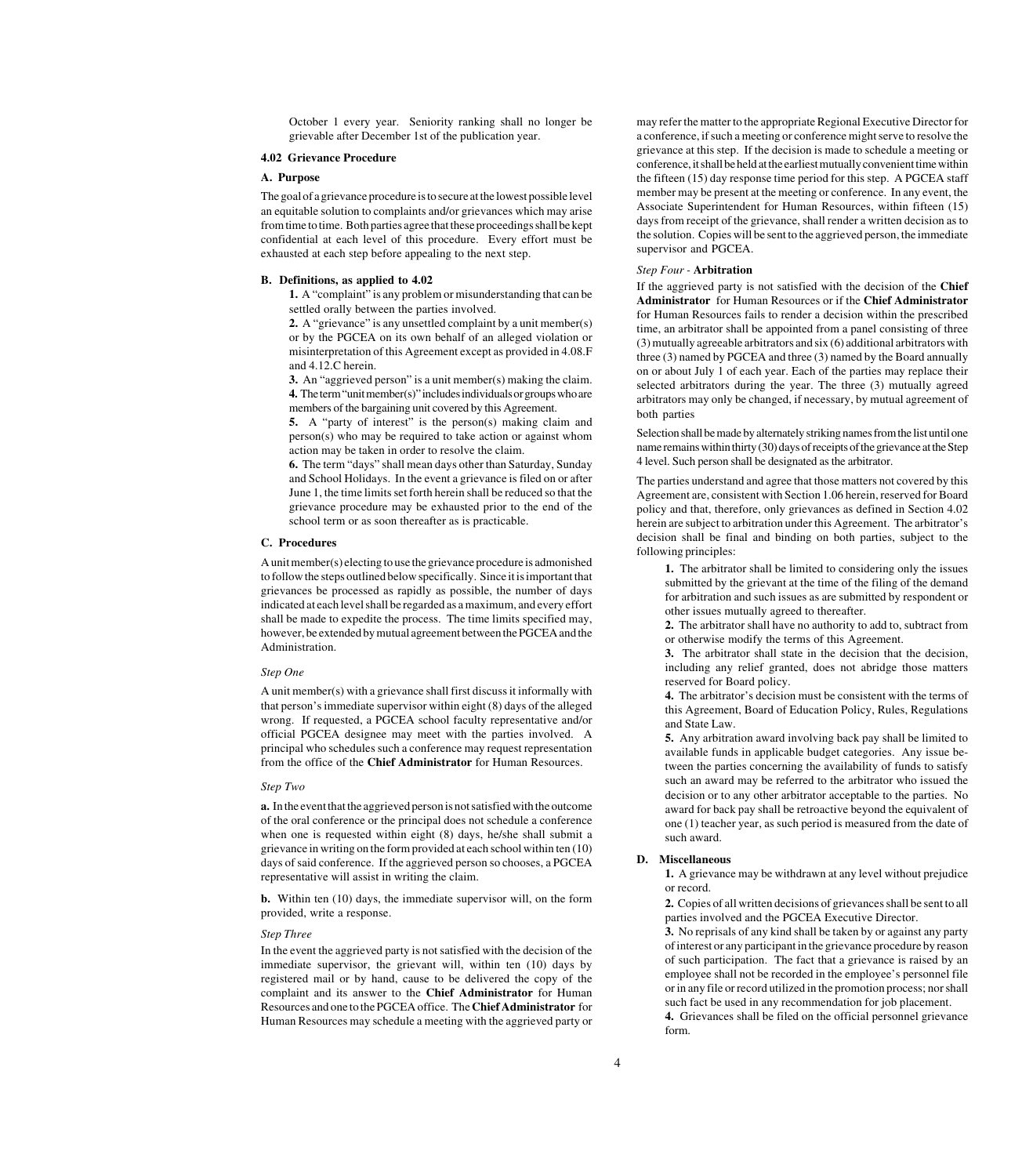<span id="page-6-2"></span><span id="page-6-1"></span><span id="page-6-0"></span>**5.** Upon written request, information not of a confidential nature which is pertinent to a grievance, will be made available to the aggrieved party.

**6.** Any attendant cost necessitated for grievance arbitration shall be shared equally by the PGCEA and the Board.

**7.** By mutual agreement, time limits herein may be extended.

**8.** If a grievance arises from the action of an authority higher than a Step 1 administrator, such grievance may be initiated at Step 3.

**9.** If, at the aggrieved employee's request, the PGCEA is not present during the processing of a grievance, that grievance shall not be cited as a precedent. Further more, the PGCEA shall be informed of the final disposition of any such grievance.

**10.** A party of interest shall be released without loss of leave or salary to attend hearings scheduled as part of the grievance process for those hearings which would only involve a single grievant and no more than two PGCEA witnesses. If the hearing involves more than one grievant or more than two PGCEA witnesses, the hearing will be scheduled after school.

**11.** If a substitute is necessary to replace school-based personnel testifying as a witness during an arbitration hearing, the cost of said substitute shall be borne by the party calling said witness.

#### **[4.03 Faculty Advisory Council](#page-1-0)**

**A.** A Faculty Advisory Council is to be established in every school not later than September 15.

**B.** The Faculty Advisory Council shall consist of:

**1.** The Head Faculty Representative who shall act as Chair; and,

**2.** A group of unit members elected by the faculty at the rate of one for every ten (10) unit members or portion thereof. No site shall have less than five (5).

**C.** The Chair shall issue a call to organize the Council and the election procedures will be determined by the faculty of the school.

**D.** At the above meeting where the membership of the Faculty Advisory Council is set, the faculty shall determine the parliamentary authority as consistent herein and what shall constitute a quorum for a Faculty Advisory Council meeting.

**E.** Meetings with a specific agenda, which have been made known to the faculty prior to the meeting, may be held at the call of:

The Chairperson Any three members of the FAC

The purpose of the FAC is to provide the teachers with a vehicle in which they may discuss school operating procedures, curriculum development, scheduling of meetings, instructional programs, budget requests and any other areas of professional concern. Its function shall be solely to advise the Principal of any given school on internal matters and nothing in this Agreement shall be so construed as to authorize or enable the FAC to effect unilateral changes in County-wide educational policies as may from time to time be established in accordance with the laws of the State of Maryland.

**F.** Minutes of every meeting, including all FAC recommendations, shall be prepared for release to the faculty. Any action on FAC recommendations shall be reported on the agenda of the subsequent meeting and the Principal will inform the FAC of the rationale for the action. School administration will respond to concerns raised by the FAC in a reasonable amount of time.

**G.** Upon the formation and organization of the Faculty Advisory Council, the chairperson of the FAC of each school shall send a copy of the roster to PGCEA and to the appropriate administrative officer designated by the Superintendent.

**H.** Bargaining unit members, who are not assigned to a school faculty,

may form a representative group to meet with the supervisors of such employees on a regular basis.

#### **[4.04 Work Year](#page-1-0)**

**A.** Professional personnel employed for ten months may be scheduled to work 192 days in the school year.

**1.** Of the above number of days, one half day will be scheduled for teachers when students are not in attendance at a time near the end of each of the first, second and third grading periods in order that teachers will be able to devote such three one-half days to complete required reports and hold parent conferences.

**2.** Of the above number of days one workday preceding the first student day and one workday at the end of the school year shall be scheduled by the principal exclusively for teachers' to work in their classrooms. **In the event that adjustments to the Public School's Calendar result in only one non-instructional day remaining at the end of the teacher work year, teachers will be scheduled for one-half day to work in their classrooms.**

**3.** In preparation for the Middle States Evaluations of High Schools, the chairperson of each official faculty committee shall have scheduled the equivalent of one work day for the purpose of preparing required reports in the evaluation process. Official faculty committees shall be those determined in Section 1-10, including the subcommittees of Section 4 in the Evaluative Criteria edition being used by that school. The school-wide Chairperson of the Middle States Evaluation Committee shall have scheduled the equivalent of three (3) work days to complete report.

**4.** Of the above number of days, one day shall be established by the Board of Education for student grading.

**5. New teachers shall have three (3) days assigned as preservice days in addition to the 192 days scheduled for all ten month employees. These days will be scheduled by the Department of Staff Developement for the purpose of professional development activities, team planning and employee activities. These days shall not be used as student contact or instructional days. It is expressly understood between the parties that failure to participate in these scheduled days shall not result in disciplinary action against an employee, including but not limited to reprimand, docked pay or loss of leave.**

**The Board of Education (BOE) shall provide reasonable make-up days and/or sessions to resolve any absences. The BOE may also waive the days at it discretion.**

**B.** Professional personnel employed for eleven months will work two hundred and twelve (212) days. Thirty (30) days prior to the beginning of the work year, eleven-month personnel will be provided with a copy of a tentative schedule listing when their required contract days will be worked. Where possible this schedule will be worked out after input from the affected employee. The schedule will provide a period of at least three consecutive calendar weeks when there are not any duty days scheduled, unless there is mutual agreement to do otherwise.

**C.** Twelve-month employees are expected to work on days schools are closed for emergencies unless the Central Offices are closed.

**D.** The Annual Calendar Committee appointed by the Superintendent will prepare a calendar in accordance with the above stipulations. The committee shall have a representative of PGCEA. The final composition of the Calendar Committee will include a person currently assigned as a classroom teacher. The calendar prepared by the committee shall be submitted to the professional personnel for consideration. After consideration by the professional personnel the Calendar Committee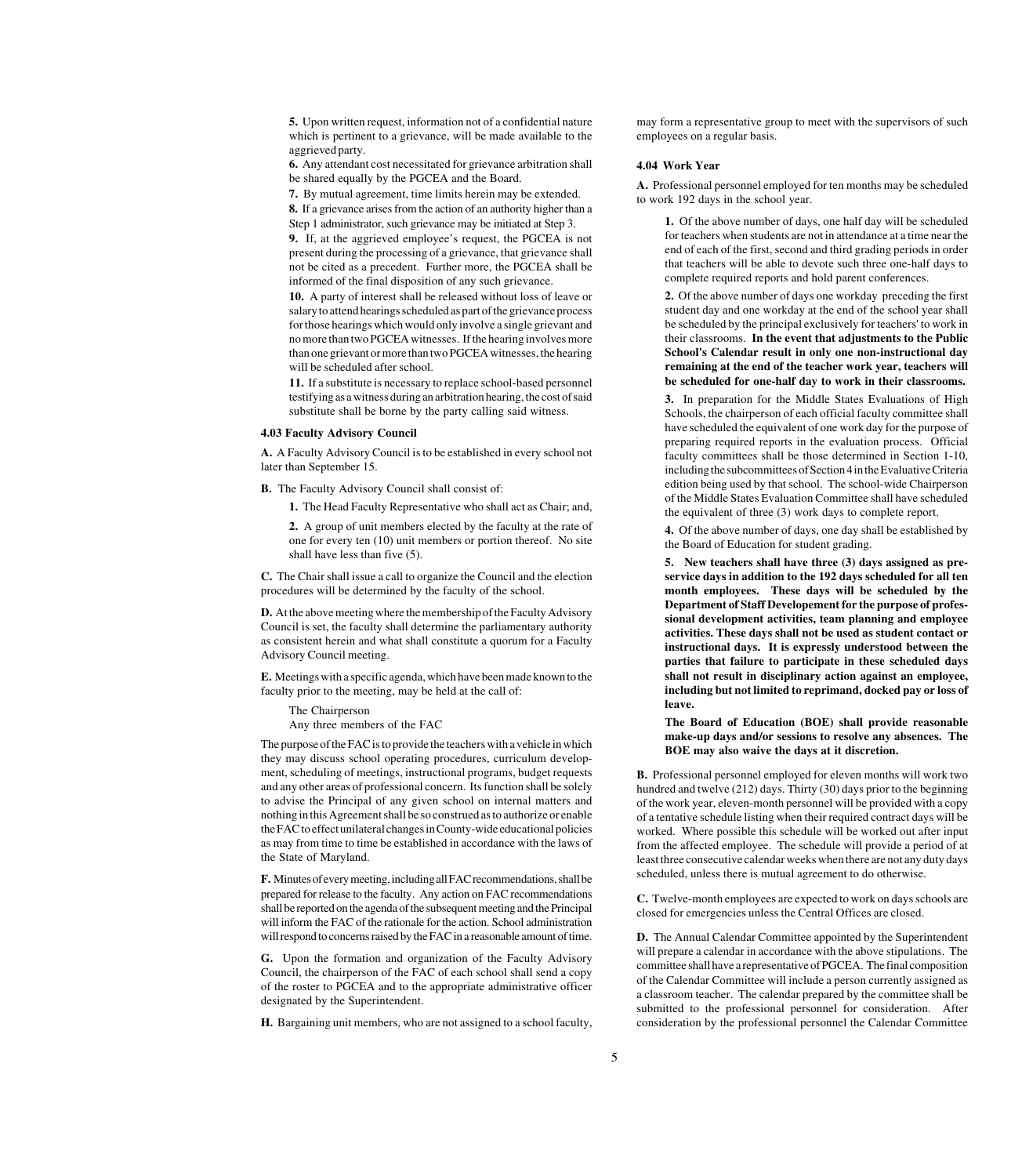<span id="page-7-1"></span><span id="page-7-0"></span>shall consider their reactions before making their final recommendations to the Superintendent.

**E. If the designated committee determines that all JROTC positions assigned to Forestville Military Academy shall be converted to 12 month positions, then such employees shall, at the time such determination is final, become 12 month employees and be treated as such under the terms of this Agreement.**

#### **[4.05 Work Day](#page-1-0)**

**A.** The "work day" is a day of regular duty. **Unless extenuating circumstances do not allow for such, the start and closing time of the work day established at each work site shall not be changed without at least 5 days notice to staff. In the event that a change in start and closing times creates an undue hardship or has an adverse impact on a teacher, the teacher may seek an administrative transfer.**

**B.** The normal work day for professional personnel employed for ten months shall be 7 1/2 hours inclusive of lunch time. Unless otherwise agreed this shall be a continuous block of time. The time before and after school may be scheduled on a more flexible basis.

**C.** All professional personnel are expected to devote to their assignments the time necessary to meet their responsibilities but they will not be required to "clock in or out" by hours and minutes. A method for certification of attendance will be developed by the principal with the review of the Faculty Advisory Council.

**D.** Each professional person shall be provided a lunch period free of duty each regularly scheduled school day as established by Maryland School Law. The period shall extend for at least thirty (30) minutes, unless the regular lunch period scheduled for students is for a lesser period of time, in which case, the unit members' schedule may coincide with the students', however, the Principal may schedule up to a thirty (30) minute duty free lunch period for teachers where the students' lunch period is less than thirty (30) minutes. At the elementary level, a total of thirty (30) minutes will be provided during the lunch/recess time period. Changes will only be made due to unforeseeable circumstances. The Principal is responsible for implementing this provision. Any difficulty in scheduling that would prevent this should be reported immediately to the **Regional Executive Director.**

**E.** Teacher planning time will be scheduled in accordance with the following procedures:

**1.** Secondary schools: The Principal shall schedule a continuous block of forty-five minutes daily of planning time during the work day of 7 1/2 hours for each teacher.

**2.** Elementary Schools and Special Education Centers: The Principal shall schedule 225 minutes of planning time for each teacher per regular work week of five normal work days. **In addition to the 225 minutes of planning time scheduled weekly, each Principal shall schedule a block of thirty (30) minutes or the time equal to scheduled student lunch and recess periods (but not less than 25 minutes) of daily uninterrupted planning time during student lunch and recess periods for each elementary teacher.**

**Monitors will also be provided for relief to teachers in special education center/wings with the understanding that the additional block of time may need to be scheduled at a time other than the student lunch and recess periods due to the nature of the needs of the student. The principal must ensure the appropriate professional care of the students.**

**It is understood between the parties that Monitors are hired for the express purpose of relieving teachers of certain non-** **instructional duties, during student lunch and recess periods, including but not limited to: supervising pupils in cafeteria, halls, lavatories and playgrounds.**

**It is further understood that exceptions to the foregoing provisions may be made only in cases of emergency or inclement weather. In such cases, an equitable schedule of relief will be developed and implemented. The Board of Education shall implement the plan to provide monitors for each district elementary and special education center with diligence; but in no case, shall the implementation be completed later than the first instructional day of the 2005 through 2006 school year.**

 The Principal will provide the planning time schedule at least one week in advance and changes will only be made in the event of unforeseeable circumstances.

**3.** Except as may be necessitated by G below, teachers will be responsible for determining the use of their planning time in accordance with F below.

**F. 1**. Except for the lunch period, any non-teaching time of a teacher shall be devoted to professional activities such as planning the instructional program, conferring or meeting with pupils, parents and colleagues, studying and maintaining records and any other professional endeavors.

**2.** A task force of three representatives named by PGCEA and three representatives named by the Superintendent will study the scheduling of planning time for elementary classroom teachers and prepare recommendations that will be submitted to the Superintendent. The task force will be initiated no later than October 1, 2000, and the recommendations will be submitted to the Superintendent by December 1, 2000.

**G.** Occasionally professional personnel may be called upon to use their non-teaching time to cover unscheduled situations not normally part of their regular assignment. Such assignment shall be on an equitable basis.

**H.** When schools are closed for any emergency, professional personnel will be permitted to leave the building after student dismissal and their assigned responsibilities are met. These responsibilities and a schedule shall be developed by the Principal with the faculty in each school and submitted for approval to the appropriate administrative officer designated by the Superintendent. When an individual school is closed for an emergency, teachers will remain on duty unless the decision is made that the entire building is uninhabitable.

**I.** Where administratively possible, the number of different rooms to which a teacher is assigned shall be held to the absolute minimum.

**J.** Assignment to more than one teaching station in the same building shall be made on the following conditions:

- **1.** For educationally sound reasons such as implementation or flexibility in programming.
- **2.** Rooms between which the teacher must travel shall be located as conveniently near one another as possible.

**3.** If a teacher who would normally be assigned to one teaching station is required to move from one station to another for more than one year, definite arrangements shall be made to lighten that teacher's non-instructional duty load.

**K.** The Principal of each school, with review of the Faculty Advisory Council, will work out an equitable duty load for all members of the faculty, including itinerant teachers. **Itinerant teachers shall share in duties in proportion to the amount of time they are scheduled at any one site. An itinerant teacher shall not be assigned duties in excess of that which he/she would be assigned if full-time in one**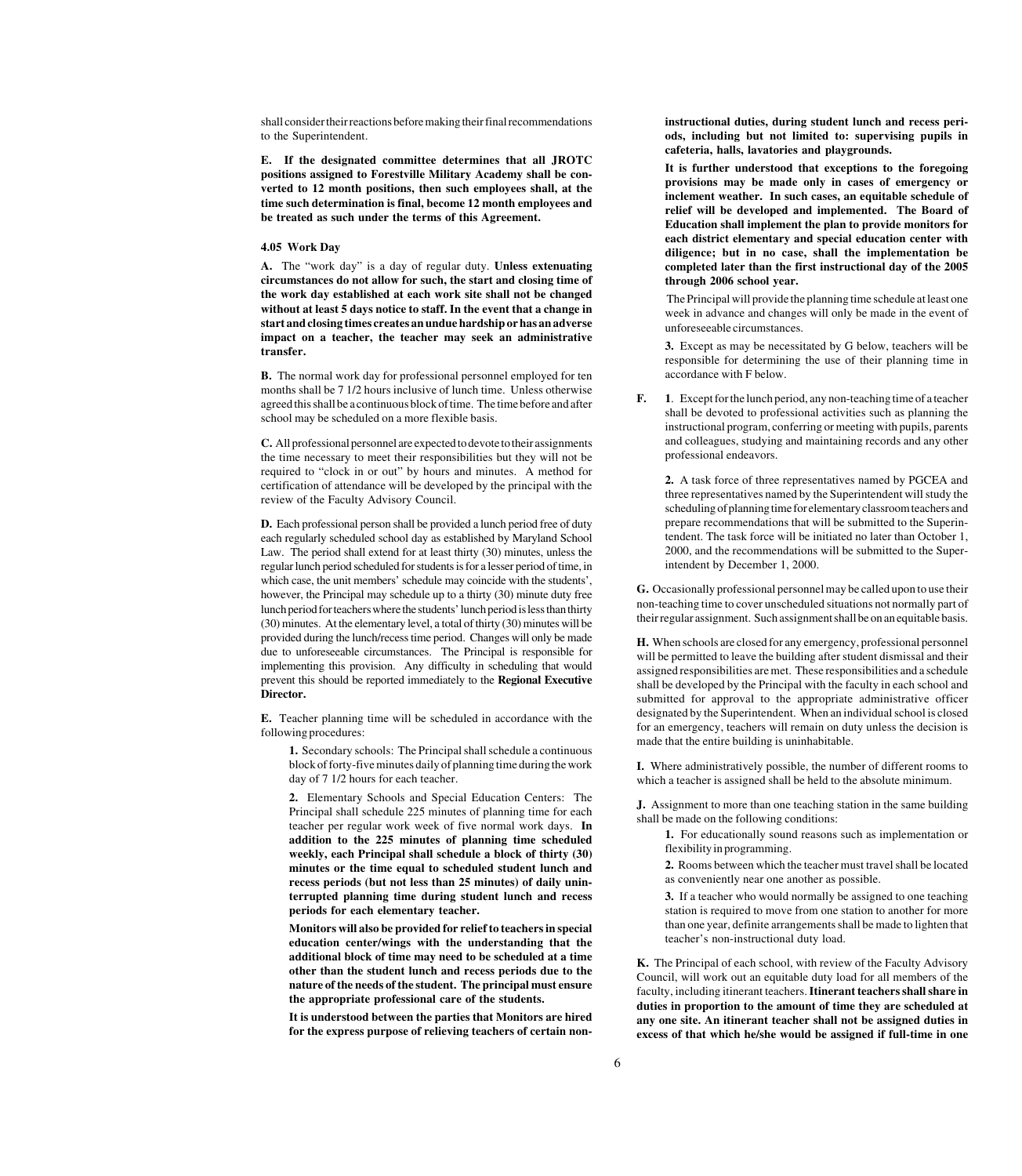<span id="page-8-2"></span><span id="page-8-0"></span>**school.** Principals are expected to be sensitive to each teacher's need to consistently have the full amount of planning time as provided by 4.05 E above for individual planning.

#### **[4.06 Teacher Assignment](#page-1-0)**

**A.** Secondary teachers will be assigned to their major or minor field of certification and should not be assigned more than three different subject preparations. In the event that scheduling necessitates a variation, the Principal shall give the reason in writing to the teacher. A teacher will not be assigned out of area of certification for a period of more than two consecutive semesters unless the teacher agrees in writing to a continuance of the out-of-certification-area assignment. A person who elects not to continue to teach out of the area in which certification is held will be declared a staff reduction and involuntarily transferred in accordance with Section 4.11 A.7 and 8 subject to the provisions contained in Sections 4.11 and 4.12 herein.

**B.** Professional personnel returning to the County will be provided tentative assignments in writing by the Principal for the following school term on or before the last duty day for ten-month employees. Such assignment may not be changed after the last duty day unless unforeseen circumstances cause the Principal to make such changes. When changes need to be made, notification setting forth the reasons for the change shall be promptly given to the teacher at the address on file in the school. If the teacher cannot be reached by telephone, the notice shall be sent in writing.

<span id="page-8-1"></span>**C.** When a Principal has to assign a teacher to teach a subject outside the certified field(s) of the teacher, in order to avoid an involuntary transfer, the following shall apply:

**1.** The Principal must first consider volunteers.

**2.** If there is no volunteer deemed by the principal to be qualified, seniority will be considered with the least senior teacher being assigned out-of-field, unless a more senior teacher has greater training or experience related to the out-of-field assignment.

**3.** Once a teacher is assigned outside of the field in which certification is held for three or more classes per semester for a third consecutive semester, such teacher shall be required to commence taking courses toward certification in the new assigned field, or another field of certification selected by the teacher and approved after consultation with the **Division of Human Resources**, at the minimum rate of six credit hours per year. To the extent possible, all required content courses must be completed before the methods courses are taken.

**4.** No teacher being fifty-five (55) years of age or older or having taught more than twenty-five (25) years in the Prince George's County Public School System will be required to obtain certification in a new field if reassigned in accordance with this Section 4.06C.

**D.** Each elementary unit member has the option of leaving the room for planning time when their students are under the exclusive supervision of another certificated employee.

**E.** The Principal shall be responsible for obtaining substitutes for classroom teachers who are absent.

#### **F. Job-Sharing**

With the approval of the Principal and the **Chief Administrator of the Division of Human Resources**, two teachers may volunteer to share a classroom teaching assignment. Approval of such job-sharing would be based upon educationally sound principles and assurance that the students involved will not be adversely affected by such an assignment.

In those instances where job-sharing is approved, the assignment will be for one year at a time. Extension of such an assignment will be based upon an evaluation of the successful completion of the educational goals and objectives set forth at the beginning of the assignment.

Teachers on job-sharing assignments will receive prorated personal leave and sick leave benefits. Seniority for teachers on job-sharing assignments will accrue on the same basis as other part-time teachers.

Premium payments toward insurance benefits will be on a prorata basis.

- **G. 1**. Telecommunications will be defined as the teaching of students via a two-way interaction television system.
	- **2.** Time and Assignment

**a.** A teacher assigned to teach a class, utilizing telecommunications as the on-going method of instruction will be provide a duty free lunch and planning time per Section 4.05 D and E of the Agreement.

**b.** Telecommunications teacher's assignment will be based on scheduling availability, appropriate certification and principal approval.

**c.** Evaluation of telecommunications teachers will be the same process as with other teachers.

**H. 1.** Assignments for 11 and 12-month unit employees will be tentatively made prior to the last duty day for 10-month employees and will take into consideration the number of work sites and caseloads.

**2.** Employees who have a concern regarding his/her assignments should meet with his/her supervisor to discuss the situation. In the event the employee is not satisfied with the response from the supervisor, he/she may request a meeting with the **Chief Administrator of the Division of** Human Resources. The **Chief Administrator of the Divison** shall provide a written response within 10 days of said meeting.

**I. Unit members assigned to more than one school shall be given a current class list of assigned students during the first four duty days for unit members. The class list is subject to change as the need arises. Itinerant teachers shall be provided with the same instructional materials as any regular full-time teacher assigned to such a position. Requests for such materials will be filled as soon as practicable.**

**J. Where non-traditional schedules are adopted, teachers who so choose shall be permitted to seek a voluntary or administrative transfer to another school location.**

#### **[4.07 Non-teaching Duties](#page-1-0)**

**A.** Teachers shall not be required to transport students. Teachers who volunteer for authorized trips must have prior written approval of the Principal or the Principal's designee except in case of emergencies. Such written notice shall designate the professional person as an agent of the Board.

**B.** Unless workable alternate procedures proposed by the FAC can be implemented, teachers may be required to collect and transmit money to be used for educational purposes, together with a record of the sum collected and the names of students who have paid. Any additional accounting procedures shall be the responsibility of the administration. The teacher will not be held responsible for the loss of such money if such loss is not due to negligence of the teacher. However, under no circumstances may a teacher be required to collect monies for insurance or charities, although a teacher may volunteer to do so.

**C.** Teachers shall not be expected to perform custodial duties. However, the teacher shall be responsible for maintaining reasonable order and cleanliness in the classroom, and for performing such functions as are a normal part of the teaching assignments.

**D.** Nothing in this Agreement shall be construed to discourage or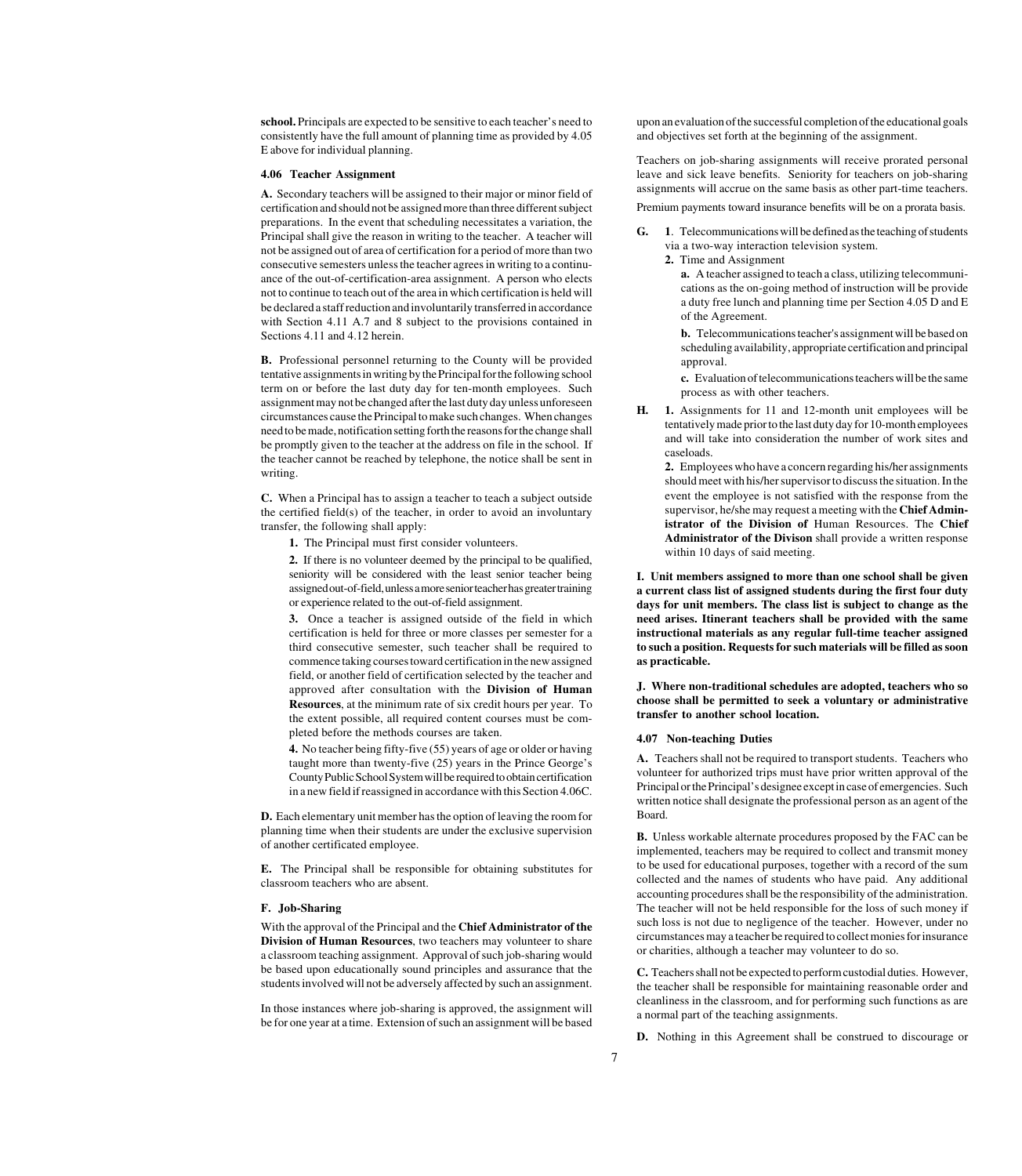<span id="page-9-3"></span><span id="page-9-1"></span><span id="page-9-0"></span>preclude teachers from volunteering for extra assignments should they so desire.

**E.** Attendance at meetings of professional employees called for purposes directly related to the educational process shall be required duty of such professional employees. Faculty and other teacher meetings shall require notification at least forty-eight (48) hours in advance except in emergencies, and shall not normally last more than one hour before or after the student day. Except in emergencies there shall be no more than two general faculty meetings per month excluding the months of September and June when three general faculty meetings may be held each month. Teachers will not be required to attend more than two meetings per month that extend beyond the normal duty day including the general faculty meetings nor will elementary teachers be required to attend more than four meetings per month during the teacher duty day unless there are unforeseen circumstances.

**F.** Teachers are ezncouraged to take an active role in the school PTA and each teacher is required to attend Back to School Night.

**G.** On days preceding scheduled non-workdays or days when schools are closed early (not scheduled early dismissal days) employees will be permitted to leave the building after student dismissal and their assigned responsibilities are met as developed by the procedures outlined in Section 4.05 H.

<span id="page-9-2"></span>**H. The parties recognize the need to minimize the paperwork requirements for bargaining unit members. To help facilitate this objective, the parties agree to establish a district level Paperwork Control Review Committee. A task force of three representatives named by PGCEA and three representatives named by the Chief Executive Officer shall study and recommend procedures to the Chief Executive Officer for eliminating, reducing, revising and consolidating employee paperwork requirements.**

#### **[4.08 Teacher Evaluation and Rating](#page-1-0)**

**A.** When a professional is evaluated by that person's supervisor, the completed evaluation forms shall be signed by the professional person in the presence of the immediate supervisor and a copy given to the teacher at that time. The teacher's signature acknowledges receipt of the evaluation form and does not necessarily indicate agreement with its content.

**B.** A continuing program of evaluation of teacher performance based in part on personal observation is required. Whenever it appears that any aspect of a tenured teacher's classroom performance is less than satisfactory, the Principal shall notify the teacher in writing and shall follow such notification with a conference to suggest necessary improvement, and shall make at least one classroom observation which shall be announced to the teacher at least two days in advance. Additional classroom observations may be made without advance notice. No less than a satisfactory evaluation may be given to a teacher without prior notification and conference. All evaluations which are less than satisfactory must be given to the teacher on or before June 1st, and all other evaluations must be given to the teacher before the last duty day for teachers.

**C.** Any person who disagrees with their evaluation may submit a rebuttal in writing to the Chief Administrator for **the Division of Human Resources**. The rebuttal shall be made a part of that person's personnel record, with additional copies sent to the **Regional Executive Director** and to the evaluator.

**D.** At the beginning of the school term or whenever the teacher begins service, a copy of the evaluation form will be provided for the teacher by the Principal.

**E.** The Board will follow State Board of Education Guidelines for Evaluation of Probationary Teachers, a current copy of which is appended to this Agreement. One of the observations of probationary classroom teachers will be announced at least two days prior to the observation.

**F.** In the event that the procedures of Section 4.08 are not complied with, such non-compliance shall be subject to the grievance procedure. However, judgment of performance by an evaluator may not be submitted to the grievance procedure.

#### **[4.09 Announcement of Vacancies](#page-1-0)**

#### **A. Definition:**

Positions paying a salary differential, positions beyond the regular tenmonth teacher contract including positions on the administrativesupervisory level that have been declared vacant by the Superintendent, as well as any ten-month positions which do not require a person to devote more than 50% of the pupil day to the teaching, counseling, or diagnosis of pupils in the classroom, resource area, guidance office or media center will be publicized. Positions not included in the negotiating unit are excluded. During the summer months, vacancies will be publicized in a County newspaper of record. Acting positions of short duration to maintain continuation of supervision or administration are not subject to provisions of this procedure.

#### **B. Procedure:**

**1.** These vacancies will be adequately publicized by the Superintendent or designee.

**2.** These vacancies will be posted in each school as far in advance as possible but not less than fourteen days before the position is to be filled. A copy of said notice will be given to the PGCEA at the time of posting. Employees who desire to apply for such vacancies will submit their applications in writing to the Superintendent or designated representative within the time limit specified in the notice. The receipt of all such applications will be acknowledged in writing. A standard form will be used.

**3.** All qualified employees will be given the opportunity to make application for these vacancies. The **Division of Human Resources** agrees to give due weight to the professional background and the attainments of the applicant.

**4.** Professional persons who are currently employed by the Board will receive first consideration unless in the judgment of the Superintendent other applicants have superior personal, technical, or academic qualifications for the specific position.

**5.** Announcement of appointments will be made through Board publications and a list will be given to the PGCEA.

#### **[4.10 Procedures for Implementing Voluntary Transfers](#page-1-0)**

#### **A.** General Criteria:

The Board and PGCEA agree that requests for transfer shall be considered subject to the following criteria:

- **1.** Factors to be considered:
	- **a.** Certification for the position desired.

**b.** Tenure status; i.e., except in unusual circumstances, only tenured teachers will be considered for voluntary transfers. **c**. Seniority.

**d.** Satisfactory evaluation.

**e.** Professional qualifications and competence relative to the needs in an available position.

**f.** Proximity to place of residence.

**g.** A need for the position to be filled by a particular race in order to keep the school in compliance with the racial balance test approved by the courts.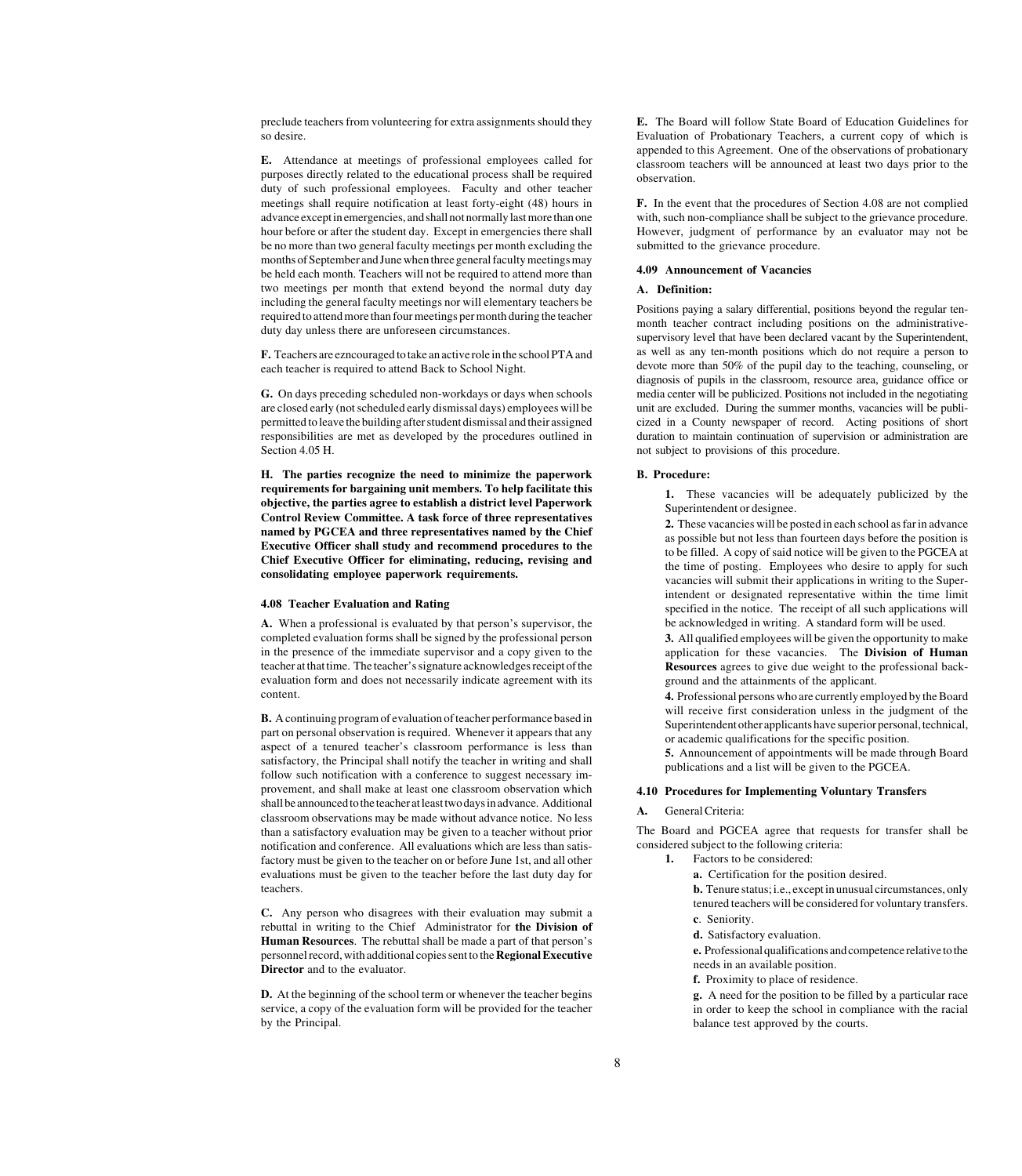#### **h.** Other relevant factors.

<span id="page-10-1"></span><span id="page-10-0"></span>**2.** Any request for transfer must be submitted on the appropriate form entitled "Transfer Form" which may be obtained from the building Principal. This form, with any supplemental information in support of the transfer request, must be submitted by the teacher no later than March 1 to the **Chief Administrator of the Division of Human Resources**. A copy of the transfer request is to be given by the teacher to the teacher's current Principal at the time it is submitted to the Office of **Human Resources**.

**3.** All voluntary transfers shall be acceptable to the receiving Principal.

**4.** Requests for voluntary transfers to known vacancies may be submitted after March 1, but will be considered only in extenuating or unusual circumstances and only from teachers with five or more years of service in the Prince George's County Public Schools System. The request made after March 1 must be submitted on the transfer form to the teacher's current Principal who shall forward the request, together with the Principal's recommendation, to the **Division of Human Resources**. The **Chief Administrator of the Division of Human Resources** shall take final action on the request.

**5.** When a teacher whose performance has been satisfactory in a full-time assignment is reassigned to an itinerant position and subsequent to the itinerant assignment a full-time vacancy occurs in one of the assigned schools, the teacher will be given priority consideration for reassignment to the full-time vacancy, if said teacher expresses a desire for the full-time assignment.

**6.** On request, during the months of September through March, the **Division of Human Resources** will supply to the PGCEA a list of vacant teaching positions as they exist on the 15th day of the month and, as appropriate, a list of involuntary staff reductions for the same date. Between April 1 and September 1, the Board shall inform PGCEA of vacancies on a bi-weekly basis.

#### **B. Transfer Procedure**

**1.** When the **Division of Human Resources** receives official notification (between April 1 and the seventh calendar day before teachers are scheduled to report for duty the following year) that a position will be vacant for the subsequent school year as a result of the incumbent's promotion, resignation, retirement, receiving an approved leave of absence or leaving the Board's employ for any other reason, the vacancy created (i.e., the primary vacancy) will be filled in accordance with the procedure enumerated below.

**a.** The transfer applicant must be offered an interview by the receiving Principal or designee between March 1 and July 31.

**b.** The transfer applicant must have agreed in writing to accept the transfer and the Principal must have agreed in writing to accept the transfer applicant. Written acceptance from the Principal and transfer applicant must be received in the **Division of Human Resources** within one (1) week after the interview.

**c.** The **Division of Human Resources** will establish lists for each subject field assignment for each secondary school and a list for each elementary school. The lists will include a maximum of the five (5) most senior transfer applicants who have been accepted by the Principal and who have submitted their written acceptance for transfer. The lists shall be valid until the seventh (7th) calendar day prior to the first duty day for teachers. Vacancies shall be filled from these lists. If no applicants were available to establish the lists, vacancies may be filled by anyone who filed a Transfer Form or by a new hire.

**d.** Agreement to accept a transfer may be withdrawn by the transfer applicant anytime before a transfer is approved by

#### the **Division of Human Resources**.

**e.** It is understood that a transfer applicant's written agreement to accept a transfer will not be valid if at the time a vacancy occurs a new Principal has been assigned to the school or the vacancy involves an out-of-field assignment. In either case the **Division of Human Resources** will make one attempt to contact the transfer applicant by phone to ascertain whether or not the applicant still wants the transfer.

**f.** When the Principal at the receiving school is not reassigned or an out-of-field assignment results after a transfer has been effected, the transferee may refuse the transfer and return to the former position only if said position has not been filled and school has not started.

**g.** Once the official notification of the approved transfer has been mailed from the **Division of Human Resources** to the transfer applicant, the applicant will be ineligible for a voluntary transfer until the end of that school year.

**2.** Vacancies occurring as a result of the filling of any vacancy as specified above may be filled by anyone who files a Transfer Form or by a new hire.

**C.** A task force of three representative**s** named by PGCEA and three representatives named by the Superintendent will study the current voluntary and involuntary transfer process and prepare recommendations that will be submitted to the Superintendent. The task force will be initiated no later than October 1, 2000, and the recommendations will be submitted to the Superintendent by December 1, 2000.

#### **[4.11 Involuntary Transfers](#page-1-0)**

**A.** The Board and PGCEA recognize that valid educational principles compel the staffing of each public school to be predicated upon such considerations as school enrollment factors and ratios related to race and/ or sex of its professional personnel and to that extent involuntary transfers may need to be effected from time to time in order that the Board may conform to such guidelines or criteria of employment as the approved County Board of Education Staffing Formulas or as required by appropriate State and/or Federal Authorities. When such transfers have to be effectuated the Principal shall submit to the **Division of Human Resources** no later than June 1, the names of any teacher(s) who have been declared staff reductions in accordance with the following procedures applied in sequential order:

**1**. Volunteer(s) shall first be sought (a teacher who volunteers to become the involuntary transfer will be given the same consideration in determining the school transfer as is given to other involuntary transfers),

**2.** Persons holding less than a standard certificate in the subject or teaching level to which they are assigned shall then be selected and

**3.** Should the previous two steps not satisfy the required transfer, the decision shall be made according to:

**a.** The least senior person in the County in that school within the category affected.

- Categories are as follows:
	- (1) Kindergarten
	- (2) Elementary (1-6)

(3) Elementary subject areas of music, physical education, librarian, reading, guidance.

- (4) Middle School subject area
- (5) High School subject area

**b.** The official evaluation and performance for the previous year.

**c.** The procedures indicated above shall not apply in the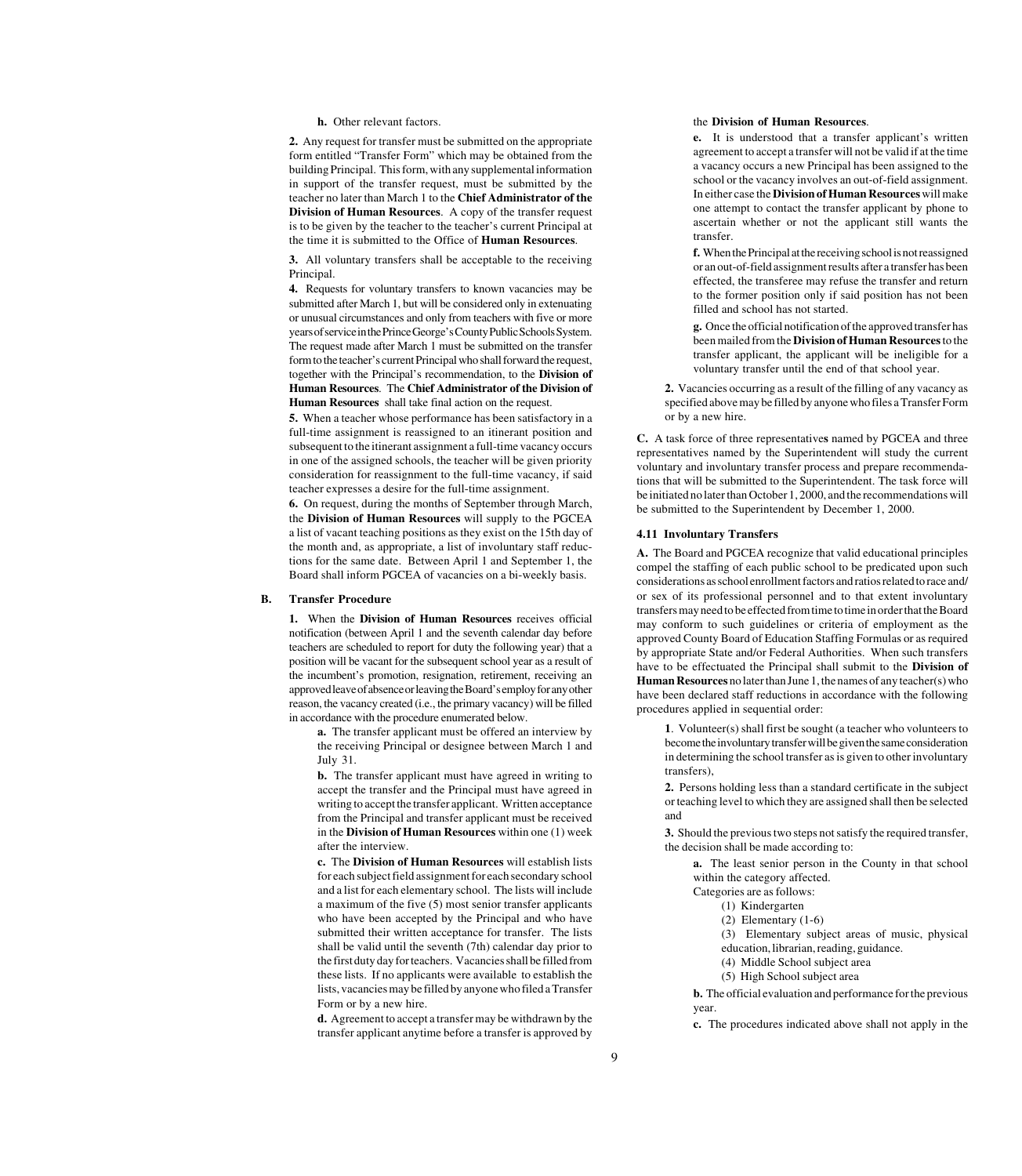transferring of itinerant teachers resulting from the regrouping of schools.

<span id="page-11-1"></span>**4.** The Principal shall notify a teacher in a private conference by June 1 that the teacher will be a staff reduction. Final notification will be given in writing by the **Division of Human Resources** after notification by the Principal.

**5.** If a teacher is involuntarily transferred during the school year or after the opening of school for any one year, the salary shall not be reduced for the remainder of the year.

**6.** Teachers to be involuntarily transferred will be reassigned ahead of teachers returning from an approved leave of absence and new hires. After August 1, teachers to be involuntarily transferred will be reassigned ahead of teachers requesting voluntary transfers.

**7.** In referring teachers who had been declared staff reductions to existing vacancies, systemwide seniority in the subject area will be the determining factor in establishing the order of referrals.

**8.** A person to be involuntarily transferred requesting referrals shall be referred for a maximum of two interviews to Principals of schools where there are appropriate vacancies if such exist. A maximum of two (2) work days after the referral will be permitted for the teacher to advise the **Division of Human Resources** regarding the acceptance or non-acceptance of the position. If a teacher does not accept any of the positions to which referred, the **Division of Human Resources** will assign the teacher to an existing vacancy.

<span id="page-11-0"></span>**9.** The June 1 deadline above is based upon estimated pupil enrollment and preliminary staff allocations. Changes in student enrollment after June 1 may result in further staff reductions prior to the opening of school. A teacher affected by such a change however may request within five (5) days of notification a conference with the **Regional Executive Director** or designee. A PGCEA representative may be called in by the teacher.

**10.** Any teacher who is involuntarily transferred after the first work day for returning teachers at the beginning of a school year shall not be involuntarily transferred again after the first day of a new school year for three succeeding years. A teacher involuntarily transferred after the first work day who wishes to request a voluntary transfer out of the new assignment must do so on the appropriate form in accordance with the provisions of Article 4.10 B. If said teacher does file a timely request for transfer, the teacher shall be considered as an involuntary transfer and will be given the same consideration in determining school transfer as is given to other involuntary transfers. No involuntary transfer for reasons of correcting prior scheduled staffing will be made after September 30, except if special, unanticipated problems arise in secondary assignments, an involuntary transfer may be effectuated at the secondary level until October 15.

**B.** An administrative transfer requested by the immediate supervisor for a reason other than reduction in staff or change in ratio must be approved by the Chief Administrator **of the Division of Human Resources** prior to the completion of the transfer. The teacher shall be given written notification with specific reasons of the transfer by June 1 or in the event notice is given thereafter the Chief Administrator **of the Division of Human Resources** and the President of PGCEA or their designees shall meet to resolve problems not hereunder covered.

**C.** The grievance procedure may be applied to Section 4.11 only with regard to an allegation that procedures set forth herein have not been complied with or that the employee alleges and proves discrimination on the part of the person charged by said employee.

#### **[4.12 Reduction in Force](#page-1-0)**

In any reduction of professional personnel necessitated as a result of budgetary actions, declining enrollment or curriculum and/or

administrative reorganization, professional personnel shall be laid off solely on the basis of certification in the subject field assignment and on system-wide seniority as defined in Article 4.01.10. For purposes of this section, all elementary teachers (K-6) will be considered as having the same subject assignment.

A teacher who holds a teaching certificate in a second subject area, and who has taught in that subject-field assignment in Prince George's County Public Schools since the most recent date of employment, may be assigned to that subject field provided that teacher has greater seniority than the least senior teacher assigned to the subject field.

No lay-offs of professional personnel shall be effectuated without the Board, through the office of **Division of Human Resources**, first exhausting all of its best efforts to have such personnel reassigned to another subject field providing that appropriate approvals of interim or provisional certifications can be obtained from the State Department of Education, and provided further that a reassigned teacher shall be required to work toward certification in the new area of assignment at a minimum rate of six (6) credit hours per year. In the event, however, that upon a finding by the **Chief Administrator of the Division of Human Resources** it appears that reassignment is not feasible and as a last resort there must be lay-offs, then and in that event lay-offs shall be effected within the following categories in the order noted:

First: In continuing order of least system-wide seniority in the subject field taught, severance shall be restricted to persons holding a provisional certificate.

Second: Thereafter, in continuing order of least system-wide seniority in the subject field taught, severance shall be restricted to non-tenured employees.

Third: Thereafter, in continuing order of least system-wide seniority, tenured employees holding a Class II certificate.

Fourth: Thereafter, in continuing order of least system-wide seniority, tenured employees holding first class certificates.

While a lay-off continues, no new hires shall be permitted except in the unique circumstances where: (a) there are no teachers on lay-off qualified to fill a vacant position, or (b) all qualified professional personnel on layoff decline the offer to fill the vacancy.

Professional Personnel shall (a) receive official notice by phone or registered mail at least four (4) working days in advance of their deadline for determining whether to exercise recall rights, (b) shall be available to begin within thirty (30) days, (c) retain recall rights for a period of three (3) years and (d) except for proven medical disability, a teacher who declines an offer of vacancy in their field of certification shall forfeit all recall rights, provided, however, that a laid-off employee who has accepted employment with another public school system in the State of Maryland and is unable to get released from his/her contract, may decline an offer to return to work if the offer of vacancy is issued later than July 1 for a position to become available at the beginning of the new school year.

Employees on lay-off shall be granted, during the period that they are vested with recall rights, the option of paying 100% of the premiums due on any hospitalization, dental insurance, optical insurance, life insurance or health maintenance organization plans as the Board may have available for its employees at the time of lay-off, provided that the insurance coverage is such as to permit this participation.

The parties understand and agree that the Board is vested with the sole discretion to determine whether or not a lay-off is necessary. Therefore, the grievance procedure may be applied to this Section 4.12 only with regard to an allegation of arbitrary and capricious non-compliance with the procedures set forth herein and only then on a case by case basis.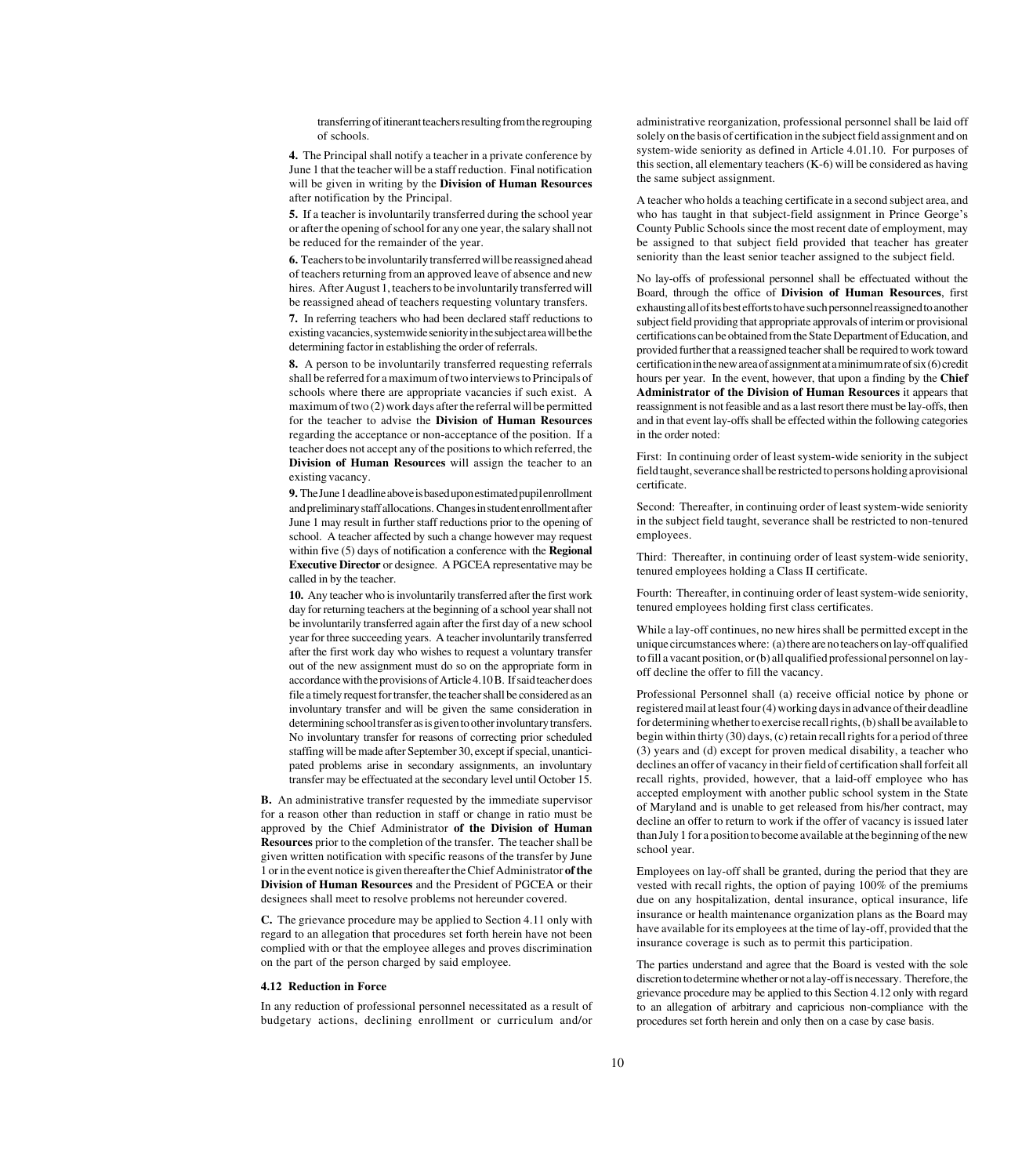<span id="page-12-3"></span><span id="page-12-1"></span><span id="page-12-0"></span>(The provisions of this policy, 4.12.RIF, apply to all personnel covered for this Agreement except those persons while paid on Differential Schedule A.)

#### <span id="page-12-2"></span>**[4.13 Job Security](#page-1-0)**

During the pendency of this Agreement, no permanent employee will lose employment due to services being provided by an outside contractor, provided that such employee will accept temporary assignment to a position on the same Teacher's Salary Schedule to which such employee would be otherwise entitled.

The aforegoing provision shall not apply in the event the Maryland State Department of Education mandates that services are to be provided by an outside contractor and as a result, the Board does not have sufficient vacancies to transfer the affected employee. Under such circumstances the provisions for Involuntary Transfer (4.11) and Reduction-in-Force (4.12) will apply.

#### **[4.14 Termination or Non-Renewal of Contract](#page-1-0)**

The Board of Education will accept the resignation of any non-tenured Unit I employee submitted prior to May 1 without prejudice, provided that the said employee has not been recommended by the Superintendent for Termination or non-renewal due to cause.

#### **[4.15 Rights and Privileges of Unit Members](#page-1-0)**

**A.** A teacher shall not be restrained from joining nor required to join PGCEA by either the Board or PGCEA or any of their representatives.

**B.** Nothing in this Agreement shall deny or restrict any teacher's full individual rights under the Laws of the State of Maryland or the United States of America or under the Bylaws of the State Board of Education.

**C.** The Board and PGCEA shall continue their policy of not discriminating against any teacher on the basis of race, creed, color, national origin, sex, sexual orientation, marital status, or membership in any teacher organization.

#### **D. Academic Freedom**

**1.** In performance of their teaching functions, teachers shall be responsible for presenting all sides of an issue and for providing students with the opportunity to investigate all facets and/or opinions of or about any and all germane topics and materials of the curriculum introduced or presented and shall have a special responsibility to provide such opportunity with regard to those topics of the curriculum which are or may be of a controversial nature. Such germane material presented to students must be of appropriate maturity level and intellectual ability of the students. **2.** The teacher shall have the right to express personal opinions on germane matters and shall further be responsible to permit the expression of the views and opinions of others and to encourage students to examine, analyze, evaluate and synthesize all available information about such topics and materials and to encourage each to form independent views and opinions through such procedures. **3.** Teachers shall at all times strive to promote tolerance for the

views and opinions of others and for the right of individuals to form and hold differing views and opinions.

**4.** To the extent permissible by law, the Board shall support teachers adhering to the above procedures and shall in no way recriminate against same so long as said teacher adheres to the procedures outlined above. Nothing herein is, however, to be so construed as to render immunity to any teacher for acts which are libelous, slanderous, or which in any way violate the civil rights of others.

**5.** Student grade changes will be handled according to "Administrative Procedure 5121."

**6.** Efforts should be made to schedule parent conferences at

mutually agreeable times and to provide at least 24 hours notification of the conference unless the Principal determines that it is an issue that needs immediate attention.

**7.** The principal will inform the teacher by September 30 as to the schedule for submitting student grades at the end of each marking period in compliance with the Board adopted school calendar. **Teachers will not be required to submit grades prior to the end of the duty day established for grade comletion by the Prince George's County Public Schools calendar.**

### **E. Teachers' Rights**

**1.** Any complaints regarding a teacher made in writing to any member of the administration by any parent, student, or other person which are or may be used in any manner in evaluating a teacher shall be processed according to the procedure as follows: The Principal or immediate supervisor shall meet with the teacher to apprise the teacher of the full nature of the complaint and they shall attempt to resolve the matter informally.

**a.** Any discipline of an employee by a Supervisor shall be conducted in private.

**2.** During the time of employment, a teacher shall be notified of any material of which the teacher does not have a copy and which is to be entered into that teacher's personnel file. At the teacher's request and expense, a copy of such material will be provided. No material of a confidential nature necessary precedent to employment or other letters of reference will be available to the teacher.

**3.** Professional persons may personally review their own personnel folder, except for confidential reference material, by submitting in writing a letter to the Chief Administrator **of the Division of Human Resources**. Such persons shall be able to review their folder within ten (10) days after receipt of request.

If, upon review of the personnel folder, a teacher determines there is material of a negative nature contained therein, the teacher may submit a letter of explanation or rebuttal to be inserted in the personnel folder.

A professional person may, upon reasonable request, review all school based written data compiled on such person, except such notes that a Principal prepares and maintains for personal use and which notes will not be offered in evidence at any disciplinary hearing.

With the exception of copies of the official teacher evaluation, no school-based written data in a teacher's file may be transferred to another school when a teacher is voluntarily or involuntarily transferred to another school or office.

**4.** No teacher will be disciplined, reprimanded, reduced in rank or compensation or deprived of any professional advantage without cause.

**a.** The existing legal and contractual rights of the Board of Education and its professional personnel as represented by the PGCEA Inc. with respect to suspension or dismissal of teachers, and other professional personnel by the Superintendent of Schools or by the Board of Education and the existing legal and contractual rights regarding the issuance of Class II teacher certificates and the classification of teacher certificates by the County Superintendent shall remain in effect during the term of this Agreement.

**b. An employee temporarily reassigned to an alternate location as a result of an investigation conducted solely by the school system shall not be so reassigned for a period greater than 45 days without a final report being issued and a decision being made by the Office of the Chief Administrator for Human Resources regarding the employee's employment status. If extenuating circumstances prevent a final report from being issued**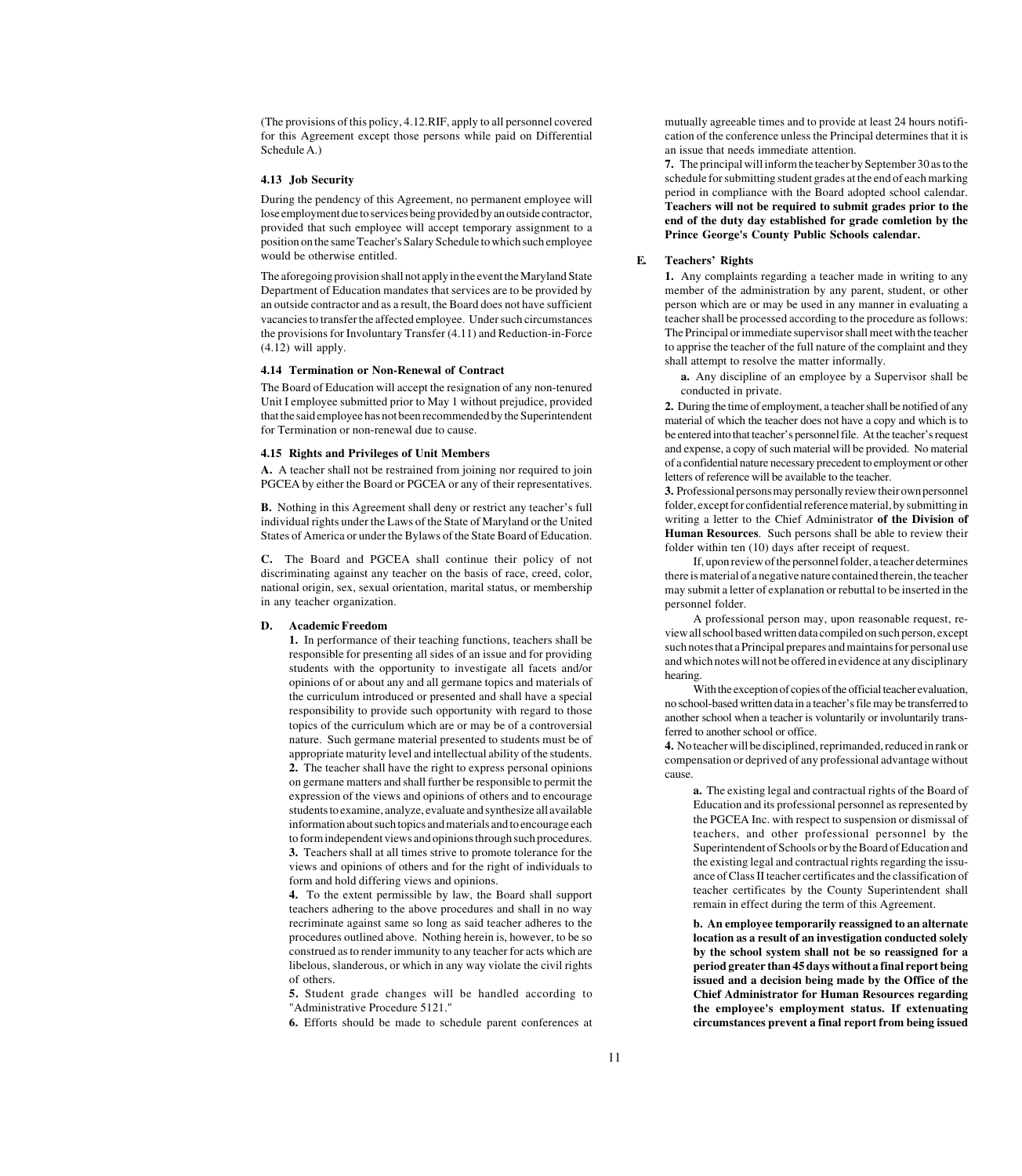<span id="page-13-0"></span>**or a decision made regarding the employee's status within 45 days, the Office of the Chief Administrator for Human Resources shall notify the employee as soon as practicable and the temporary assignment shall continue.**

<span id="page-13-2"></span>**5.** The personal life of the teacher or the participation or nonparticipation in religious, political or teacher association activities of a teacher conducted outside duty hours and off school property shall not be grounds for disciplinary action unless such action is shown to interfere with the regular conduct of the school or schools in Prince George's County.

**6.** The Board believes that all of its employees have the right and obligation to be informed and active citizens. The Board, therefore, guarantees to all of its employees full equality with other citizens in the exercise of their political rights and responsibilities including such rights as voting, discussing political issues, campaigning for candidates and running for and serving in public office.

The Board, however, wishes to stress that it, and the public schools, serve all segments of the community without reference to political affiliation. The Board feels strongly that its employees have a responsibility to refrain from involvement in political activities during the working day and in the school setting. At no time is the pupil in the public school to be regarded or used as a forum by an individual for political activity.

<span id="page-13-1"></span>The Board believes that a prerequisite to a high quality in education is the acceptance by the community and by governing bodies of their responsibilities in recognizing the political and professional status and rights of all citizens and in the interest of encouraging political and professional involvement of qualified employees, guarantees that in the event of election to public office, the employee will not incur loss of tenure or retirement benefits within the framework of State legislation.

The Board further states as its policy the following:

**a.** The Board will not endorse any employee seeking public office.

**b.** Employees of the Board may not use their position to exploit students, parents or Board employees in the interest of their campaign.

**c.** Employees of the Board may not campaign while on duty during the normal working day.

**d.** Employees of the Board may not use the facilities (except under existing policies), equipment, material or personnel of the Board, during duty hours in the conduct of their campaign or in the execution of their duties, if elected.

**e.** Employees of the Board, if elected or appointed to public office which would require full-time service, shall have a choice of resigning their position or receiving a leave of absence without pay from the Board for the period of tenure in office.

**f.** Employees of the Board, if elected or appointed to a public office requiring a full-time service for a portion of the year, shall be granted a leave of absence without pay by the Board for that portion of the year.

**g.** Employees of the Board, if elected or appointed to public office representing a conflict of interest with the duties usually discharged by personnel employed by the Board, shall be required to resign or to request a leave of absence without pay for the full term of the office.

**F.** Teachers are encouraged to bring to the attention of the Principal conditions which they consider may be unsafe for students or teachers, for review and, as appropriate, for referral to the appropriate school authority. Thereafter, if the teacher is still concerned, the teacher may request further review by the **Regional Executive Director**. If in a specific situation the President of PGCEA believes further consider-

ation is appropriate, the President may request review by the Superintendent of Schools.

#### **[4.16 Teacher Facilities, Equipment and Supplies](#page-1-0)**

#### **A. Provision of General Facilities**

To the extent possible, the Board shall make the following facilities available to professional personnel at their base school:

**1.** A furnished air-conditioned room to be reserved for the exclusive use of faculty, all employees, excluding administrators and supervisors.

**2.** A suitable desk, chair and file cabinet.

**3.** A private place for storage of material at each school to which itinerant teachers are assigned and where it is administratively feasible.

**4.** A rest room or rest rooms reserved for the exclusive use of faculty and staff. The rest room is to be kept clean and adequately supplied. It is understood that common facilities used by the staff must be maintained in an orderly condition by those using the facilities.

**5.** Adequate parking space.

**6.** A general teacher work area containing equipment and supplies necessary for the preparation of instructional materials. Principals should be aware of the needs of teachers regarding access to a copier. Problems concerning scheduling or use of a copier should be addressed by the FAC which shall make suggestions for the resolution of the problems to the Principal. If problems continue, they may be referred to the appropriate **Regional Executive Director**.

**7.** A general space for the storage and display of professional books and literature.

**8.** Separate dining tables for teachers and other staff members within the school lunchroom or in another room which may be available.

**9.** Adequate lighting in the parking lots of all schools.

**10.** Adequate security for all school and school-related activities. **11.** Adequate telephone service in each school consistent with budgetary restrictions.

**12.** Summer school and summer workshops which are offered in air-conditioned schools, unless physically impossible.

**13.** A secured area within existing facilities for each teacher to store materials used in the classroom, as may be feasible.

**14.** A smoke free environment, except for one smoking area to be available upon request until August 31, 1992. During the term of this agreement the Board shall continue to make smoking cessation classes available to unit members.

#### **B. Access to Facilities by Professionals**

**1.** During regular school hours, the faculty rooms shall be open at all times for those professionals who do not have specific duties elsewhere.

**2.** Each school Principal with the FAC will develop a policy for the use of school facilities by the faculty after school hours.

**3.** School system telephones may be used for essential local calls.

#### **C. Education Specification Committee**

The Board shall appoint a teacher to all Education Specification Committees for new construction or renovation of schools.

#### **[4.17 Control and Discipline](#page-1-0)**

**A.** The Principal is charged with the responsibility for the total conduct in the total educational program to which assigned.

**B.** Teachers and Principals shall have the authority granted by law and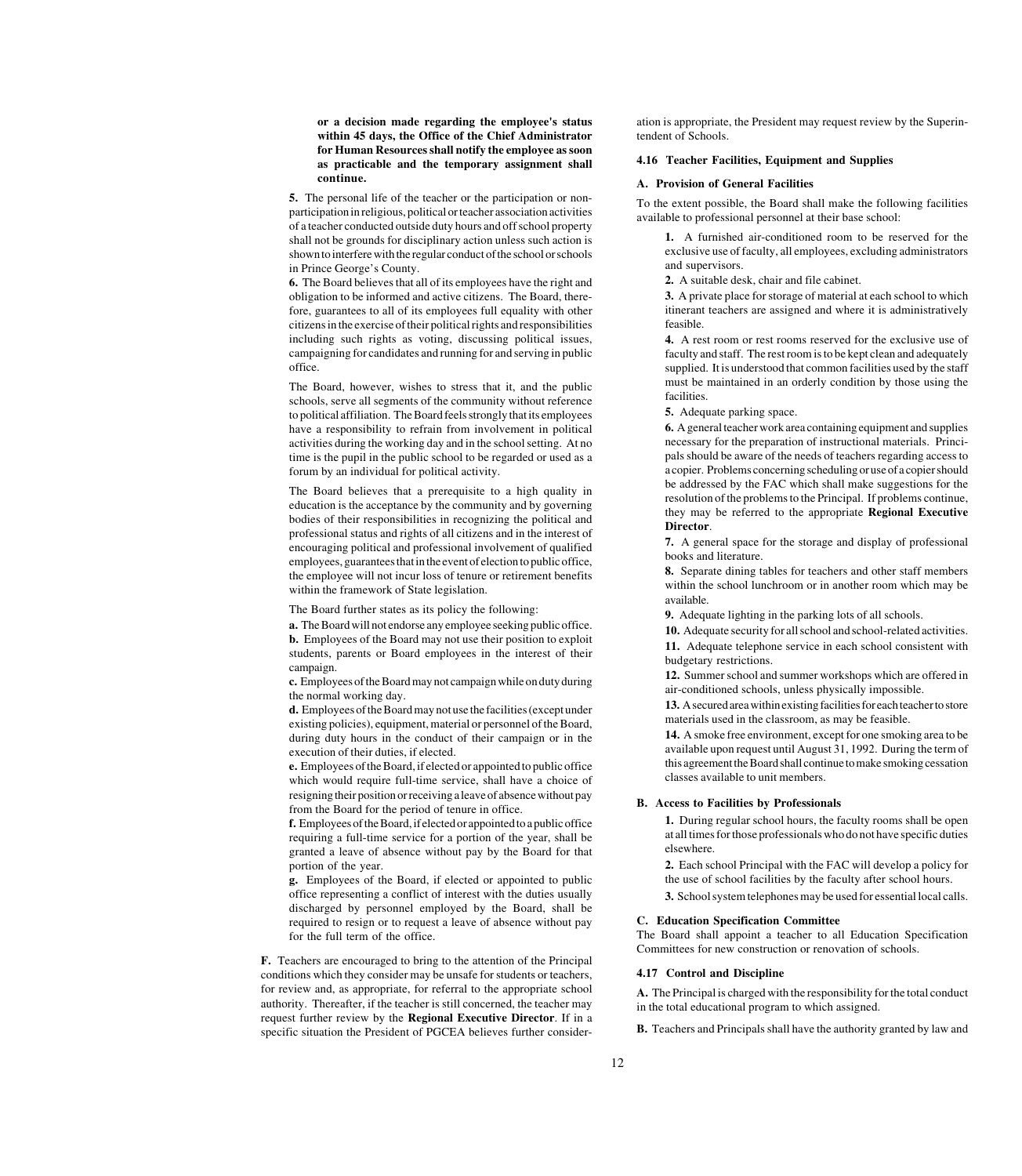<span id="page-14-2"></span><span id="page-14-1"></span>shall exercise responsibility for the control of pupils within their classes and the school program for which they have accepted responsibility.

**C.** The maintenance of normal school classroom discipline is the responsibility of the teacher. Procedures for handling disruptive students both within and without the classroom will be developed in accordance with County educational policy in each school by the Principal or duly appointed designee and the faculty.

**D.** When in the judgement of the teacher a student's behavior makes operation of the class impossible, the teacher shall complete the appropriate Discipline Referral Form and the student may be excluded from the class until the teacher and Principal or the Principal's designee have held a conference. The Principal, with the advice of the FAC, shall designate an appropriate area where such students may be sent. The conference should be held on or before the next school day. The teacher and the Principal or Principal's designee may elect to use an exchange of written notes in lieu of the conference. The Principal will decide if and when the student is to be returned to class. The Principal's, or designee's, decision shall be communicated to the teacher on the Discipline Referral Form. In the event the Principal fails to take any action within four (4) working days, or if the teacher is not satisfied with the action indicated, the teacher may request that the situation be reviewed by the **Regional Executive Director**. The Principal's decision is to be implemented pending a review by the **Regional Executive Director** which is to be completed within seven (7) student days of receipt of the teacher's request. However, if the **Regional Executive Director** does not complete the aforementioned review within seven (7) student days, at that point the student will again be excluded from class pending resolution of the matter by the **Regional Executive Director**.

<span id="page-14-0"></span>**E.** Teachers immediately involved in the education of a student are assured that they shall have access to all notices of student suspension or other disciplinary data as contained in individual pupil school-based records.

**F.** A task force of three representatives named by PGCEA and three representatives named by the Superintendent will prepare recommendations for changing the Student Code of Conduct in the area of inappropriate language by students. The recommendation will be submitted to the Superintendent by February 1, 2001.

**G. The Board shall cooperate with the prosecution to the fullest extent of the law, of any individual who physically or verbally abuses, intimidates or interferes with a unit member performing his/her duties.**

#### **[4.18 Professional Liability Protection](#page-1-0)**

Any criminal action, civil suit, or loss or damage to personal property occurring to a professional person while acting within the scope of the employee's duties and resulting from an act alleged to have been performed by such personnel in the performance of such duties shall be promptly reported to the Board or its designated representatives. The Board of Education shall provide legal counsel or at the Board's discretion may provide reimbursement for the reasonable expenses of the legal defense of any criminal charges arising from an incident occurring while the teacher was performing assigned duties for the Prince George's County Public School System, provided it is evident to the Board of Education that such criminal charge is without cause or justification. Time lost by professional personnel in connection with any such aforesaid action shall be handled as follows:

**1.** Time for appearance as a defendant or witness before a judicial body or legal authority shall result in no loss of salary or accumulated sick or personal leave.

**2.** In case of disability professional personnel salary shall continue in full without reduction in accumulated leave. If Workers' Compensation payment is forthcoming the amount shall be deducted from the salary.

**3.** In the event that total disability results due to the incident mentioned in this section, the Board of Education shall pay the difference between compensation payment and the contractual salary of the employee without reduction of accumulated leave.

**4.** The length of time for which one receives compensation under this section shall be determined by the Workers' Compensation ruling.

Each professional employee is to be reimbursed in the sum of not more than a total of \$200.00 per occurrence, for proven destruction of clothing, including eyeglasses and watches, caused by an act in the performance of duties. Reimbursement for watches will be in the sum of not more than \$75.00.

#### **[4.19 Authorized Leaves With Pay](#page-1-0)**

#### **A. Attending College or University Courses**

**1.** A professional person duly registered for a college or university course leading to expanded professional competency and it appearing to the **Regional Executive Director** that no other course is available outside of the regular duty day may, with the permission of the immediate supervisor, be allowed to leave that person's assigned duty station as soon as practicable after dismissal of students from the school provided that said professional person makes up during that week any time lost within that week to attend the course. The employee may be allowed to be absent from assigned duties only during the time such duties do not include assigned supervision of children; however, attempts must be made to schedule courses outside of the regular duty day.

**2.** When a professional person is in attendance at a professional meeting or in-service activity approved by the Chief Educational Administrator, that person shall be allowed the opportunity of leaving as stated above.

**3.** Upon a request by a Chief Educational Administrator and with concurrence by the teacher and the teacher's Principal, professional leave will be granted for the teacher to attend a professional meeting, program or workshop which necessitates the teacher's absence from duty on the day or days immediately preceding the end of the school year.

#### **B. Court Appearance and Jury Duty**

**1.** A professional employee shall be entitled to up to two days of paid leave in any school year if subpoenaed as a witness in a court proceeding where the subpoenaed employee is expected to testify on a matter pertaining to a present or former pupil of such employee, or as a witness to or victim of a violent crime. If a ten or eleven-month professional employee is subpoenaed on a matter pertaining to a present or former pupil on one or two days the employee is not scheduled to work, the employee will be paid for the one or two additional days at that employee's per diem rate.

**2.** Any witness fees received for a court appearance must be endorsed over to the Board and forwarded to the Payroll Office.

**3.** When a professional employee is drawn for jury duty, the employee shall receive full pay provided a written statement is furnished showing time served and expenses received from the Court.

**4.** If a professional employee appears as a witness for the Board with or without a subpoena, no deduction shall be made from salary.

#### **C. Death Leave**

**1.** On the death of a child, **step child,** parent**, step-parent** , parent-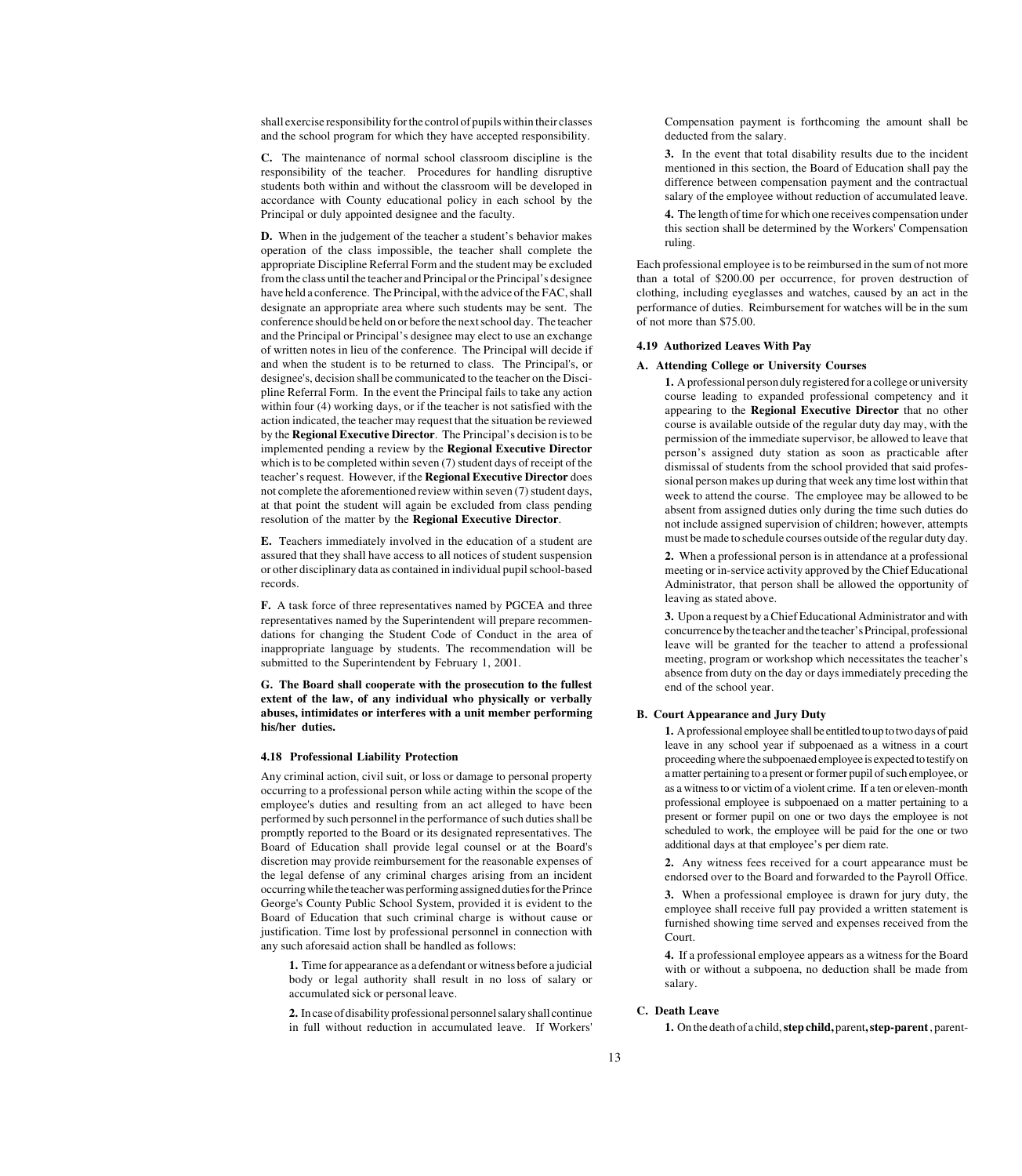<span id="page-15-0"></span>in-law, **grandchild,** brother, sister, husband, wife, legal guardian, **son-in-law, daughter-in-law, grandparent,** or anyone who has lived regularly in the household of the **unit member**, such **unit member** shall be allowed four (4) consecutive work days of absence from school without loss of salary. One of the four (4) consecutive days must be the day of the **observance, except when it is held on a weekend or a holiday. Proof of death may be required if, in the opinion of the immediate supervisor, the employee has abused the privilege.**

**2.** Any exceptions to the above may be made by applying to the **Chief Administrator for Human Resources** whose decision shall be final.

#### **D. Military Leave**

**1.** A full-time employee who is a member of the National Guard or the Reserve components of the Armed Forces of the United States in order to meet an active duty commitment will be allowed military leave with full pay less the amount paid for such duty not to exceed fifteen (15) duty days; such leave may be granted only during a period the individual is required to be on duty.

Any employee included in the category above who is called upon to serve a longer period of time not during an emergency shall be entitled to a leave of absence without pay.

Those who are called to short-term duty under the authority of a State Governor or the Mayor of Washington, D.C., during an emergency, shall be entitled to leave of absence with full pay less the amount paid for such duty for such time while actually serving under such active duty orders in addition to the fifteen day period specified above.

Where the person involved has the option of when to take training and unless it will jeopardize that person's reserve standing, the person will take the fifteen (15) days at such time that it will not interfere with the instruction of children. Exception to the above will require a letter from that person's immediate military commanding officer and approval by the **Chief Administrator for Human Resources.**

**2.** Any employee who is drafted for military service may request leave without pay for the period of obligated service. Upon completion of military service, the employee will be entitled to be restored to the job formerly held or one of a similar class if available. However, restoration must be requested within ninety (90) days of receipt of the honorable discharge. In addition, the employee must be physically and mentally capable of performing the work required. When the obligated service is completed and the employee is returned to the former classification, that employee shall be entitled to all the annual salary increments for which eligible if employment had been continuous.

#### **E. Worker's Compensation Leave**

A professional employee absent from duty because of an accident which was incurred in the line of duty and which qualified the employee for Worker's Compensation shall be granted sick leave and this leave shall not be deducted from the employee's accumulated sick leave. Worker's Compensation leave shall be granted from the first day of disability provided such person shall qualify for loss time benefits, but shall not extend beyond the last day for which temporary general indemnity is received from the holder of the Worker's Compensation insurance policy of the Board. During this period the employee shall receive full pay, less the daily amount paid for temporary disability by Worker's Compensation while on such leave. A written statement showing the amount paid is required. The maximum number of days allowable under this provision is ninety (90) days per school year. For any one incident no more than ninety (90) days shall be allowed, although the ninety (90)

days may extend into the next school year.

#### **F. Personal Leave**

Professional personnel employed on other than twelve-month contract may be absent from duty without loss of pay up to three (3) days during any school year.

A written record of intended absence shall be submitted on the appropriate form to the Principal or immediate superior at least one (1) day prior to the intended absence. No specific reason for such personal leave shall be required or solicited except as noted in item 2 and item 5 below. In case of emergency, the appropriate school official shall be notified prior to the beginning of the duty day of intended absence.

Rules regarding personal leave are as follows:

**1.** Notification of intended use of personal leave shall be made in writing.

**2.** Leave immediately before or after a holiday, emergency makeup, vacation or staff development day(s) may be requested for reason and must have final approval from the Chief Administrator for **Human Resources**. Such leave request must be received by the Office of the Chief Administrator for **Human Resources** at least two weeks in advance. Unless officially notified of the Chief Divisional Administrator's decision no later than five (5) days after receipt of the leave request by the Office of the Chief Divisional Administrator, the requested leave will be approved.

**3.** A maximum of three (3) days per contract year for personal leave may be granted. **Unit members' personal leave entitlements will be increased by one (1) day, effective July 1, 2005, to a maximum of four (4) days.**

**4.** No personal leave will be granted on staff development days.

**5.** No personal leave will be granted during the last five (5) days of any school term except as may be approved in writing from the Chief Administrator for **Human Resources**. Consideration for approval will be confined to those applications wherein this time is essential for summer school attendance as certified by the registrar of any regularly recognized college or university.

**6.** Personal leave shall not be cumulative.

**7.** Unused personal leave will be transferred to accumulated sick leave at the end of the year.

#### **G. Professional Growth Leave**

Upon approval of the employee's immediate supervisor and the **Regional Executive Director**, professional employees may be excused from regular duties without loss of pay or personal leave to participate in such observation workshops, meetings, conferences, conventions, inservice days or other activities devoted to the improvement of curriculum and/or instruction if considered to be essential and approved by the **Regional Executive Director**.

#### **H. Sabbatical Leave**

On recommendation of the Superintendent, the Board of Education may permit qualified members of the professional staff to take sabbatical leave. This leave may be granted for the purpose of study which may include advanced degree work or work designed to increase the teacher's competence or for such other purposes as may be recommended by the Superintendent of Schools and approved by the Board of Education.

In order to continue the services of the schools at a high level, the number of employees to whom sabbatical leave is granted shall not exceed twenty-five (25) in any one school year.

During the period of sabbatical leave, such employee shall receive one-half the salary of the year in which the leave is granted, not to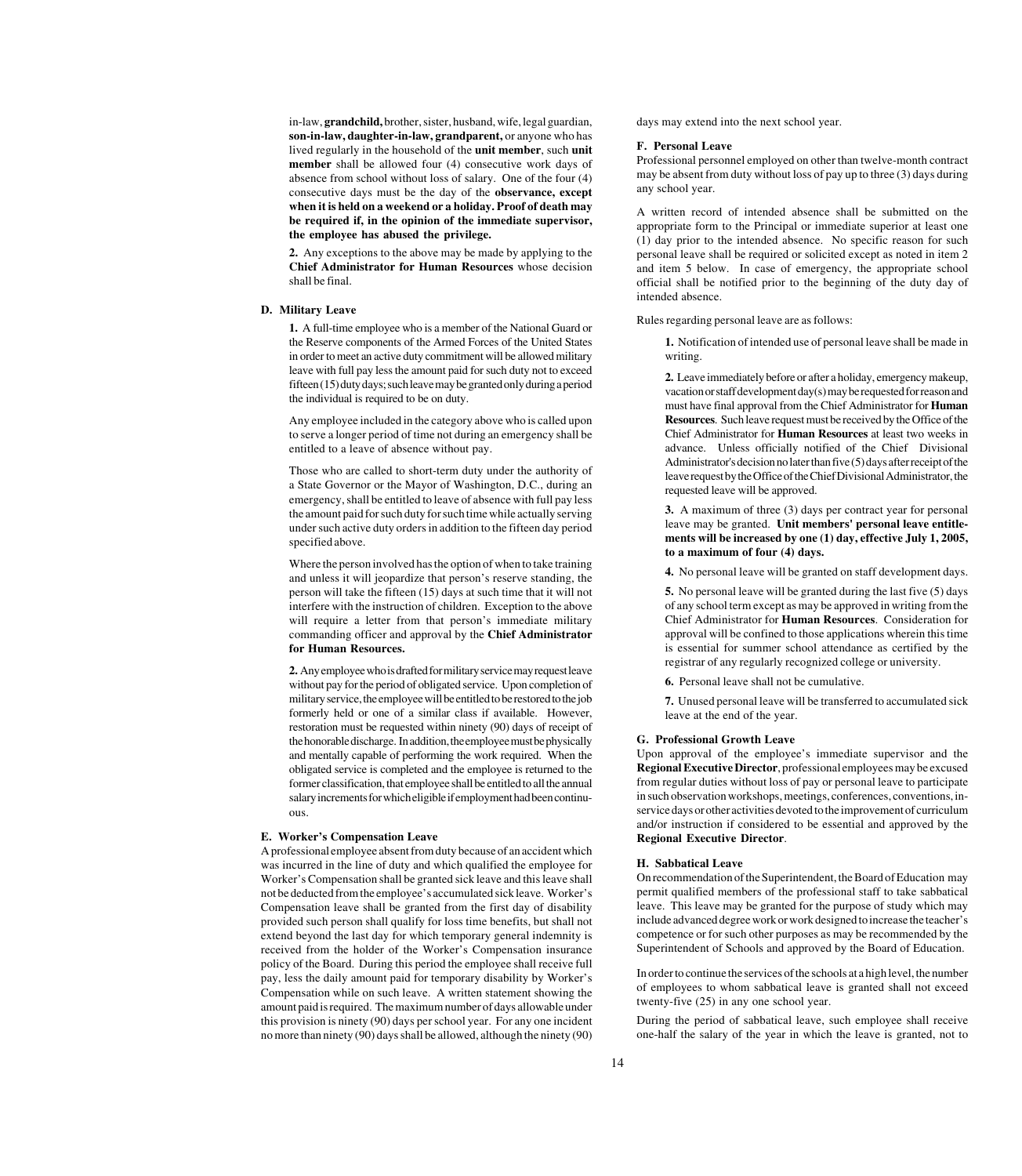<span id="page-16-0"></span>exceed the MA + 30 hours maximum scale, with the deduction of such additional sums as may be required by the recipient to maintain membership status in the retirement system social security, their membership in professional organizations, and any previously committed insurance premiums.

**1.** *Eligibility*

**a.** Applicants must hold a minimum of a Bachelor's degree. **b.** Seven (7) consecutive years of active professional services in Prince George's County Public Schools are required.

**2.** *Purpose*

**a.** Sabbatical leave may be granted for graduate study. a minimum of nine (9) semester hours must be taken each semester.

**b.** Other sabbatical projects may be undertaken with the approval of the Superintendent provided the project increases the teacher's competence and contributes to the improvement of the school system.

**3.** *Methods of Selecting Employees to be Granted Leave* **a.** Sabbatical leave shall be granted at the discretion of the Superintendent of Schools.

**b.** Seniority shall be considered in selection only when candidates are equally qualified in all other respects.

**4.** *Advertising, Closing and Notification*

**a.** Notices regarding sabbatical leave will be circulated at least four (4) weeks prior to application deadlines. **b.** Applications for leave to begin September 1 must be submitted on the application form to the Chief Administrator for **Human Resources** by April 1. Applications for leave to begin February 1 must be submitted by November 1. **c.** Within four (4) weeks after the closing date for applications, employees will be notified whether or not they have qualified for sabbatical leave.

**5.** *Provisions of Leave*

**a.** Employees shall receive one-half of their salary for the year in which the leave is granted, not to exceed the MA + 30 hours salary scale.

**b.** A leave may be granted for one or two semesters within the same school year.

**c.** Employees are entitled to return to the position they occupied prior to their leave or to another position of a similar nature within the school system.

**d.** Employees shall not be transferred from their former position unless that transfer would have occurred in the normal course of administrative operations.

**e.** Time spent on sabbatical leave will be credited toward salary increments.

**f.** Employees will continue to be covered by insurance and retirement. They may elect to remain as members of group hospitalization and major medical services.

**6.** *General Rules*

**a.** As a condition of granting the leave the employee agrees to return to the services of Prince George's County for a period of two (2) years. As an option to the services requirement an individual may return to the Board of Education the salary received during the period of sabbatical leave along with interest at the rate of 6% per annum. **b.** Upon return from sabbatical leave employees shall make

a complete report of their activities during the period of leave.

**c.** Full-time employment is prohibited while a person is on sabbatical leave.

**d.** Part-time work may be undertaken or the person may

accept grants or fellowships provided it will not interfere with the sabbatical project.

**e.** Any deviation from the original approved program without written approval of the Superintendent shall cause the employee to forfeit funds for the sabbatical, which funds shall therewith be reimbursed to the Board of Education. **f. Upon request, the Board will provide to PGCEA information relative to the number of applicants received and approved each year.**

#### **I. Selective Service System Examination Leave**

Absence from duty by a professional employee for the purpose of Selective Service examination shall be an authorized leave with pay. Over one (1) day shall be deducted from sick leave.

#### **J. Sick Leave**

Sick leave, with pay, shall be provided for professional employees as hereafter stated:

**1.** An employee whose employment began prior to July 1, 1987, and whose regular work year is ten (10) months shall be entitled to fifteen (15) days of sick leave each year without loss of pay, the entitlement to which sick leave shall accrue on the basis of one and one-half (1 1/2) days per month for each month of active employment. An employee whose employment began prior to July 1, 1987, and whose regularly scheduled work year is more than ten (10) months in any regular work year, shall be entitled to one (1) additional day, per month, of sick leave for each additional month of active employment.

An employee whose employment began on or after July 1, 1987. and whose regular work year is ten (10) months shall be entitled to ten (10) days of sick leave each year without loss of pay, the entitlement to which sick leave shall accrue on the basis of one day per month for each month of active employment.

After eleven (11) years of employment, an employee will be entitled to one (1) additional day which shall accrue at the beginning of the sixth month. After twelve (12) years of employment, an employee will be entitled to two (2) additional days which shall accrue at the beginning of the fifth and ninth months respectively.

After thirteen (13) years of employment, an employee will be entitled to three (3) additional days which shall accrue at the beginning of the fourth, seventh, and tenth months respectively.

After fourteen (14) years of employment, an employee will be entitled to four (4) additional days which shall accrue at the beginning of the third, fifth, seventh and ninth months respectively.

After fifteen (15) years of employment, an employee would be entitled to five (5) additional days which shall accrue on the basis of one and one-half (1 1/2) days per month at the beginning of each month of work.

An employee whose employment began on or after July 1, 1987, and whose regular work year is more than ten (10) months in any regular work year shall be entitled to one (1) additional day, per month, of sick leave for each additional month of active employment.

Sick leave may be taken in advance of actual accrual thereof as follows:

**a.** Ten (10) days shall be available at the beginning of the school year for ten (10) month employees, eleven (11) days for eleven (11) month employees and twelve (12) days for twelve (12) month employees. For those employees who accrue more than this initial grant of sick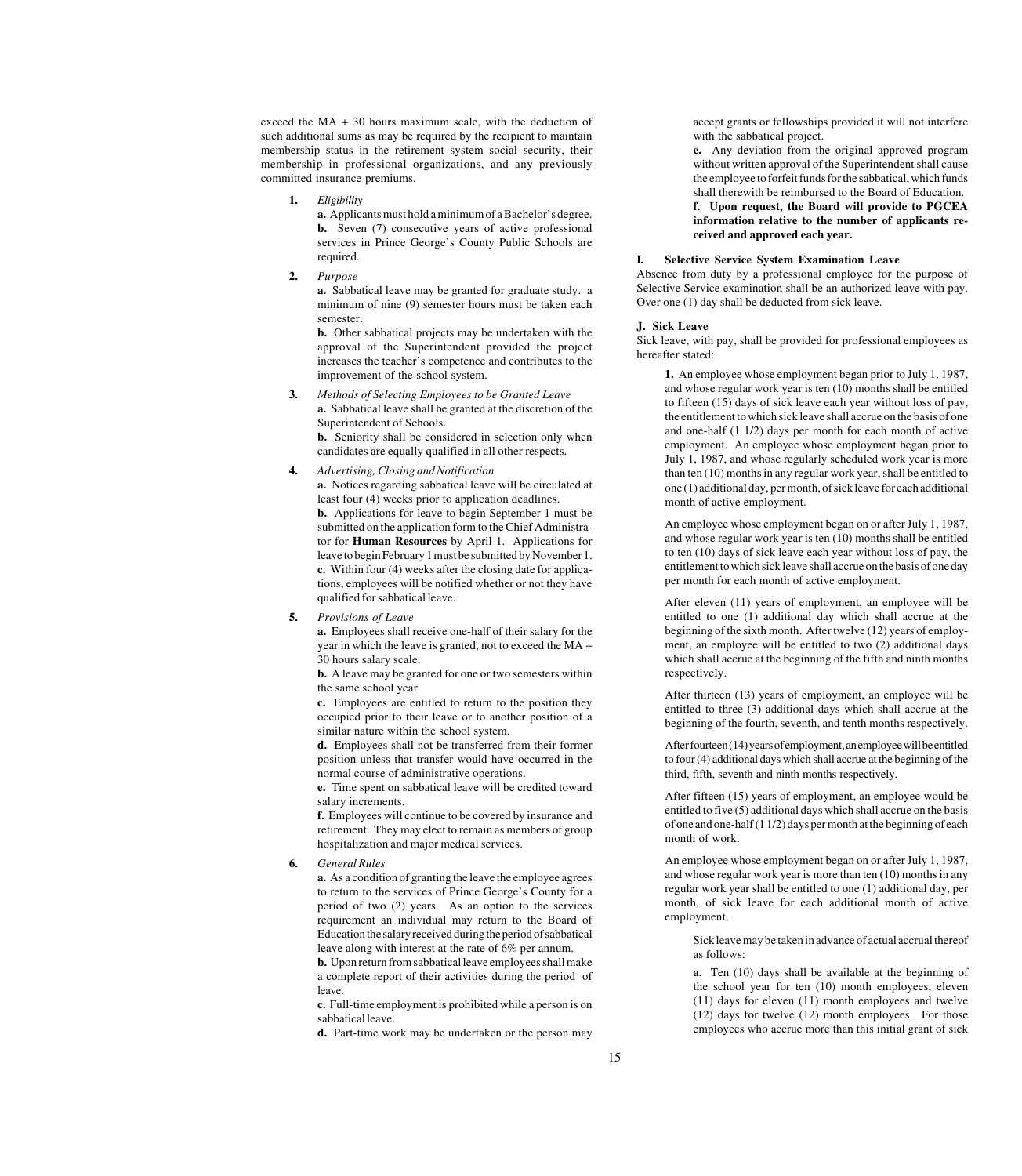leave days per year, the remaining days will be available as of February 1.

<span id="page-17-0"></span>**2.** Unused sick leave earned and credited to an employee as of July 1, 1977, plus any and all unused sick leave earned after that date may be accumulated from year to year without limit.

**3.** A doctor's certificate of evidence for the necessity of loss of time shall be required for days in excess of three (3) for any one illness. A doctor's certificate may be required for periods of less than three (3) days absence, if in the opinion of either the immediate supervisor or the Superintendent's designee the teacher is abusing sick leave privileges. A doctor's certificate may be required weekly for absences exceeding five (5) consecutive work days, except where the certification specifies disability exceeding five (5) consecutive days.

#### **4.** *Retention of Sick Leave:*

Accumulated sick leave for all ten-month employees shall be retained provided the individual returns to full time employment with the Board of Education no later than fifteen (15) months after the termination of employment.

Accumulated sick leave for any eleven or twelve-month employees shall be retained provided the individual returns to full-time employment with the Board of Education no later than twelve (12) months after termination of employment.

#### **5.** *Transfer of Accumulated Sick Leave:*

A teacher may transfer up to a maximum of ten (10) days of sick leave per year earned and accumulated in another public school district within the State of Maryland after September 1, 1966. Sick leave may be transferred at the rate of ten (10) days per year until a total maximum accumulation of 100 days has been recognized.

**6.** *Use of Sick Leave:*

**a.** Sick leave shall be allowed in case of actual sickness or disability of the employee, necessary appointments with a physician or dentist or confinement to home because of quarantine and for temporary disabilities related to pregnancy. (Pregnancy itself is not considered a sickness warranting the granting of sick leave with pay. It is only disability resulting from the pregnancy for which sick leave may be allowed.)

#### **b.** *Sickness in Family:*

A member of the unit with one or more years of service in Prince George's County who does not earn annual leave may use a maximum of five (5) days annually of accumulated sick leave for serious illness of members of the family residing permanently in the household. The employee will certify in writing that such a serious illness exists. Exceptions to the residence requirement will be made by the Chief Administrator for **Human Resources**.

#### **c.** *Adoption:*

To facilitate an adopted child's adjustment to a new home, a member of the unit with one or more years of service in Prince George's County who does not earn annual leave may use a maximum of five (5) consecutive days of sick leave.

**7.** Holidays to which an individual is entitled which occur during sick leave shall not be charged against such leave.

#### **8.** *Employee's Sick Leave Bank*

An Employees' Sick Leave Bank will be established effective July 1, 1978.

**a.** All unit members on active duty with the Prince George's County Public Schools are eligible to participate in the Sick

Leave Bank. A teacher newly employed will be eligible to join the Sick Leave Bank six (6) months following his/her first day on duty and must submit the application within thirty (30) days of the first day of eligibility.

Employees who elected not to join the Sick Leave Bank upon first becoming eligible have a six-month waiting period after joining the Bank before becoming eligible to use the Bank. Participation is voluntary, but requires contribution to the Bank. Only contributors will be permitted to use the Bank for payment for qualifying incapacitating personal illness during regularly scheduled duty days.

**b.** The Sick Leave Bank will be administered by a three (3) member approval committee appointed by the President of the PGCEA, and this Approval Committee shall have the responsibility of receiving requests, verifying the validity of requests, recommending approval or denial of the requests and communicating its decision to the member and the **Division of Human Resources.**

**c.** The rules for the Sick Leave Bank will be established by a four (4) member Rules Committee, two (2) members appointed by the President of the PGCEA and two (2) members appointed by the Superintendent of Schools of Prince George's County. It shall be the purpose of this committee to recommend such rules, in addition to those provided for in this Agreement, as the committee considers appropriate for the operation of the Sick Leave Bank. These recommended rules must be approved by the President of the PGCEA and the Superintendent of Schools before said rules take effect. Once approved, the rules will be widely distributed by the Approval Committee.

**d.** The contribution on the appropriate form will be authorized by the unit member and continued from year to year until cancelled in writing by the unit member. Sick leave properly authorized for contribution to the Bank will not be returned if the unit member effects cancellation. Cancellation on the proper form may be effected at any time and the unit member shall not be eligible to use the Bank as of the effective cancellation date.

**e.** Contributions shall be made between July 1 and October 1, except for members returning from extended leave which included the enrollment period and new hires who will be permitted to contribute within thirty (30) calendar days of their reassignment and/or becoming eligible to join the Bank. Unit members returning from extended sick leave or disability leave will be permitted to contribute to the Bank only after approval of the Approval Committee.

**f.** The annual rate of contribution for the 1989-90 school year shall be one (1) day of sick leave. Annual rate of contribution for future years shall be determined by the Rules Committee and announced prior to July 1 of each year.

**g.** The maximum number of duty days that can be granted in any one fiscal year will be the remaining number of duty days a unit member is scheduled to work. In no case will the granting of leave from the Bank cause a unit member to receive more than annual salary.

**h.** Members must use all accumulated sick and annual leave before applying for leave from the Bank. Applications for use of the Bank shall be made on the required form and submitted to the Approval Committee.

**i.** The first thirty (30) consecutive calendar days of incapacitating illness or disability must be covered by the employee's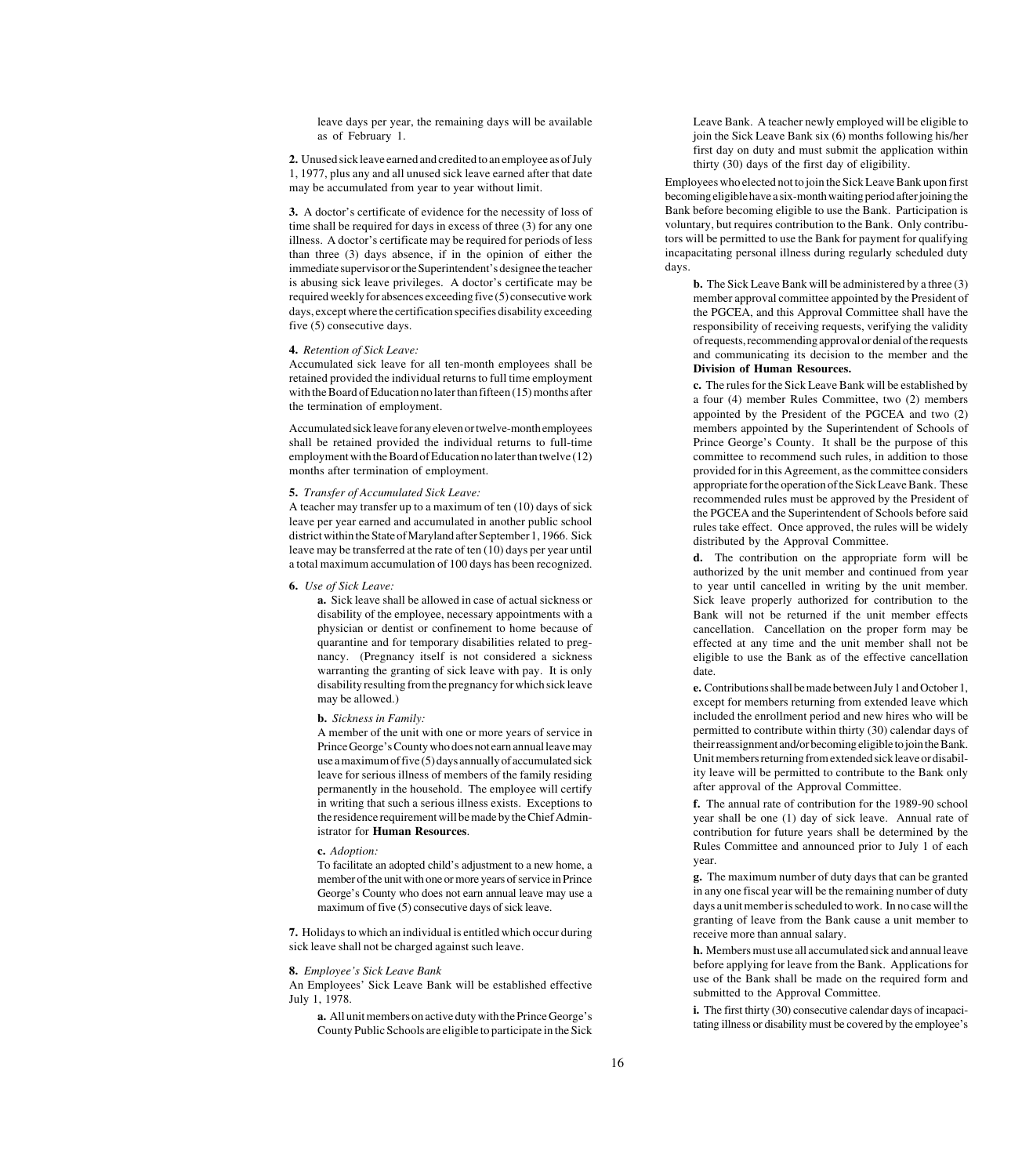<span id="page-18-1"></span><span id="page-18-0"></span>own accumulated sick leave, annual leave, or leave without pay the first time said employee qualifies for a grant from the Bank. For subsequent grants from the Bank, the first ten (10) calendar days of incapacitating illness or disability must be covered by the employee's own accumulated sick leave, annual leave, or leave without pay.

**j.** The Department of **Human Resources** will receive and review the decision of the Approval Committee from the Bank. If the grants from the Bank are consistent with Prince George's County Board of Education's sick leave policies and the rules of the Sick Leave Bank, the **Division of Human Resources** will approve these Bank grants to be paid by the Prince George's County Public Schools to the member and shall forward the Bank grants to the appropriate Department for payment. In any case where the decision of the **Division of Human Resources** does not concur with the Approval Committee, the **Division of Human Resources** shall explain the full reason for the difference of opinion.

**k.** Bank grants will not automatically be carried over from one fiscal year to another. All Bank grants will end as of the last duty day of the school year and must be renewed through the Approval Committee each school year.

**l.** If a unit member does not use all of the days granted from the Bank, the unused Sick Leave Bank days will be returned to the Bank.

**m.** If the Sick Leave Bank is terminated due to the nonexistence of a negotiated agreement with PGCEA, or for any other reason, the days remaining in the Sick Leave Bank shall be returned to the then current members of said Bank proportionally.

A Sick Leave Bank joint committee will be appointed to study and report the costs of the Sick Leave Bank. Their findings should be considered by the negotiators during the next bargaining sessions.

**K.** The Superintendent may fill positions known to be vacant at least 50 calendar days due to illness of the incumbent, but with the express condition that the incumbent is guaranteed upon recovery return to the same assignment at the start of the next school year unless the transfer would have occurred in the normal course of administrative operations.

#### **L. Annual Leave**

**1.** Professionals who were employed on a twelve-month contract prior to September 1, 1984, shall be granted twenty-five (25) days annual leave with pay. A professional who is assigned to a twelvemonth position subsequent to August 31, 1984, shall be granted annual leave as follows:

During the first three  $(3)$  years of service  $-13$  days

Over three  $(3)$  years, less than fifteen  $(15)$  years – 20 days

Fifteen  $(15)$  years service and over  $-25$  days

#### This leave may be taken only with the approval of the appropriate **Leave Granting Authority**.

**2.** No more than a total of twenty-five (25) days may be accumulated. No more than thirty-five (35) days may be taken in any one fiscal year. Annual leave may be accumulated above the normal limit of twenty-five (25) days for the express purpose of using the excess accumulation for summer school attendance, and the prohibition of taking more than thirty-five (35) days in a single fiscal year may be waived in accordance with Administrative Procedure 4130.11 as revised April 21, 1978.

**3.** A maximum of ten (10) days unused accumulated annual leave may be added to accumulated sick leave at the end of any one fiscal year.

#### **M. Other Excused Absences**

Other excused absences shall be at the discretion of the **Chief Administrator** for Human Resources. Such absence shall be charged to the appropriate leave.

#### **[4.20 Authorized Leaves Without Pay](#page-1-0)**

**A.** The benefits accrued from a leave of absence without pay shall be as follows:

- **1.** Shall maintain step on the salary scale.
- **2.** The option of paying 100% of health insurance plans.
- **3.** The option of paying 100% life insurance.
- **4.** Shall maintain all accumulated sick leave.

**5.** The right to an equivalent position to the one vacated at the beginning of leave. However, reinstatement will be determined by the Board based upon the availability of a position in the individual's field of preparation. Reinstatement will be dependent upon an employee's maintaining certification. Such person, when qualified, will be placed before a new person is hired. In returning teachers from approved leaves of absence, seniority by subject field will determine the order of reassignment for those individuals who began their leaves during the same school year.

#### **B. Pregnancy, Maternity or Adoption Leave**

1. *Pregnancy Leave*

Pregnancy leave shall be defined as that leave given to an employee during that period of continuing temporary disability causing such employee to be unable to perform her regular duties for reasons of child birth, false pregnancy, termination of pregnancy and recovery therefrom. For purposes of pregnancy leave, all employees shall be entitled to a maximum of thirty (30) consecutive duty days, during the ten-month school year for ten-month employees, commencing with the date that said employee's physician certifies the existence of the temporary disability having been occasioned from the pregnancy and the need of the employee to be absent from work. During the period of such pregnancy leave, the employee may avail herself of any accumulated sick leave days or accumulated annual leave days to which she is entitled.

Upon the conclusion of said thirty (30) consecutive duty-day period as aforesaid, or earlier, in either of which occurrences the employee's physician is to certify that the employee is able to return to her regular assignment and, except for those qualified employees entering upon maternity leave, the employee shall be reinstated to the same position she held when the leave began.

In all cases of disability related to pregnancy where the employee is unable to return to work upon the conclusion of the maximum thirty (30) consecutive duty-day period of pregnancy leave, the employee, if not qualified to receive the benefits of a paid leave through utilization of accrued/unused sick leave, participation in the Sick Leave Bank or maternity leave, the provision for which is detailed in paragraph numbered 2 immediately hereafter, shall, nevertheless, be entitled to apply for and receive a status of authorized leave without pay and be entitled to the same rights, including reinstatement, as are set forth in Section 4.19 A of this Agreement, provided that said employee furnishes the Director of **Human Resources**, at the time of such application and every four (4) weeks thereafter, with certifications from her physician confirming said employee's inability to return to her regular employment and specifying the nature of the disability having resulted from the pregnancy. The employee must furnish the Office of Professional Personnel with a doctor's certification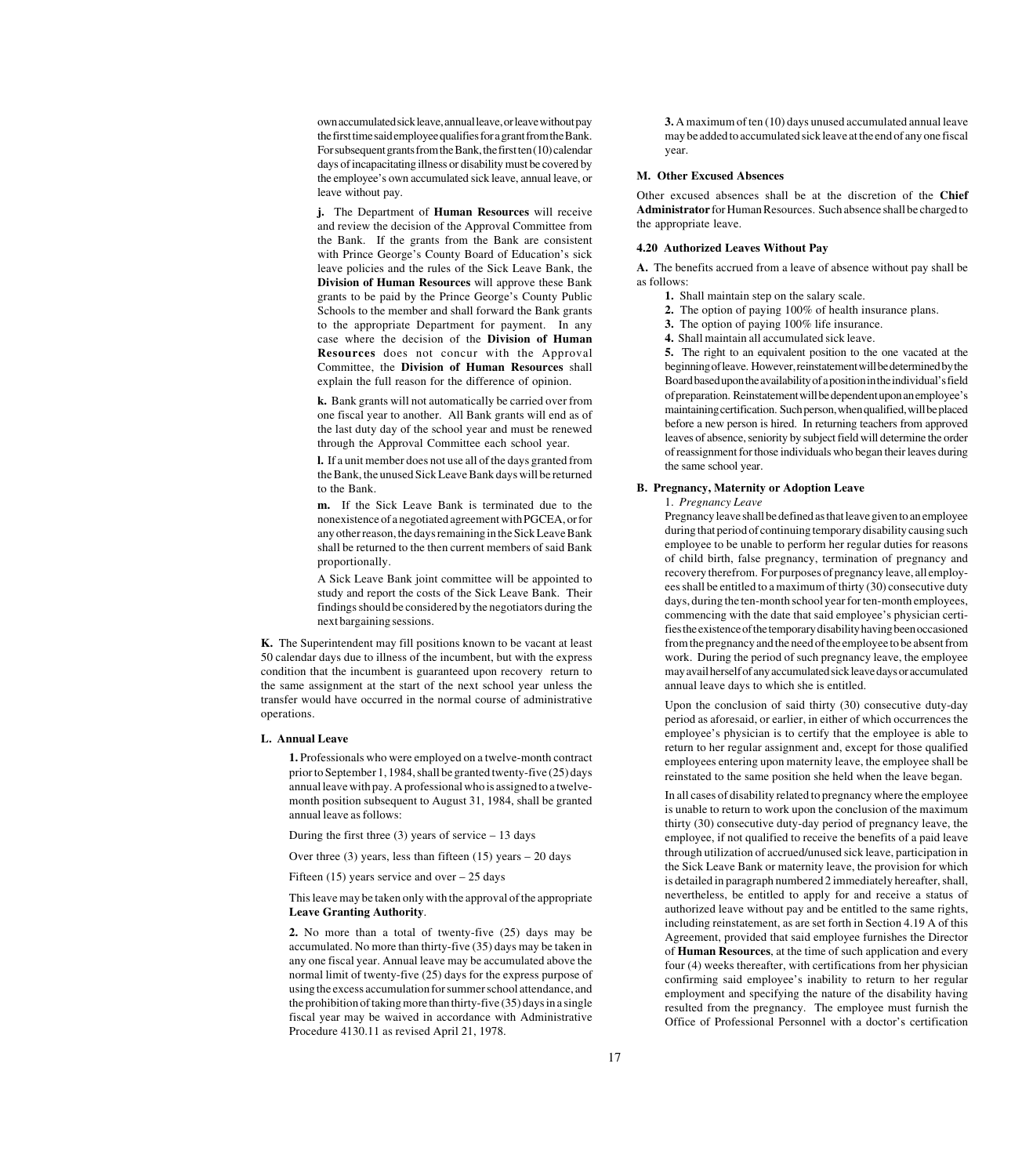<span id="page-19-1"></span>attesting to the termination of the disability and affirming that the employee is physically able to return to regular employment within ten (10) days after the cessation of the disability in order to maintain her rights under 4.19 A.

#### **2.** *Maternity Leave*

A tenured employee may, upon the expiration of pregnancy leave, apply for and receive a maternity leave for a period, which when computed with any pregnancy leave or sick leave taken on account of a pregnancy**,** shall not exceed a total of twelve (12) months. There shall be no entitlement to any employee on maternity leave to receive paid sick leave benefits during that period of time. Any annual leave previously earned and accumulated to the credit of an employee may be taken during the period said employee is on maternity leave to the full amount of annual leave days earned and accumulated.

In order for an employee to be entitled to maternity leave, said employee shall be required to inform her appropriate supervisor within thirty (30) days of the approximate date of the commencement of the requested leave. When that date has been established, the **Division of Human Resources** shall certify the leave. The employee shall write to the **Division of Human Resources** thirty (30) days prior to the time she wishes to return from maternity leave or the expiration of the maternity leave.

#### <span id="page-19-0"></span>**3.** *Adoption Leave*

A tenured employee in the case of the adoption of a child may apply for and receive an adoption leave without pay for a period not to exceed a total of twelve (12) months, commencing with the time the adoption agency requires the employee to cease active duty or the day of the adoption, whichever shall first occur. Any annual leave previously earned and accumulated to the credit of an employee may be taken during the period said employee is on adoption leave to the full amount of annual leave days earned and accumulated.

In order for an employee to be entitled to adoption leave, said employee shall be required to inform the appropriate supervisor as soon as the employee has definite knowledge of the date of the anticipated adoption. Said employee and/or the supervisor shall jointly determine the approximate date of the commencement of this leave. When that date has been established the **Division of Human Resources** shall certify the leave.

The employee shall write to the **Division of Human Resources** thirty (30) days prior to the time they wish to return from adoption leave.

Any exceptions to the above stated policies and rules made hereunder shall be at the discretion of the appropriate Chief Administrator for **Human Resources.**

#### **C. Military, Peace Corps, or the Domestic Peace Corps**

Any professional employee who is inducted or enlists in any branch of the military service, the Peace Corps or the Domestic Peace Corps shall be granted leave without pay. Upon return from such leave, a teacher shall be placed on the salary schedule at the level which would have been achieved had that employee remained active in the system during the period of absence up to a maximum of two years.

#### **D. Early Release Leave**

A professional employee, upon prior approval by the Superintendent or designee, shall be granted leave without pay to begin a program of studies which result from foundation or scholarship grants or private funding which require the individual to leave prior to the end of the regular school term.

Application for such leave shall be made in writing to the appropriate

official as far in advance as possible in order to insure continuity in the program of instruction for that employee's students in his classes.

#### **E. Teaching and Other Leaves**

Any professional employee on tenure covered by this Agreement may upon written request to the Board of Education be granted an unpaid leave not to exceed one (1) year for the following reasons: prolonged illness; needed rest; professional improvement when the teacher is not eligible for sabbatical leave; public office or political campaign or for any other activity which, in the opinion of the Superintendent, redounds to the future benefit of the Prince George's County School System. Employees have the option of paying into retirement, hospitalization or association dues during leave of absence due to illness. Existing policy concerning special cases shall remain in force. Leaves of absence may be extended by the Board. At the conclusion of an extended leave of absence, reinstatement will be determined by the Board based upon the availability of a position in the teacher's field of preparation and predicated upon said teacher's retention of certification requirements. A teacher must notify the Board in writing by May 1 of the teacher's intent to return for the following school year and will be offered a position in the teacher's field provided a vacancy exists or occurs during the subsequent year. If the teacher refuses the position there is no further guarantee of position. Credit on the salary scale for a leave of absence will be granted only in the event the teacher is returning from sabbatical leave or from an involuntary military service, unless the individual had not received prior credit for military service.

Except for prolonged illness, needed rest or family leave, the request for leave must be submitted by July 1 of the school year immediately preceding the year which the leave is sought.

#### **F. Family Leave**

Any tenured unit member may upon written request to the Board of Education be granted an unpaid family leave not to exceed one (1) year. Family leave may be used for purposes such as the following: caring for a foster child, caring for family members, attending to family business or any other necessity in the home.

#### **G. Minimum Service Requirements Between Authorized Leaves Without Pay**

Upon returning from a two-year authorized leave without pay, a minimum of two (2) years of reactivated service is required before the employee would be eligible to apply for another leave without pay. Upon returning from a one-year (1) authorized leave without pay, a minimum of one year of reactivated service is required before the employee would be eligible to apply for another leave without pay. The minimum service requirements would not apply to an individual applying for a leave without pay for prolonged personnel illness.

#### **[4.21 Renewal of Certificate](#page-1-0)**

**A.** Renewal of certificate must be attended to by a teacher on leave. The Board will not be obliged to reinstate a teacher whose certificate has lapsed until evidence that the necessary "professional growth" has been presented for renewal.

**B.** In addition to those teachers who are made subject to the requisites of State Board of Education Bylaw 13.06.01.03 C4, and any amendments as may be issued from time to time thereto, all teachers originally employed subsequent to June 30, 1977, and all teachers presently employed by the Board of Education who had not or shall not have attained the Advanced Professional Certificate within ten (10) years from the date of the commencement of their teaching career, shall be required to present evidence of the completion of three (3) semester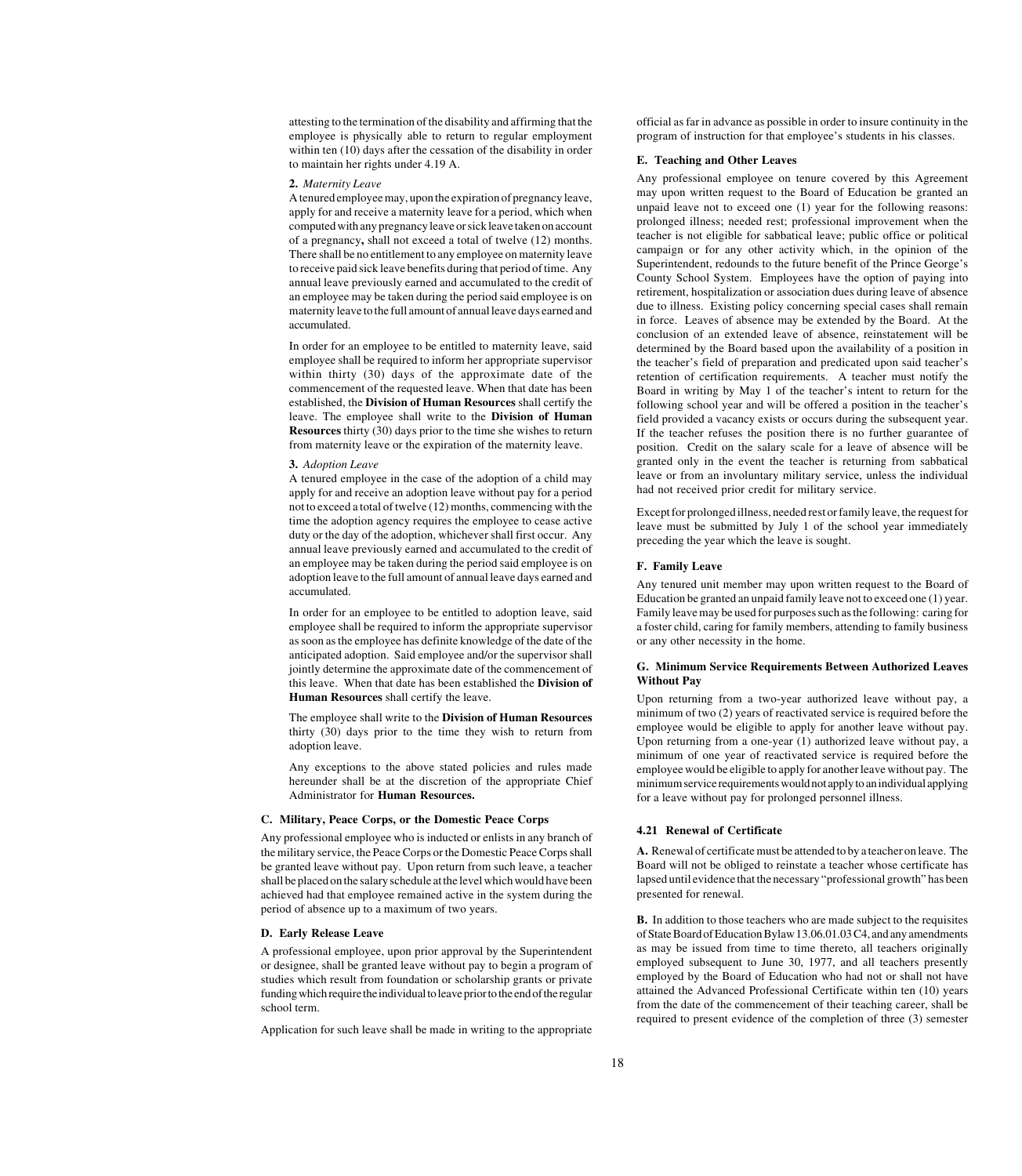<span id="page-20-7"></span><span id="page-20-2"></span><span id="page-20-1"></span><span id="page-20-0"></span>hours of credit in reading within five (5) years from either July 1, 1977, or five (5) years from the date of their original employment, whichever event shall first occur, except that in the case of teachers not having attained the Advanced Professional Certificate as aforestated, such evidence of three (3) semester hours of credit in reading shall be furnished within one (1) year of the date of expiration of their current teaching certificate.

<span id="page-20-5"></span><span id="page-20-4"></span><span id="page-20-3"></span>**C.** After consultation with the PGCEA, if the Superintendent of Schools recommends that for purpose of fulfilling the educational needs of pupils, that professional personnel require additional levels of skill, knowledge or competency in any curricular areas or programs, the Board of Education may require professional personnel to take, in addition to State mandated certification requirements, no more than one (1) course of up to the equivalent of three (3) graduate credit hours at no tuition expense to the employee. Said course may be offered through a workshop which may be scheduled after the school day or offered through a college in Prince George's County or Washington, D.C., and which course must be related to the professional person's regular professional assignment. No professional person being fifty-five (55) years of age or older, or having taught more than twenty-five (25) years in the Prince George's County Public School System may be so obligated.

#### **[4.22 Unauthorized Absence](#page-1-0)**

Any absence from duty that does not meet the rules and regulations governing authorized leaves of absence shall be considered an unauthorized absence. No payment of salary will be made for any unauthorized absence.

#### **[4.23 Appearance and Conduct](#page-1-0)**

Professional personnel shall dress and conduct themselves in accordance with accepted professional standards.

## **[Article V — Instructional Program](#page-1-0)**

#### <span id="page-20-6"></span>**[5.01 Flexibility in Staffing](#page-1-0)**

The staffing from school to school may be flexible depending upon the nature of the program, the community, the size of the student body, the curriculum and the organization of the school. The Board will continue to work for more flexibility in staffing and a pupil-teacher ratio which will result in the best possible learning situation. It is recognized, however, that in staffing patterns special help teachers are needed to provide greater opportunity for those children that need help to function properly in the normal group setting.

The immediate supervisor (Principal) with the review of the FAC may submit with supporting evidence a request for additional staff personnel beyond that authorized by the staffing formula approved by the Board of Education. The **Chief Administrator** for **the Division of** Human Resources shall make the final determination of staff allocation after review of their request.

#### **[5.02 Curriculum Development](#page-1-0)**

**A.** The Board agrees to enter into written agreements with classroom teachers to work on curriculum development projects, to be conducted after regular working hours, utilizing the following procedures:

**1.** The instructional person who plans a curriculum development project submits a proposal indicating its nature and scope, the length of time needed for completion, requested compensation, the specific skills needed by persons to be employed and approximate cost of project. This proposal is then submitted to the Director of Curriculum **and Instruction** for approval.

**2.** The applicants for the project must submit a sample of some work that would demonstrate their ability to perform most adequately the required tasks.

**3.** Following such steps, the proposals will be reviewed and the applicants notified of the decision and such further action as may be required.

**4.** Existing Board policy relative to filling of vacancies for planning persons required for the approved projects will be maintained.

**B.** All committees concerned with curriculum development or textbook evaluation and selection shall include classroom teacher representation.

**C.** When the Division of **Curriculum and** Instruction and the Superintendent approve major policy and curriculum changes, sufficient professional staff involvement and in-service training will be

initiated with the local staff before the changes are implemented at the local level. When financing and staffing are affected by a curriculum change, adequate time for the preparation and planning must be allowed before it is initiated at the school level.

**D.** The PGCEA may nominate one (1) member to serve on each curriculum writing committee constituted to prepare curriculum guides for each subject area.

#### **[5.03 Assignment Equalization](#page-1-0)**

The Board and the Association hereby agree that subject to building limitations, budget and program requirements, action will be taken to maintain favorable class size in accordance with Board of Education policy and reduce classes which exceed by more than 10% the Countywide class size average based upon the 1973-74 figures only when the average exceeds twenty-five (25) for that grade level or subject field.

If, subsequent to September 30, any teacher has a class which exceeds the county class size as indicated above, the teacher after consultation with the Principal may request a review by the FAC. If after a review of the teacher's complaint and consultation with the Principal, the teacher or the FAC determines by a majority vote that further adjustment in class size is essential, the FAC or the teacher may request a review by the **Regioanl Executive Director** who will recommend appropriate adjustments in an attempt to achieve a mutually acceptable settlement. If the FAC believes that the class size concern could be relieved through changes in the master schedule, the FAC may submit any suggestion in writing to the **Regional Executive Director**, who will have that matter reviewed within five (5) working days of receipt of the request. If after consideration by the **Regional Executive Director** a mutually acceptable settlement is not achieved, the FAC may refer the matter to the Superintendent of Schools for final action. The FAC may request that a PGCEA official be present at any meeting scheduled to review class size concerns.

#### **[5.04 Non-Applicability of Article 4.02](#page-1-0)**

Notwithstanding the provision of Article 4.02 C, the provisions of this Article V shall not be subject to the binding arbitration aspect of the grievance procedure. Instead, the decision of the arbitrator may be set aside by the Superintendent or the Board of Education if deemed evident that said decision is violative of Board rules and regulations. Any such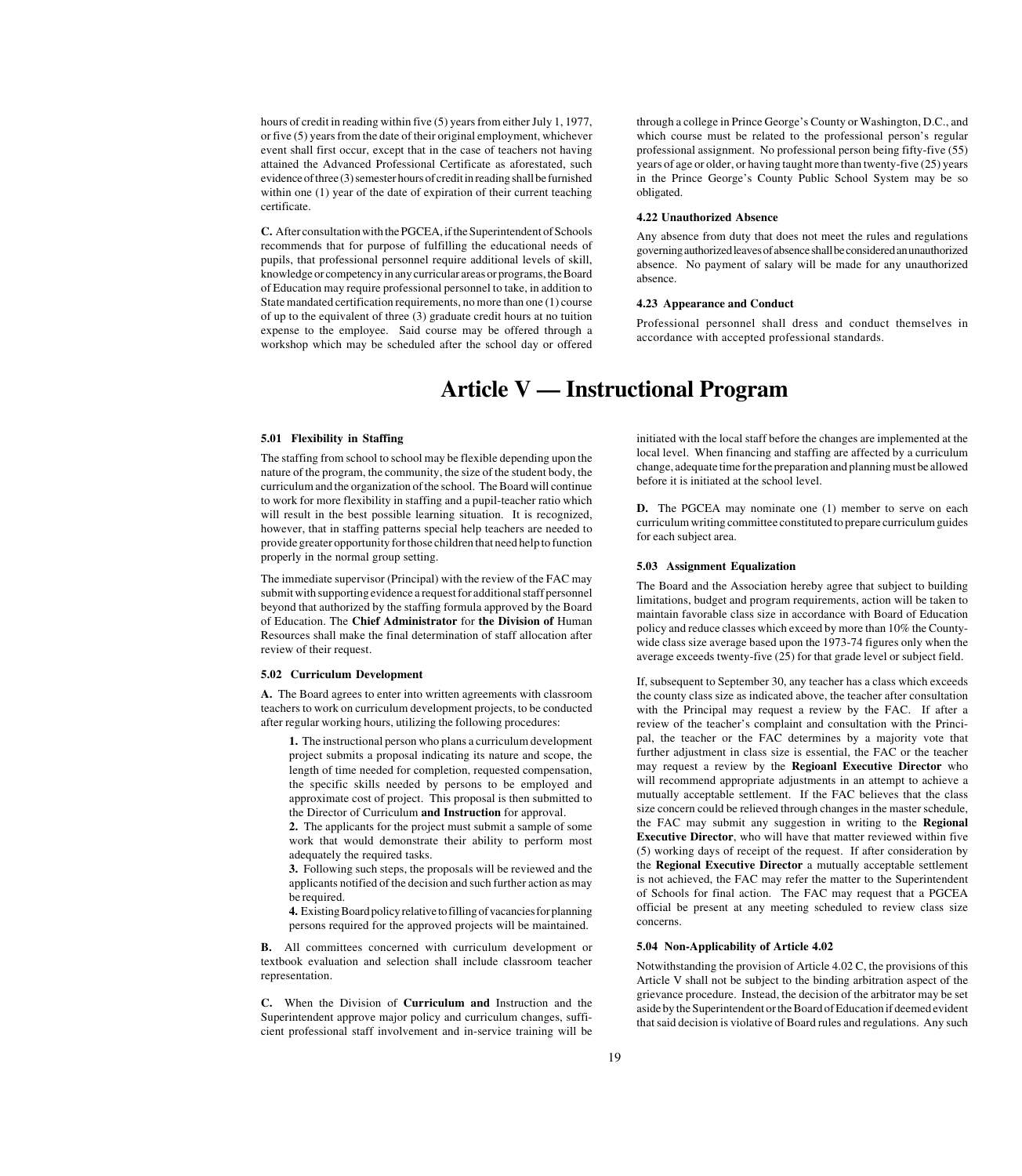<span id="page-21-6"></span><span id="page-21-5"></span><span id="page-21-2"></span><span id="page-21-1"></span><span id="page-21-0"></span>decision shall be communicated to the PGCEA within ten (10) days of the receipt of the arbitrator's award and set forth reference to the rule, or policy deemed to be violated. A hearing on said matter will be convened by the Board pursuant to Maryland Law.

#### **[5.05 Teacher Coordinators](#page-1-0)**

Teacher coordinators will be paid \$950 in addition to their regular salaries.

**Priority consideration will be given to tenured Unit I employees to the extent such employees are available and willing.**

## **[Article VI — Fringe Benefits](#page-1-0)**

#### **[6.01 Tuition Reimbursement](#page-1-0)**

**A.** Tuition reimbursement will be at the rate of \$120.00 per credit for up to 9 credits for courses taken for renewal of a Standard Professional Certificate and up to 9 credits for courses beyond certificate renewal. Reimbursements will be established on a first come, first served basis subject to budgeted allocations.

<span id="page-21-3"></span>One-half of the budgeted allocation for tuition reimbursement will be for courses taken to obtain additional certification in a subject that has been identified by the Superintendent of Schools as a critical subject field. Reimbursements will be disbursed on a first come, first served basis.

<span id="page-21-4"></span>The Board shall continue to use its best efforts to provide workshops whereby a teacher can receive credit toward an Advanced Professional Certificate. PGCEA may submit to the Board requests for PGCEA to conduct specified workshops for State Approved Credit. The request must include a detailed content description of what will be offered. If approved by the Board and the State, the workshop will be offered, provided there is no cost to the Board.

**B.** From time to time, the Board may offer to Unit Members particular training or certification programs (e.g. Reading Recovery, Montessori, etc.) at no out of pocket cost to the Unit Member. When those opportunities are offered, the Board may, in consultation with PGCEA, require that participating Unit Members reimburse the Board for expenses paid for the program, on behalf of the Unit Member, in the event said Member fails to successfully complete the program or fails to remain an employee of the Board for period of time after completing the program, as specified by the Board in its announcement of the program. In the event a Unit Member becomes obligated to reimburse the Board for such expenses, the Board is authorized to deduct the amount due from the Member's payroll check(s) on a prorated basis and after the employee has been notified of such deduction.

PGCEA will have prior notification to any programs established under this section and will have input into the reimbursement parameters.

#### **[6.02 Life Insurance](#page-1-0)**

All professional employees will have free term life insurance. The amount of an individual's insurance will be two (2) times the annual salary rounded to the next **highest** \$1,000.

#### **[6.03 Medical Care Program](#page-1-0)**

**A.** The Board of Education shall implement a Medical Care Program for eligible employees and their eligible dependents.

**B.** The Board shall pay 75% for the first eight (8) years of employment and 80% thereafter of the cost of the premiums for the Medical Care Program.

#### **[6.04 Health Maintenance Organizations](#page-1-0)**

**A.** Employees enrolled in a participating Health Maintenance Organization (HMO) as of January 31, 1995 may, at their option, continue such coverage until such time as they voluntarily elect to discontinue participation in an HMO. In the event that an HMO ceases to be available, an employee enrolled in that HMO may transfer to another HMO which was available during the 1994-95 policy year and continues to offer coverage.

**B.** The Board agrees to pay a sum equal to the same dollar amount provided under the Medical Care Program described in Section 6.04 above for all unit members enrolled in a Board of Education qualified prepaid health maintenance organization.

#### **[6.05 Dental Insurance Program](#page-1-0)**

The Board of Education shall provide a Dental Insurance Program for eligible Unit I members and their eligible dependents. The Board shall pay 72% for the first eight (8) years of employment and 77% thereafter of the cost of the premiums for the Dental Insurance Program.

#### **[6.06 Optical Care Program](#page-1-0)**

**A.** The Board of Education shall provide an optional Optical Care Program for eligible employees and their eligible dependents.

**B.** The Board shall pay 75% for the first eight (8) years of employment and 80% thereafter of the cost of the premiums for the Optical Care Program.

#### **[6.07 Prescription Medication Insurance Program](#page-1-0)**

**A.** The Board shall provide an optional Prescription Medication Insurance Program for eligible employees and their eligible dependents.

**B.** The Board shall pay 75% for the first eight (8) years of employment and 80% thereafter of the cost of the premiums for the Prescription Medication Insurance Program.

#### **[6.08 Eligibility for Employee Insurance Benefits](#page-1-0)**

**A.** No professional employee shall be entitled to any of the insurance benefits described in Sections 6.03, 6.04, 6.05, 6.06, 6.07, and 6.08 hereabove unless such employee is on an annual salary, works at least fifteen (15) hours per week and is a member of the appropriate employee Retirement System.

**B.** Any employee eligible for insurance benefits as hereabove set forth, but employed for less than a full time (37 1/2 hours per week) basis shall receive as benefits only such prorated share of the Board's contribution toward insurance premiums, as such share shall be reflective of the percentage of full time employment.

**C.** Provision 6.08B here above shall be applicable only to those persons employed July 1, 1979, or thereafter.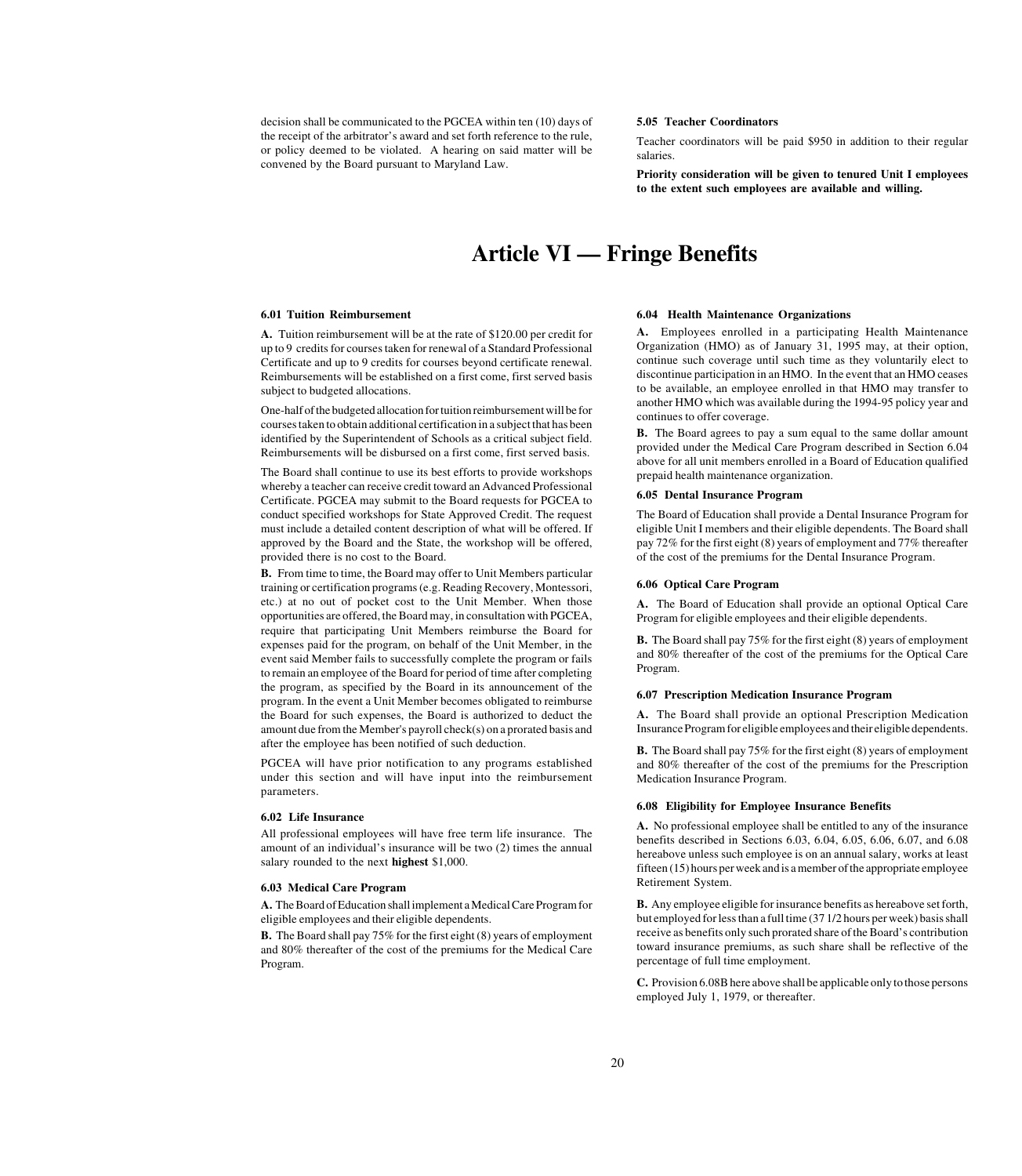#### <span id="page-22-5"></span><span id="page-22-1"></span><span id="page-22-0"></span>**[6.09 Payroll Deduction](#page-1-1)**

The Board shall provide that whenever duly authorized in writing by any professional employee payroll deductions on behalf of such employee shall be made. Payroll deductions other than those required by law will need written annual authorization filed at the Board office.

**A.** The Board shall provide payroll deductions for, but not limited to:

- **1.** Unified membership dues
- **2.** Educational Systems Employees Federal Credit Union.
- **3.** Tax Sheltered Annuities (including Mutual Funds)
- **4.** Group Insurance to include health, medical and life.
- **5.** U.S. Savings Bonds.
- **6.** United Way

**7.** Virginia and D.C. State and/or local income taxes for professional personnel will be deducted.

- **8.** PGCEA long-term Disability Insurance Plan.
- **9.** Voluntary political contributions.

<span id="page-22-3"></span><span id="page-22-2"></span>**B.** Deductions beyond those stipulated in Section 6.09A shall be pursuant to law or authorized by PGCEA, or at the discretion of the Board

#### **[6.10 Disposition of Unused Leave](#page-1-0)**

<span id="page-22-4"></span>Upon retirement in Prince George's County, professional employees shall receive payment for three-tenths of their unused sick leave, not to exceed full pay for up to a maximum of 75 days for ten-month employees, 81 days for eleven-month employees, 87 days for twelvemonth employees or for 25 days of accumulated annual leave, which ever is greater, A person retiring on disability would be eligible for such payment after five years of service in Prince George's County. An individual would be eligible to receive such reimbursement only once. This payment shall be based upon the salary of the final year of employment. **Effective July 1, 2005, the number of days eligible for full pay under this section shall increase as follows: 80 days for ten-month employees, 86 days for eleven-month employees, and 92 days for twelve-month employees.**

For employees hired prior to July 1, 2000, upon resignation after twelve years of service in Prince George's County, professional employees shall receive payment for three-tenths of their unused sick leave not to exceed full pay for up to a maximum of 65 days for ten-month employees, 71 days for eleven-month employees 77 days for twelvemonth employees or 25 days of accumulated annual leave, whichever is greater. An individual would be eligible to receive such reimbursement only once. This payment shall be based upon the salary of the final year of employment.

**Upon the death of a Unit I member who is actively employed with the Board of Education at the time of his/her death, and who has been employed with the Board of Education for more than six (6) months, all earned annual leave remaining unused or up to threetenths of their unused sick leave not to exceed full pay for up to a maximum of 65 days for ten-month employees, 71 days for elevenmonth employees and 77 days for twelve-month employees, which ever is greater, shall be paid to the estate of the deceased employee.**

#### **[6.11 Mileage for Official School Business](#page-1-0)**

Any person using a car to conduct authorized school business shall receive mileage compensation at the rate as established by the Federal Government for the Washington Area. Such rate changes as are effected during the fiscal year shall be implemented at the beginning of the month immediately following the rate increase.

Detailed records must be kept and submitted on the prescribed form.

#### **A. School Assigned Personnel**

**1.** School business travel for reimbursement purposes is defined as any travel connected with the school's administrative duties that is directed by the Principal of the school (i.e., transporting an ill child home). The professional personnel will be reimbursed from the school's administrative fund.

**2.** Reimbursement for travel for responsibilities authorized and required by the departments outside of the local school shall be charged to that department. Announcement of meetings shall state whether attendance is required.

#### **B. School-Based Personnel**

School-based professional personnel who are regularly required to travel between schools will be assigned by the Chief Administrator for **the Division of Human Resources**, or designee, a school for the basis of computing mileage.

The base school for mileage purposes will be one of the schools to which the individual is regularly assigned. Insofar as possible, such personnel should be assigned to schools within a cluster and the cluster should be the one closest to the individual's home if requested by the employee. The number of miles this school is located from the individual's home will be considered commuting mileage. Mileage reported for the reimbursement each day will be the number of miles driven during the day minus twice the distance from home to the designated school. The normal trip between home and the designated school will be deducted from the daily mileage whether the individual goes to the designated school that day or not.

#### **C. Central Office Personnel**

All central or area office personnel authorized on any day to report to a duty station other than the central or area office to which such person is regularly assigned will be reimbursed for all authorized mileage driven on such day minus two (2) times the distance between such person's home and the central or area office of regular assignment. Authorized business travel after normal working hours from home to a meeting, hearing or conference (and return) will be reimbursed.

#### **[6.12 Insurance Committee](#page-1-0)**

The Board agrees to establish an Insurance Committee to consist of representatives of the Superintendent; Prince George's County Educators' Association; Association of Classified Employees/ American Federation of State, County and Municipal Employees, Local 2250; Service Employees International Union, Local 400 – P.G.; and labor organizations designated as the exclusive representatives for other segments of Board employees. The purpose of such an Insurance Committee shall be to review information and confer on issues as may arise, from time to time, in the implementation of the various Board insurance programs, and to recommend possible changes in their implementation.

#### **[6.13 Expense Account](#page-1-0)**

**A.** Except for the life of this agreement, unit members shall be eligible for reimbursement not to exceed \$150 per school year for the purchase of equipment and special supplies to support their instruction of students. To receive reimbursement for expenditure, the employee shall submit a voucher with receipts attached to their immediate supervisor at the end of any grading period, consistent with regulations established by the Board.

**B.** Items purchased within this provision may include such things as calculators, computer software, student awards, art supplies, manipulative materials or any other approved instructional items,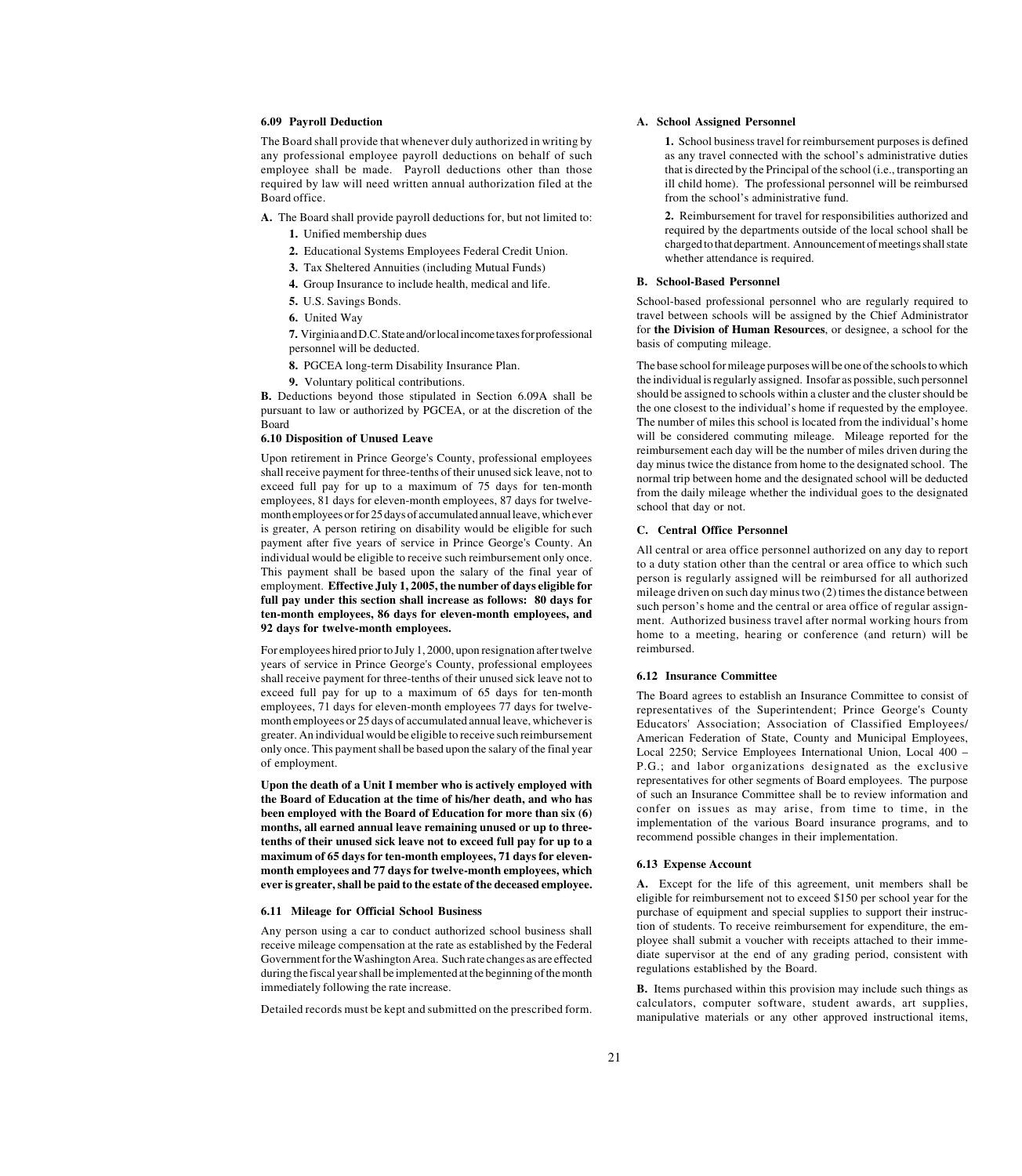<span id="page-23-2"></span><span id="page-23-1"></span><span id="page-23-0"></span>whether consumable or non-consumable, which would enhance the person's ability to do their job.

<span id="page-23-3"></span>**C.** Such items shall be a professional resource for the exclusive use of the individual employee. Upon separation from service all equipment and unused supplies are to be turned in to the employee's immediate supervisor.

<span id="page-23-4"></span>**D.** Nothing in this section shall be construed as offsetting the general obligation of the Board to supply materials, equipment and other resources to the schools, nor to reimburse mileage for employees who are required to drive personal automobiles on school business.

#### <span id="page-23-5"></span>**[6.14 Pretax Payment of Premiums and Option of Salary](#page-1-0) Reduction Plan**

**A.** The employee's share of premium payments for Hospitalization, Surgical-Medical Insurance and Major Medical Insurance; Health Maintenance Organizations; Dental Care Insurance; Optical Care Insurance; and, Prescription Insurance will be paid with pretax wages consistent with applicable laws and IRS regulations.

<span id="page-23-6"></span>**B.** The Board will make available, at the employee's option, salary reduction agreements to cover the cost of qualified medical and child care expenses with pretax wages consistent with applicable laws and IRS regulations.

#### **[7.01 Pay Period](#page-1-0)**

Professional personnel will be paid every two (2) weeks. Ten-month employees may elect to have their ten-month earnings paid over a twelve month period on a prorated basis. Written application for the twelve month pay option must be received in accordance with regulations which will be issued annually by the Board. Once elected, the twelve month pay option may not be rescinded except for a subsequent school year.

#### **[7.02 Placement of Employees on the Salary Schedule](#page-1-0)**

Placement of employees on the salary schedule is based upon verified prior teaching experience including a maximum of two (2) years credit for appropriate military service.

Exceptions to this policy may be approved by the Superintendent in the employment of trades and industry teachers and teachers in other designated critical subject areas.

#### **A. Bachelor's Degree Plus 30 Hours/Advanced Professional Certificate**

1. At least fifteen (15) hours of the course work must be listed in a graduate school catalogue or be certified by the registrar as graduate level. With prior approval of the **Chief Administrator for the Division** of Human Resources, a maximum of fifteen (15) hours of State-approved workshop and/or undergraduate course credit may be counted toward the bachelor's degree plus 30 hours scale.

#### **B. Master's Degree**

**Master's Degree Plus 30 Hours Master's Degree Plus 60 Hours Doctorate**

**1.** Approved course work that is not part of the requirements for the master's degree may be counted toward the master's degree plus 30 hours scale and master's degree plus 60 hours scale.

**2.** Courses must be selected from those listed in the graduate

#### **[6.15 Payroll Direct Deposit Program](#page-1-0)**

A Payroll Direct Deposit Program will be implemented during the 1993 fiscal year. Upon implementation employees' may, at their option, elect to directly deposit payroll checks in any financial institution that is a participating member of the Mid-Atlantic Clearing House Association. Participation in the Payroll Direct Deposit Program will be consistent with regulations established by the Board. The process for implementing this section will begin upon ratification of this Negotiated Agreement and will be made available for use within 90 days.

#### **[6.16 National Board of Professional Teaching Standards](#page-1-0) (NBPTS) Certification**

A unit member who has successfully completed and attained NBPTS certification**, or other national certification in their discipline (where NBPTS certification does not apply)** shall receive a one-time lump sum payment of \$1,000. The unit member shall also receive a stipend of \$2,000 per year for each year the NBPTS **or other applicable national certification** remains in good standing. Other National subject or discipline certification may be considered by the Superintendent.

#### **[6.17 Workshop Payments](#page-1-0)**

Unless there are unusual circumstances, employees should receive payment for curriculum workshops no later than the third paycheck following the completion of the activity.

# **[Article VII — Salary Policy](#page-1-0)**

school catalogue except as noted below.

**3.** After placement on the master's salary scale and with prior approval of the **Chief Administrator for the Division of** Human Resources, a maximum of fifteen (15) semester hours of State-approved workshop credit and/or undergraduate credit may be accepted.

#### **C. General Information Regarding All Salary Schedules**

**1.** Courses in religion or religious education may not be counted for salary purposes unless they are recognized by the State of Maryland for certification.

**2.** Progression on the salary schedule is determined by the employee's anniversary date or the date of advancement to a higher training certification level. Teachers employed prior to December 1 shall have the following September 1 as their anniversary date. Teachers employed between December 1 and June 1 will have February 1 of the second teaching year as their anniversary date.

**3.** Advancement on the salary schedule for a teacher holding a **Conditional** Degree Certificate is contingent upon meeting the requirements of State Board of Education Bylaw by presenting a minimum of six (6) semester hours toward regular certification during each year.

**4.** An individual holding either the bachelor's degree or an advanced degree in a field other than education may request that graduate courses related to that individual's teaching assignment be recognized for advanced standing on the salary schedule, provided that the individual holds at least an Advanced Professional Certificate in the field in which such individual is teaching.

**5.** The maximum entry step for any degree level will include no more than two (2) years of credit for military service.

**6.** An application for salary change must be submitted on the professional growth form at the time the individual qualifies for placement on the higher scale. Retroactive payment for an individual will not be granted beyond the beginning of the current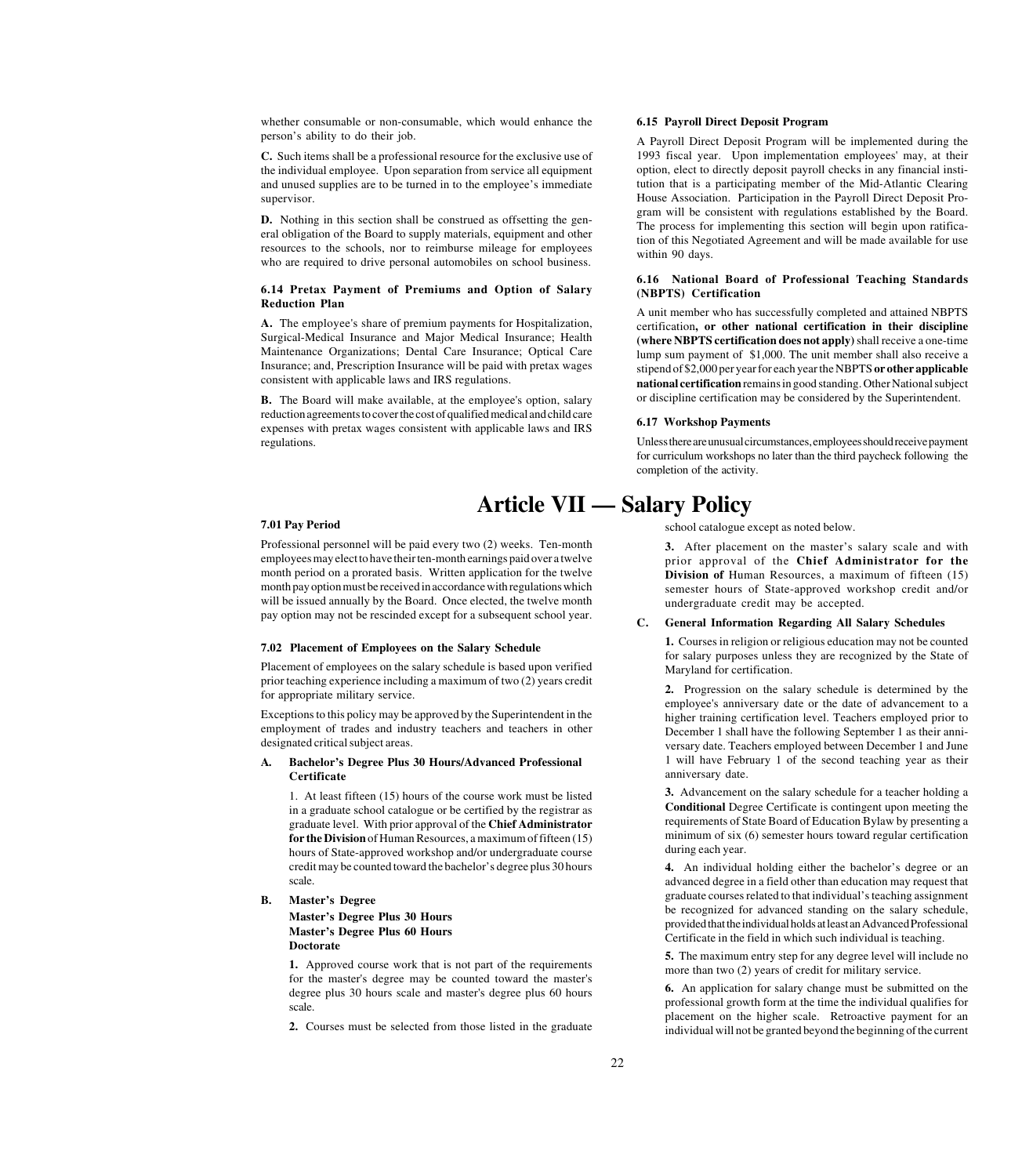<span id="page-24-5"></span><span id="page-24-1"></span><span id="page-24-0"></span>school year.

<span id="page-24-2"></span>**7.** Eleven-month employees shall be paid one hundred ten percent (110%) of their salary indicated by the salary schedule, and twelve-month employees shall be paid one hundred twenty percent (120%) of their salary indicated by the salary schedule, in addition to the applicable salary differential set out in the Differential Schedule. Additional eleven and twelve month positions may be designated by the Superintendent, and the PGCEA shall be informed of the additions.

#### <span id="page-24-3"></span>**[7.03 Military Credit](#page-1-0)**

A person shall receive a full two-year military credit if the obligation was for two (2) years, and if available for an early release date. A minimum of one (1) year service is required for one (1) year credit and 20 months for two (2) years credit.

#### **[7.04 Placement of Regular Certificated Personnel in Special](#page-1-0) Programs**

**1.** Professional personnel assigned to specially funded programs from their regular assignment shall be reassigned to a position of at least similar nature upon termination of contract.

**2.** Professional personnel employed for specially funded programs shall meet the same educational criteria as those assigned to the regular programs.

#### <span id="page-24-4"></span>**[7.05 Acting Appointment — Pay and Leave Benefits](#page-1-0)**

Any professional person appointed by the Superintendent to act for fifteen (15) duty days or longer to a position outside the bargaining unit shall, in addition to their regular salary and benefits, be entitled to the prorated share of leave benefits and salary of said position with the benefits beginning to accrue at the beginning of the second month and salary beginning to accrue immediately upon appointment.

#### **[7.06 Teacher Salary Schedule](#page-1-0)**

**Salaries are according to the attached Salary Tables.**

**Increments for eligible employees effective July 1, 2003 on their respective anniversary dates.**

**Salary tables improved by 2.0% effective October 18, 2003.**

**The Board shall make available the entire remaining portion of the contingency reserves set aside for deficit reduction available to employee bargaining units to create an equalized salary stipend.**

#### **Fiscal Year 2005**

**Increment for eligible employees, effective July 1, 2004, or on their respective anniversary date.**

**Salary tables improved by 2%, effective July 1, 2004.**

**Salary tables improved by 1%, effective January 8, 2005.**

**Fiscal Year 2006**

**Increment for eligible employees, effective July 1, 2005, or on their respective anniversary date.**

**Salary tables improved by 3%, effective July 1, 2005.**

#### **[7.07 Attendance Stipend](#page-1-0)**

**a.** The stipend will be paid on absences related to sick leave and personal leave on the following calculation rates. Donation to sick leave bank are excluded.

- Perfect attendance =  $100\%$
- $.5 2 = 75\%$
- 2.5 4 =  $50\%$
- $4.5 6 = 25%$

**b.** The stipend amount will be \$300 for full time employees and \$150 for part time employees.

**c.** The stipend will be paid in the last paycheck in July for the preceding year.

**d.** The stipend will be prorated on the number of days possible to work if an employee starts after the school year begins.

#### **[7.08 Placement Stipend](#page-1-0)**

A Task Force will be established with three representative**s** named by PGCEA and three representatives named by the Superintendent to develop a process to provide additional stipends for employee placement in schools designated by the Superintendent. The task force will be initiated no later than November 1, 2000; recommendation will be submitted to the Superintendent by January 15, 2001.

#### **[7.09 KNOWLEDGE AND SKILL BASED PAY](#page-1-0) 7.09** *(Staff Development Stipends)*

The Board of Education and PGCEA agree to collaboratively design a Knowledge and Skills pay supplement for Unit 1 employees.

**Design Team –** upon ratification of the agreement, the Board of Education and PGCEA will establish a Task Force responsible for identifying knowledge and skill sets that are consistent with professional development and initiatives that support student achievement.

**Composition –** The Task Force will be composed of five teachers selected by the PGCEA President and five participants selected by the Superintendent of Schools.

**Other Duties –** In addition to the duties previously outlined, the team will design a process for approving and designing clear and specific measurable skill and knowledge blocks. The **team** may seek additional assistance from the Board, PGCEA or outside consultants with approval from the Board and PGCEA.

**Implementation –** The Task Force will issue a report by April 1, 2001 regarding the Knowledge and Skills pay supplement, which will include the recommended procedures for implementation in the 2001 school year.

**7.10 Senior Educator Differential**

**A differential will be paid to eligible senior educators based on the following criteria:**

**a. The differential amount shall be \$825.**

**b. Unit members must have 28 years of credited experience, of which 14 years of service must be as an employee of the Prince George's County Public Schools as determined by the employee's anniversary date.**

**c. The unit member must be a full time employee, not on a second class certificate, with a minimum of a standard professional certificate.**

**d. The differential shall be paid annually by separate check, issued during the last regular scheduled bi-weekly pay period of the fiscal year.**

**e. Upon the death of an eligible unit member before the differential is paid, the entire amount due shall be paid to the employee's designated State Retirement and Pension beneficiary.**

**f. Employees meeting this criterion through combined years of experience outside of PGCPS must provide official documentation to verify eligibility.**

**g. Unit member retiring prior to the end of their work year shall have the differential pro-rated.**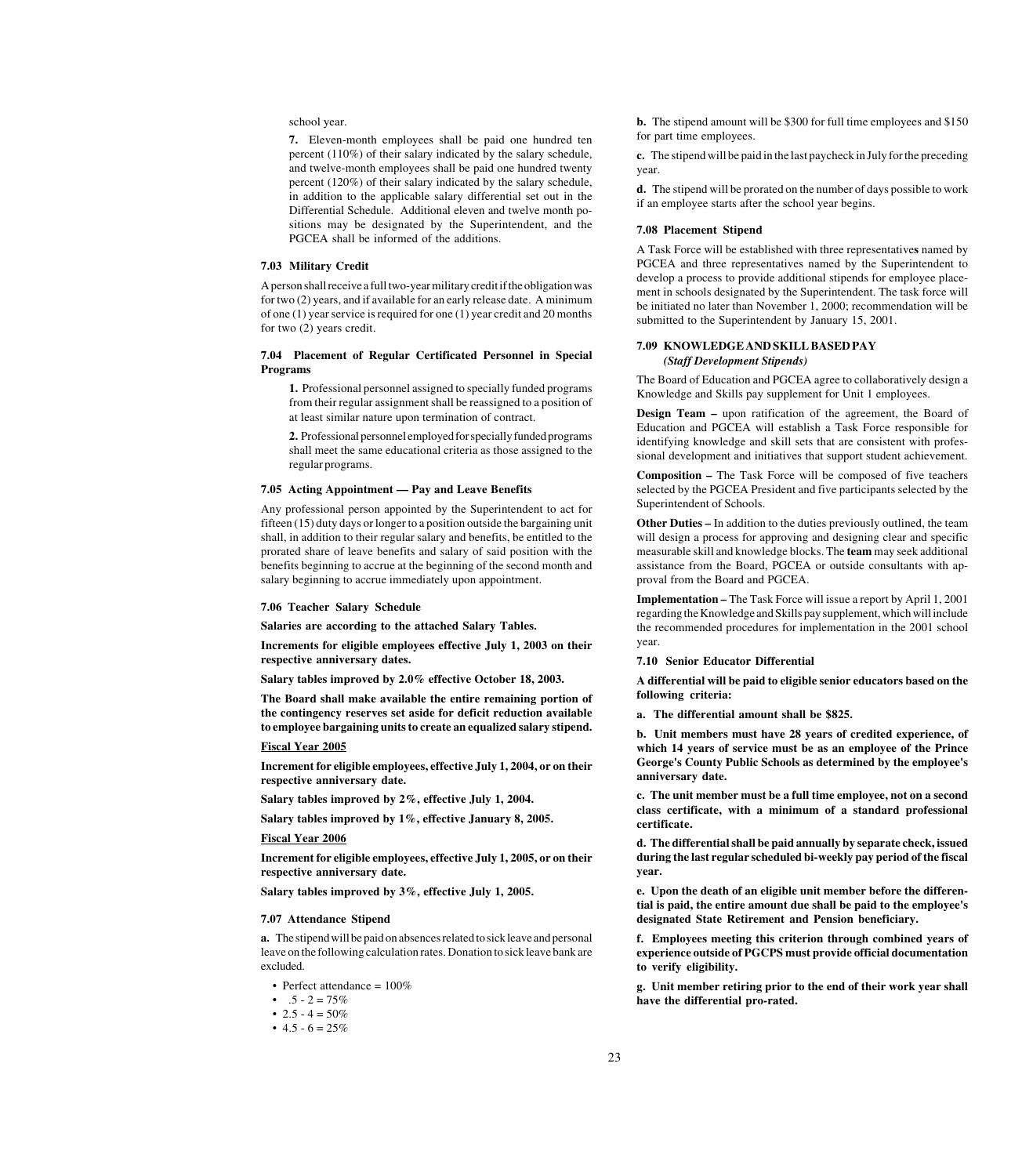# **[Article VIII — Employment In Addition](#page-1-0) To Regular Assignment**

#### <span id="page-25-2"></span><span id="page-25-1"></span><span id="page-25-0"></span>**[8.01 Summer Employment](#page-1-0)**

All openings for professional (summer employment, summer school teaching, curriculum development, etc.) shall be publicized in writing, identifying general scope, not later than April 1.

Applications for professional summer employment shall be submitted on the official form through the proper principal.

Payment for summer employment shall be made on the following schedule:

4 weeks — 2 checks 5 weeks — 2 checks 6 weeks — 3 checks 7 weeks — 4 checks 8 weeks — 4 checks

#### **A. Summer School**

**1.** Any teacher wishing to be considered for a summer school position must apply by April 15. (Teachers applying after April 15 shall only be considered if no satisfactory, certificated teacher is available for a position who applied prior to this deadline.)

**2.** Summer school teachers shall be selected from the applicants in the following order:

**a.** Teachers who had successful teaching experience the previous summer, if this experience was in their certified field and if they taught in the same field during the school year. Teachers who have taught summer school the previous three (3) consecutive summers will only be considered in accordance with 3 below.

**b.** Teachers who have had successful teaching experience in the field the previous regular school year and five (5) or more total years of experience in that field in the Prince George's County Public School System provided said teacher has received a satisfactory evaluation in the subject concerned from the Principal where presently assigned. (It is recommended that the Principal confer with the supervisor in case of any questions about the further competency of the applicant.) Teachers who have taught summer school the previous three (3) consecutive summers will only be considered in accordance with 3 below.

**c.** Teachers who have had successful teaching experience in any certified field for five (5) or more years in the Prince George's County Public School System provided said teacher: (1) taught successfully in the field of the summer school position the previous regular school year and (2) have a recommendation from their current Principal for the summer school assignment. Teachers who have taught summer school the previous three (3) consecutive summers will only be considered in accordance with 3 below.

**d.** Tenured teachers shall have preference over nontenured and/or **conditional** teachers provided that the tenured teacher has taught successfully in the field of the summer school position the previous regular school year and has the recommendation of the teacher's current Principal. Teachers who have taught summer school the previous three (3) consecutive summers will only be considered in accordance with 3 below.

**3.** Once a teacher is assigned to teach summer school, said teacher is eligible to continue in that position for three (3) consecutive summers, providing a teaching position is available, performance was satisfactory the prior summer, and assignment the prior school year was in that field. At the end of three (3) years said teacher is not eligible for consideration again for a summer school position in the Prince George's County Public Schools for a period of three (3) years unless no other tenured teacher qualified under 2 above is available to teach the summer school course.

**4.** Summer school teaching shall be four (4) hours and paid at the hourly rate of 1/1500 of regular teaching salary.

**5.** Persons who taught summer school during the summer of 1978 and continuously thereafter will be exempt from the provisions of 8.01, A, 3, hereabove and may continue teaching summer school absent a showing of cause why such additional assignment should be denied. However, such persons will be paid in subsequent years at the same salary rates they received during the 1984 summer session.

#### **B. Secondary Innovative Program**

If a local school has an innovative summer school course or courses approved by the Department of **Curriculum and** Instruction, the local summer school Principal and/or the Supervisor of Summer Schools shall recommend that the positions be filled in the following order.

**1.** An applicant whose application was filed no later than April 15 and who has received a satisfactory evaluation in the subject concerned from the Principal where presently assigned.

**2.** Other satisfactory applications (refer to item 1) regardless of the date of receipt of application.

**3.** Summer school teaching shall be four (4) hours and paid at the hourly rate of 1/1500 of regular teaching salary.

#### **C. Curriculum Development Projects and Workshops**

#### **1.** *Curriculum Development Projects*

Professional employees who work on curriculum development projects will be paid on their regular per diem basis not to exceed \$130.00 respectively, per day. The workday shall not exceed seven (7) hours exclusive of lunch.

Members who teach a Board of Education approved workshop will be paid on their per diem basis **not** to exceed \$185.00 per day. The workday shall not exceed seven (7) hours exclusive of lunch.

#### **2.** *Curriculum Workshops*

The workshops will be undertaken for college credit if possible. If this is not possible, participants will be paid on their regular per diem **rate** not to exceed \$125.00. This does not preclude the establishment of short-term voluntary workshops, which will not provide reimbursement or any possible college or workshop credit.

These voluntary workshops will be held only **in the** event that severe financial measures must be taken to economize. (Shortterm means a week or less). The workday shall not exceed seven (7) hours exclusive of lunch.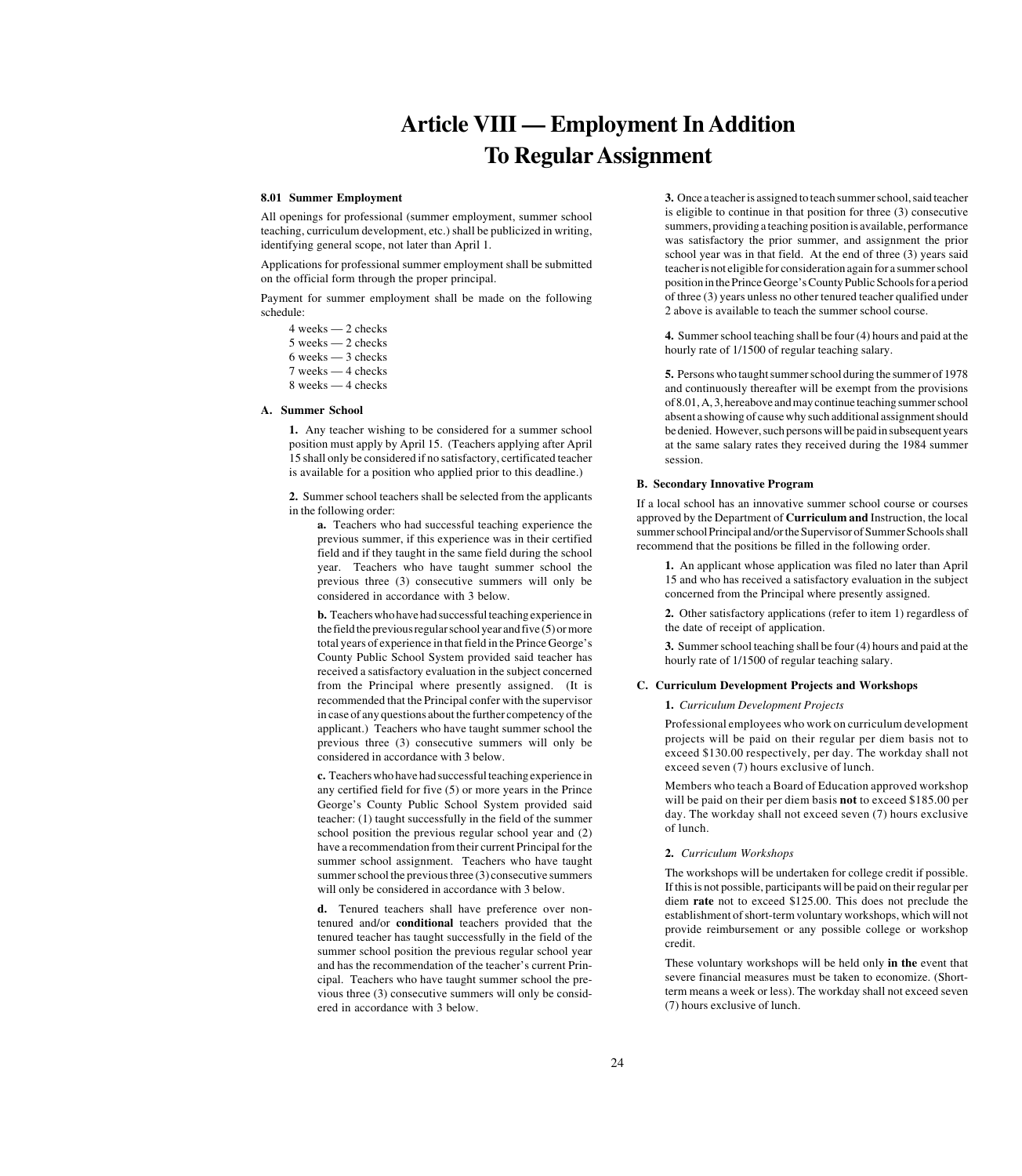#### <span id="page-26-1"></span><span id="page-26-0"></span>**[8.02 Evening High School](#page-1-0)**

<span id="page-26-2"></span>All certificated professional employees shall be paid on a prorated per diem rate of pay. The method of calculating this shall be 1/1500 of the regular teacher's salary for each hour worked.

#### **[8.03 School Instruction Chairperson](#page-1-0)**

#### **A. Purpose**

When in the opinion of a Principal a professional person is needed as a liaison between the teachers and the administrators of the school, the Principal may select a school instructional chairperson or chairpersons as approved. **Priority consideration will be given to tenured Unit I employees to the extent such employees are available and willing.**

#### **B. Policy**

Any such person or persons designated a school instructional chairperson shall be expected to perform duties during the regular school day and to that extent may be relieved by the Principal of all special non-teaching assignments.

#### **C. Compensation**

Persons so appointed shall be given compensatory time (reduction in other assigned duties) or be compensated on the following differentiated schedule as determined by size of department or grade level for which they are responsible.

| $2 - 4$ | \$450.00 |
|---------|----------|
| $5-7$   | \$500.00 |
| 8-above | \$550.00 |

#### **Printed below are the instructions as outlined in the Appointment and Authorization Form for Instructional Chairperson**

**1.** Instructional chairpersons are persons who have responsibilities over professional persons and are used as liaison between the teachers and administration of the school.

**2.** The requirements of this assignment have been established by the Principal in advance.

**3.** Instructional chairpersons are eligible for compensation according to the salary scale above if the assignment requires performing duties that cause them to use time during the school day, thereby extending their normal school day in order to take care of their regular school work load.

**4.** Any instructional chairperson receiving compensatory time during such instructional person's daily schedule (i.e., additional planning time), must certify to having spent forty (40) hours or more in addition to the regular 7 1/2 hour duty day to perform such assignment during the school year as instructional chairperson to be eligible for compensation.

**5.** This assignment is in addition to the standard-teaching load for a regular day-school teacher.

**6.** This assignment will be satisfactorily completed by the teacher named unless its completion becomes impossible by the resignation or illness of the teacher, in which case the amount of compensation provided in the schedules (above) will remain the same although it may be divided among two (2) or more teachers and prorated accordingly. In no case shall any compensation be paid until the department chairperson assignment has been completed.

#### **D. Deadlines for Approval and Payment**

**1.** Instructional chairpersons shall not be entitled to compensation hereunder unless their designation as such has been approved by the Principal and **Regional Executive Director** on or before

September 15 of said school year.

**2.** Provided notification is made as above, payment shall be authorized by the Chief Administrator for **the Division of Human Resources** upon certification by the Principal that the assignment had been successfully completed by the person so designated, which certification shall be issued no later than June 25 of that school year.

In the event because of transfer or change of personnel the chairpersonship is handled by more than one person during its duration, the amount of compensation designated for said chairpersonship shall be divided on a pro-rata basis among the persons having so performed duties assigned to them.

#### **[8.04 Compensatory Emoluments Program](#page-1-0)**

#### **A. Purpose**

It is the purpose of the compensatory emoluments program in the Prince George's County Public School System to provide instruction in a wide variety of activities for as many students in the elementary and secondary schools as can be accommodated. It is not to be a program only for school teams which participate in sports but it is also intended to provide activities in recreational and cultural programs approved by the Superintendent of Schools.

#### **B. Policy**

An approved compensated activity must meet all of the following conditions: (1) It has been established in advance. (2) Requires no less than forty (40) hours (60-minute hour) in addition to the normal 7 1/2 hour day for any activity in any school year. (3) It is assigned in addition to the standard teaching load for a regular day school teacher.

#### **C. Eligibility**

A teacher assigned such an activity is expected but not limited to the performance of the following duties during the regular school day as determined by the Superintendent of Schools:

- **1.** Instruction of pupils in all classes assigned to the teacher.
- **2.** Planning and preparation of classroom duties.
- **3.** Grading papers.
- **4.** Preparation of instructional materials.
- **5.** Completion of class records and reports.
- **6.** Counseling and discipline of pupils.
- **7.** Conferences with parents.
- **8.** Participation in in-service training or curriculum programs.
- **9.** Participation in faculty meetings.

#### **D. General Rules**

**1.** A teacher shall not be compensated for more than two (2) activities in any one school year unless limitation of staff may require the assignment of an additional activity subject to the approval of the Chief Administrator for **the Division of Human Resources**.

**2.** Assignments shall be made on an annual basis with no guarantee of continuing assignment or reassignment. No one shall be assigned more than one (1) activity at a time during the school year.

**3.** The compensatory emoluments may be terminated at any time through the Chief Administrator for **the Divison of Human Resources** upon the recommendation of the Principal when the activity as scheduled falls below minimum requirements. In such cases the person shall receive a prorated amount.

**4.** If, because of transfer or other change of personnel, an activity is handled by more than one person during its duration, the amount of compensation designated for the activity shall remain the same although it may be divided among two (2) or more teachers or the remaining time may be prorated accordingly. (See Schedule.)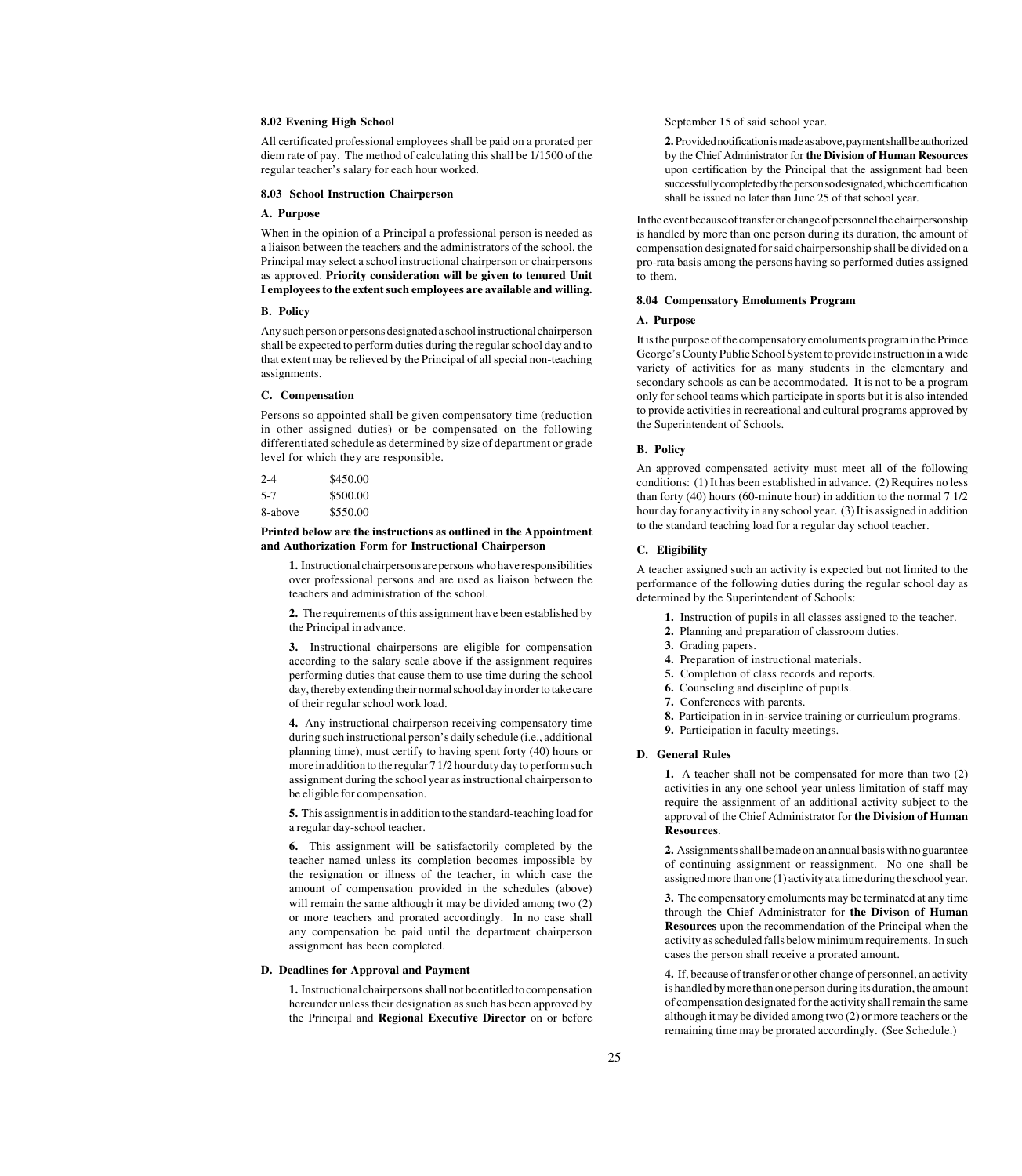#### <span id="page-27-0"></span>**E. Payroll Procedures**

**1.** Any appointment form shall be certified by the Chief Administrator for **the Division of Human Resources** and a verified amount of compensation for persons assigned activities will be made and filed with the Central Finance Office.

**2.** For payroll purposes the Principal is responsible for certifying the minimum requirements set forth. No compensation will be given until the activity has been completed.

**3.** Activity compensation is considered as pay beyond the regular salary and shall not be subject to deductions for retirement or insurance.

#### **F. Deadline for Approval and Payment**

No activity for which compensation is sought shall be considered for approval after October 1 of the school year in which the activity is scheduled, unless the activity commencement precedes said October 1st date in which event approval shall be sought no later than the first day of the activity and further that no compensation shall be granted unless the request for same is filed with appropriate **Regional Executive Director** thirty (30) days after its conclusion or June 25 of said school year, whichever event shall be first.

#### **[8.05 Mentor Teacher](#page-1-0)**

**Teachers designated through written correspondence by the division of Human Resources as Mentor Teachers, in addition to their normal teaching assignment, will receive a stipend of \$400.00 per teacher mentored during the school year. Assignment, training, and responsibilities will be coordinated through the Department of Staff Development. Payroll procedures shall be in compliance with established emolument payroll procedures.**

#### **8.06 Payment For Additional Assignment and Special Programs**

**Employees in the bargaining unit that receive compensation for a stipend, bonus, grant or emolument shall be paid in a separate paycheck and not as part of the employees' regular bi-weekly pay.**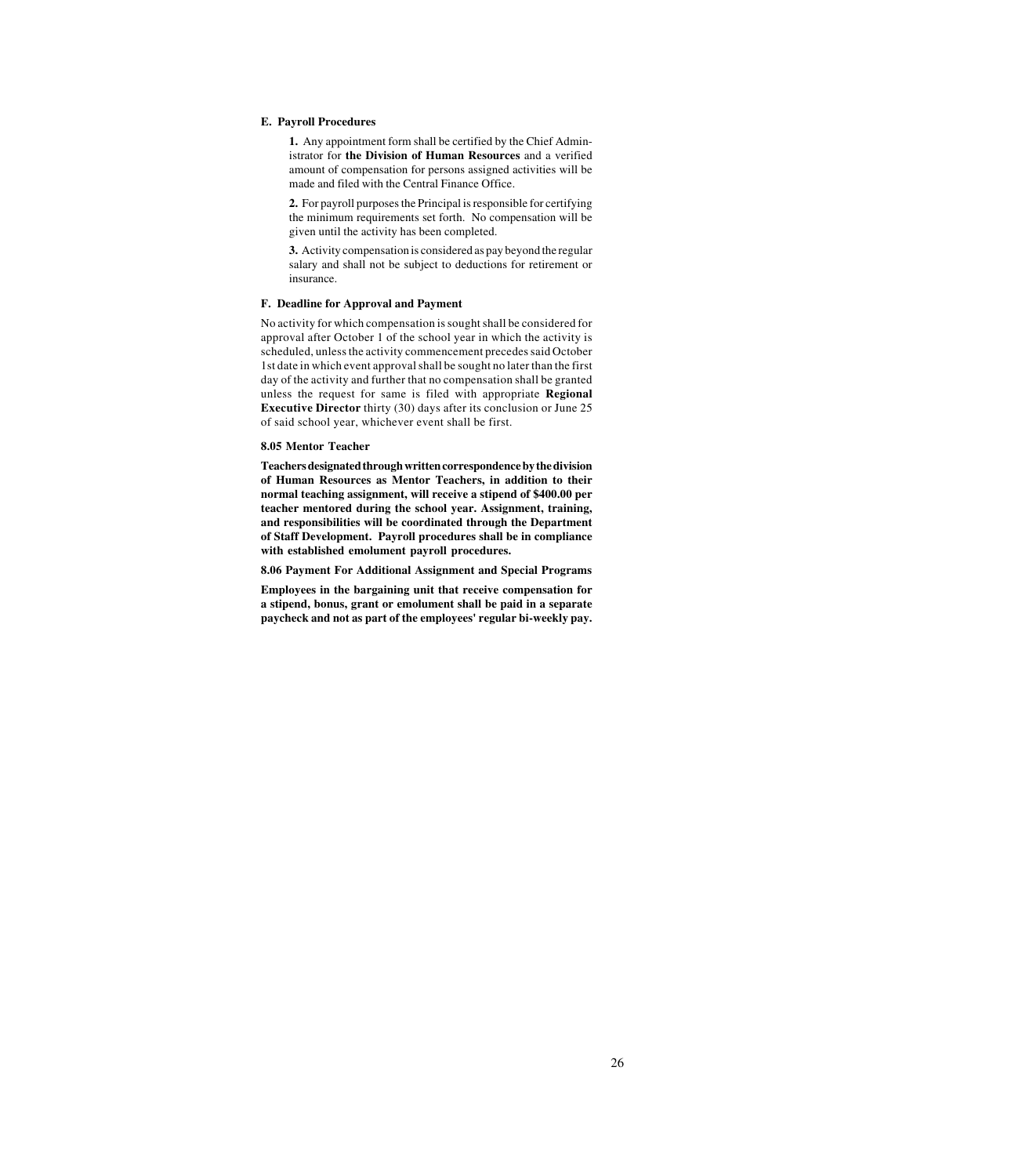| <b>TEACHER'S SALARY SCHEDULE</b>             |
|----------------------------------------------|
| <b>Prince George's County Public Schools</b> |
| <b>Table A - Salary Schedule</b>             |
| July 1, 2003 - June 30, 2004                 |

<span id="page-28-0"></span>

| Step | Prov   | BA(a)  | $BA+30(b)$ | $BA+45$<br>$&$ MA $(b)$ | $MA+30(b)$ | $MA+60(b,c)$ | DR     |
|------|--------|--------|------------|-------------------------|------------|--------------|--------|
| 01   | 32,126 | 36,101 | 37,798     | 39,574                  | 41,434     | 43,381       | 43,814 |
| 02   | 33,074 | 37,167 | 38,913     | 40,741                  | 42,656     | 44,661       | 45,106 |
| 03   | 34,049 | 38,262 | 40,062     | 41,943                  | 43,914     | 45,979       | 46,438 |
|      |        |        |            |                         |            |              |        |
| 04   | 35,053 | 39,390 | 41,243     | 43,181                  | 45,212     | 47,334       | 47,807 |
| 05   | 36,087 | 40,553 | 42,460     | 44,454                  | 46,545     | 48,731       | 49,218 |
| 06   | 37,151 | 41,749 | 43,712     | 45,765                  | 47,917     | 50,168       | 50,670 |
| 07   | 38,248 | 42,981 | 45,001     | 47,116                  | 49,330     | 51,649       | 52,164 |
| 08   | 39,376 | 44,249 | 46,329     | 48,505                  | 50,786     | 53,172       | 53,703 |
| 09   | 40,538 | 45,553 | 47,697     | 49,936                  | 52,284     | 54,739       | 55,287 |
| 10   | 41,733 | 46,897 | 49,104     | 51,410                  | 53,826     | 56,354       | 56,918 |
| 11   | 42,964 | 48,280 | 50,552     | 52,926                  | 55,414     | 58,016       | 58,596 |
| 12   | 44,232 | 49,705 | 52,043     | 54,487                  | 57,050     | 59,728       | 60,326 |
| 13   | 44,232 | 49,705 | 53,579     | 56,095                  | 58,732     | 61,490       | 62,104 |
| 14   | 44,232 | 49,705 | 55,160     | 57,751                  | 60.464     | 63,302       | 63,936 |
| 15   | 44,232 | 49,705 | 56,786     | 59,455                  | 62,249     | 65,171       | 65,823 |
| 16   | 44,232 | 49,705 | 58,462     | 61,208                  | 64,084     | 67,094       | 67,766 |
| 17   | 44,232 | 49,705 | 60,186     | 63,014                  | 65,974     | 69,073       | 69,764 |
| 18   | 44,232 | 49,705 | 61,962     | 64,873                  | 67,920     | 71,111       | 71,821 |
| 19   | 44,232 | 49,705 | 63,790     | 66,786                  | 69,923     | 73,209       | 73,941 |
| 20   | 44,232 | 49,705 | 65,671     | 68,757                  | 71,987     | 75,368       | 76,123 |

**TEACHER'S SALARY SCHEDULE Prince George's County Public Schools Table B - Salary Schedule July 1, 2003 - June 30, 2004**

| Step | Prov   | BA(a)  | $BA+30(b)$ | $BA+45$<br>$&$ MA $(b)$ | $MA+30(b)$ | $MA+60(b,c)$ | DR     |
|------|--------|--------|------------|-------------------------|------------|--------------|--------|
| 01   | 35,339 | 39,711 | 41,578     | 43,532                  | 45,578     | 47,719       | 48,196 |
| 02   | 36,381 | 40,884 | 42,804     | 44,815                  | 46,922     | 49,127       | 49,617 |
| 03   | 37,453 | 42,088 | 44,068     | 46,138                  | 48,305     | 50,577       | 51,082 |
| 04   | 38,559 | 43,330 | 45,367     | 47,498                  | 49,733     | 52,068       | 52,588 |
| 05   | 39,695 | 44,609 | 46,706     | 48,899                  | 51,199     | 53,604       | 54,140 |
| 06   | 40,866 | 45,923 | 48,084     | 50,342                  | 52,709     | 55,184       | 55,737 |
| 07   | 42,073 | 47,279 | 49,502     | 51,827                  | 54,263     | 56,814       | 57,380 |
| 08   | 43,313 | 48,673 | 50,962     | 53,355                  | 55,864     | 58,489       | 59,073 |
| 09   | 44,591 | 50,109 | 52,467     | 54,930                  | 57,513     | 60,214       | 60,815 |
| 10   | 45,907 | 51,587 | 54,014     | 56,551                  | 59,209     | 61,989       | 62,610 |
| 11   | 47,261 | 53,107 | 55,607     | 58,219                  | 60,955     | 63,817       | 64,456 |
| 12   | 48,656 | 54,675 | 57,248     | 59,936                  | 62,754     | 65,701       | 66,358 |
| 13   | 48,656 | 54,675 | 58,937     | 61,705                  | 64,605     | 67,638       | 68,315 |
| 14   | 48,656 | 54,675 | 60,676     | 63,527                  | 66,510     | 69,632       | 70,329 |
| 15   | 48,656 | 54,675 | 62,465     | 65,400                  | 68,474     | 71,688       | 72,405 |
| 16   | 48,656 | 54,675 | 64,309     | 67,329                  | 70,492     | 73,803       | 74,543 |
| 17   | 48,656 | 54,675 | 66,205     | 69,315                  | 72,571     | 75,981       | 76,741 |
| 18   | 48,656 | 54,675 | 68,158     | 71,360                  | 74,712     | 78,223       | 79,003 |
| 19   | 48,656 | 54,675 | 70,169     | 73,464                  | 76,915     | 80,530       | 81,335 |
| 20   | 48,656 | 54,675 | 72,237     | 75,634                  | 79,186     | 82,905       | 83,735 |

# **TEACHER'S SALARY SCHEDULE Prince George's County Public Schools Table C - Salary Schedule July 1, 2003 - June 30, 2004**

| Step | Prov   | BA(a)  | $BA+30(b)$ | $BA+45$<br>$&$ MA $(b)$ | $MA+30(b)$ | $MA+60(b,c)$ | <b>DR</b> |
|------|--------|--------|------------|-------------------------|------------|--------------|-----------|
| 01   | 38,551 | 43,321 | 45,357     | 47,489                  | 49,721     | 52,057       | 52,577    |
| 02   | 39,688 | 44,601 | 46,696     | 48,889                  | 51,188     | 53,593       | 54,127    |
| 03   | 40,858 | 45,914 | 48,074     | 50,332                  | 52,697     | 55,174       | 55,725    |
| 04   | 42,064 | 47,269 | 49,491     | 51,817                  | 54,254     | 56,801       | 57,369    |
| 05   | 43,304 | 48,664 | 50,951     | 53,344                  | 55,853     | 58,477       | 59,062    |
| 06   | 44,582 | 50,098 | 52,455     | 54,919                  | 57,499     | 60,201       | 60,803    |
| 07   | 45,898 | 51,577 | 54,002     | 56,539                  | 59,197     | 61,978       | 62,596    |
| 08   | 47,252 | 53,098 | 55,595     | 58,206                  | 60,943     | 63,806       | 64,444    |
| 09   | 48,646 | 54,664 | 57,236     | 59,923                  | 62,741     | 65,687       | 66,345    |
| 10   | 50,080 | 56,275 | 58,924     | 61,692                  | 64,592     | 67,625       | 68,301    |
| 11   | 51,557 | 57,936 | 60,662     | 63,511                  | 66,496     | 69,619       | 70,315    |
| 12   | 53,079 | 59,646 | 62,453     | 65,385                  | 68,459     | 71,673       | 72,391    |
| 13   | 53,079 | 59,646 | 64,295     | 67,314                  | 70,478     | 73,788       | 74,524    |
| 14   | 53,079 | 59,646 | 66,192     | 69,302                  | 72,557     | 75,962       | 76,722    |
| 15   | 53,079 | 59,646 | 68,144     | 71,346                  | 74,699     | 78,205       | 78,987    |
| 16   | 53,079 | 59,646 | 70,155     | 73,450                  | 76,900     | 80,513       | 81,318    |
| 17   | 53,079 | 59,646 | 72,223     | 75,617                  | 79,168     | 82,888       | 83,717    |
| 18   | 53,079 | 59,646 | 74,354     | 77,847                  | 81,504     | 85,333       | 86,186    |
| 19   | 53,079 | 59,646 | 76,548     | 80,142                  | 83,907     | 87,852       | 88,729    |
| 20   | 53,079 | 59,646 | 78,805     | 82,509                  | 86,384     | 90,441       | 91,347    |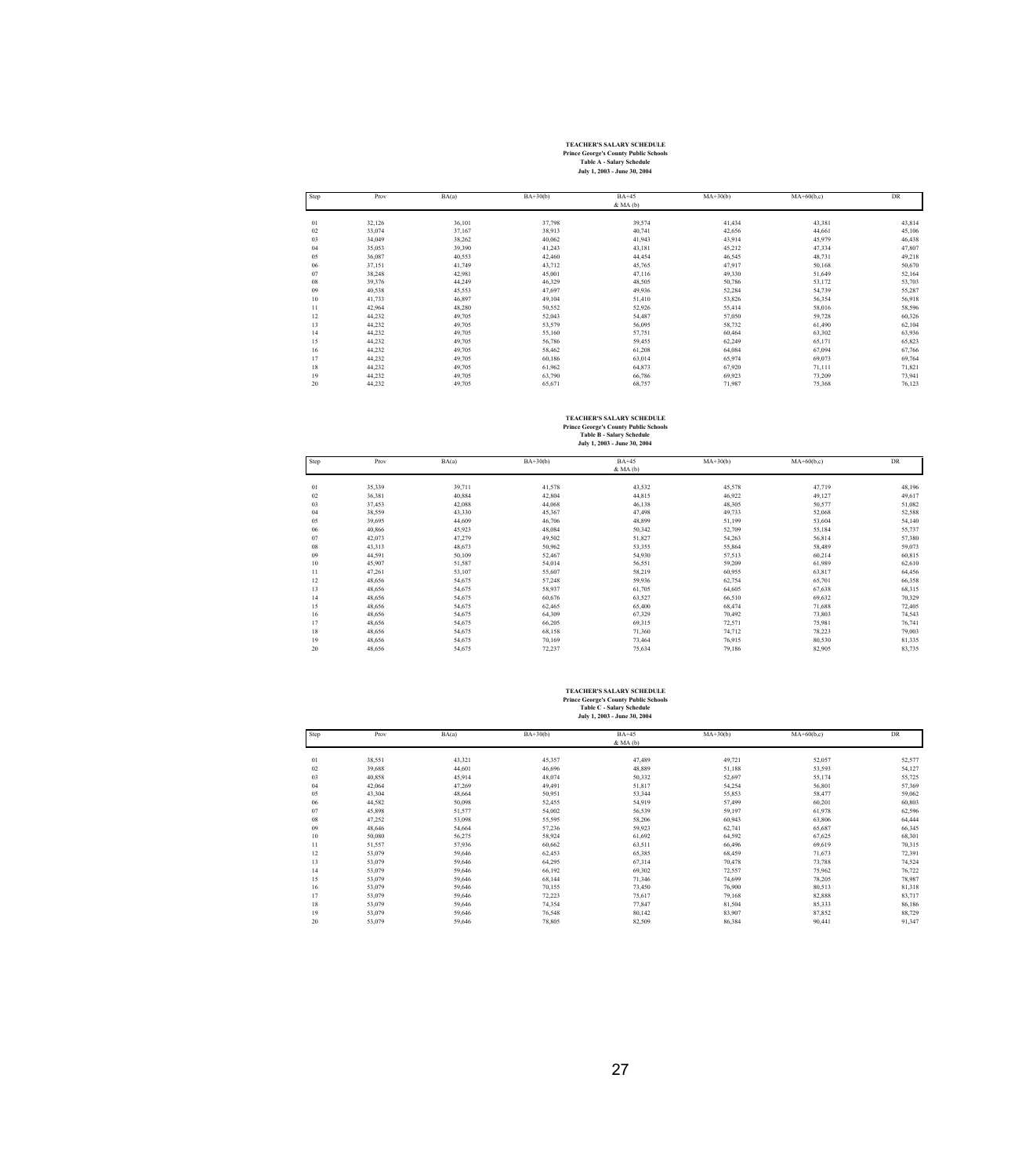# **TEACHER'S SALARY SCHEDULE Prince George's County Public Schools Table A - Salary Schedule July 1, 2004 - Jan. 7, 2005**

| Step | Prov   | BA(a)  | $BA+30(b)$ | $BA+45$      | $MA+30(b)$ | $MA+60(b,c)$ | <b>DR</b> |
|------|--------|--------|------------|--------------|------------|--------------|-----------|
|      |        |        |            | $&$ MA $(b)$ |            |              |           |
|      |        |        |            |              |            |              |           |
| 01   | 33,735 | 37,910 | 39,691     | 41,556       | 43,509     | 45,554       | 46,008    |
| 02   | 33,735 | 37,910 | 39,691     | 41,556       | 43,509     | 45,554       | 46,008    |
| 03   | 34,730 | 39,027 | 40,863     | 42,782       | 44,792     | 46,899       | 47,367    |
| 04   | 35,754 | 40,178 | 42,068     | 44,045       | 46,116     | 48,281       | 48,763    |
| 05   | 36,809 | 41,364 | 43,309     | 45,343       | 47,476     | 49,706       | 50,202    |
| 06   | 37,894 | 42,584 | 44,586     | 46,680       | 48,875     | 51,171       | 51,683    |
| 07   | 39,013 | 43,841 | 45,901     | 48,058       | 50,317     | 52,682       | 53,207    |
| 08   | 40,164 | 45,134 | 47,256     | 49,475       | 51,802     | 54,235       | 54,777    |
| 09   | 41,349 | 46,464 | 48,651     | 50,935       | 53,330     | 55,834       | 56,393    |
| 10   | 42,568 | 47,835 | 50,086     | 52,438       | 54,903     | 57,481       | 58,056    |
| 11   | 43,823 | 49,246 | 51,563     | 53,985       | 56,522     | 59,176       | 59,768    |
| 12   | 45,117 | 50,699 | 53,084     | 55,577       | 58,191     | 60,923       | 61,533    |
| 13   | 45,117 | 50,699 | 54,651     | 57,217       | 59,907     | 62,720       | 63,346    |
| 14   | 45,117 | 50,699 | 56,263     | 58,906       | 61,673     | 64,568       | 65,215    |
| 15   | 45,117 | 50,699 | 57,922     | 60,644       | 63,494     | 66,474       | 67,139    |
| 16   | 45,117 | 50,699 | 59,631     | 62,432       | 65,366     | 68,436       | 69,121    |
| 17   | 45,117 | 50,699 | 61,390     | 64,274       | 67,293     | 70,454       | 71,159    |
| 18   | 45,117 | 50,699 | 63,201     | 66,170       | 69,278     | 72,533       | 73,257    |
| 19   | 45,117 | 50,699 | 65,066     | 68,122       | 71,321     | 74,673       | 75,420    |
| 20   | 45,117 | 50,699 | 66,984     | 70,132       | 73,427     | 76,875       | 77,645    |

**TEACHER'S SALARY SCHEDULE Prince George's County Public Schools Table B - Salary Schedule July 1, 2004 - Jan. 7, 2005**

| Step | Prov   | BA(a)  | $BA+30(b)$ | <b>BA+45</b> | $MA+30(b)$ | $MA+60(b,c)$ | DR     |
|------|--------|--------|------------|--------------|------------|--------------|--------|
|      |        |        |            | $&$ MA $(b)$ |            |              |        |
| 01   | 37,109 | 41,702 | 43,660     | 45,711       | 47,860     | 50,110       | 50,609 |
| 02   | 37,109 | 41,702 | 43,660     | 45,711       | 47,860     | 50,110       | 50,609 |
| 03   | 38,202 | 42.930 | 44,949     | 47,061       | 49,271     | 51,589       | 52,104 |
| 04   | 39,330 | 44,197 | 46,274     | 48,448       | 50,728     | 53,109       | 53,640 |
| 05   | 40,489 | 45,501 | 47,640     | 49,877       | 52,223     | 54,676       | 55,223 |
| 06   | 41,683 | 46,841 | 49,046     | 51,349       | 53,763     | 56,288       | 56,852 |
| 07   | 42,914 | 48,225 | 50,492     | 52,864       | 55,348     | 57,950       | 58,528 |
| 08   | 44,179 | 49,646 | 51,981     | 54,422       | 56,981     | 59,659       | 60,254 |
| 09   | 45,483 | 51,111 | 53,516     | 56,029       | 58,663     | 61,418       | 62,031 |
| 10   | 46,825 | 52,619 | 55,094     | 57,682       | 60,393     | 63,229       | 63,862 |
| 11   | 48,206 | 54,169 | 56,719     | 59,383       | 62,174     | 65,093       | 65,745 |
| 12   | 49,629 | 55,769 | 58,393     | 61,135       | 64,009     | 67,015       | 67,685 |
| 13   | 49,629 | 55,769 | 60,116     | 62,939       | 65,897     | 68,991       | 69,681 |
| 14   | 49,629 | 55,769 | 61,890     | 64,798       | 67,840     | 71,025       | 71,736 |
| 15   | 49,629 | 55,769 | 63,714     | 66,708       | 69,843     | 73,122       | 73,853 |
| 16   | 49,629 | 55,769 | 65,595     | 68,676       | 71,902     | 75,279       | 76,034 |
| 17   | 49,629 | 55,769 | 67,529     | 70,701       | 74,022     | 77,501       | 78,276 |
| 18   | 49,629 | 55,769 | 69,521     | 72,787       | 76,206     | 79,787       | 80,583 |
| 19   | 49,629 | 55,769 | 71,572     | 74,933       | 78,453     | 82,141       | 82,962 |
| 20   | 49,629 | 55,769 | 73,682     | 77,147       | 80,770     | 84,563       | 85,410 |

## **Prince George's County Public Schools Table C - Salary Schedule July 1, 2004 - Jan. 7, 2005 TEACHER'S SALARY SCHEDULE**

| Step | Prov   | BA(a)  | $BA+30(b)$ | $BA+45$<br>$&$ MA $(b)$ | $MA+30(b)$ | $MA+60(b,c)$ | <b>DR</b> |
|------|--------|--------|------------|-------------------------|------------|--------------|-----------|
|      |        |        |            |                         |            |              |           |
| 01   | 40,482 | 45,493 | 47,630     | 49,867                  | 52,212     | 54,665       | 55,210    |
| 02   | 40,482 | 45,493 | 47,630     | 49,867                  | 52,212     | 54,665       | 55,210    |
| 03   | 41,675 | 46,832 | 49,035     | 51,339                  | 53,751     | 56,277       | 56,840    |
| 04   | 42,905 | 48,214 | 50,481     | 52,853                  | 55,339     | 57,937       | 58,516    |
| 05   | 44,170 | 49,637 | 51,970     | 54,411                  | 56,970     | 59,647       | 60,243    |
| 06   | 45,474 | 51,100 | 53,504     | 56,017                  | 58,649     | 61,405       | 62,019    |
| 07   | 46,816 | 52,609 | 55,082     | 57,670                  | 60,381     | 63,218       | 63,848    |
| 08   | 48,197 | 54,160 | 56,707     | 59,370                  | 62,162     | 65,082       | 65,733    |
| 09   | 49,619 | 55,757 | 58,381     | 61,121                  | 63,996     | 67,001       | 67,672    |
| 10   | 51,082 | 57,401 | 60,102     | 62,926                  | 65,884     | 68,978       | 69,667    |
| 11   | 52,588 | 59,095 | 61,875     | 64,781                  | 67,826     | 71,011       | 71,721    |
| 12   | 54,141 | 60,839 | 63,702     | 66,693                  | 69,828     | 73,106       | 73,839    |
| 13   | 54,141 | 60,839 | 65,581     | 68,660                  | 71,888     | 75,264       | 76,014    |
| 14   | 54,141 | 60,839 | 67,516     | 70,688                  | 74,008     | 77,481       | 78,256    |
| 15   | 54,141 | 60,839 | 69,507     | 72,773                  | 76,193     | 79,769       | 80,567    |
| 16   | 54,141 | 60,839 | 71,558     | 74,919                  | 78,438     | 82,123       | 82,944    |
| 17   | 54,141 | 60,839 | 73,667     | 77,129                  | 80,751     | 84,546       | 85,391    |
| 18   | 54,141 | 60,839 | 75,841     | 79,404                  | 83,134     | 87,040       | 87,910    |
| 19   | 54,141 | 60,839 | 78,079     | 81,745                  | 85,585     | 89,609       | 90,504    |
| 20   | 54,141 | 60,839 | 80,381     | 84,159                  | 88,112     | 92,250       | 93,174    |
|      |        |        |            |                         |            |              |           |

No employee will be hired on step one during the time of this agreement.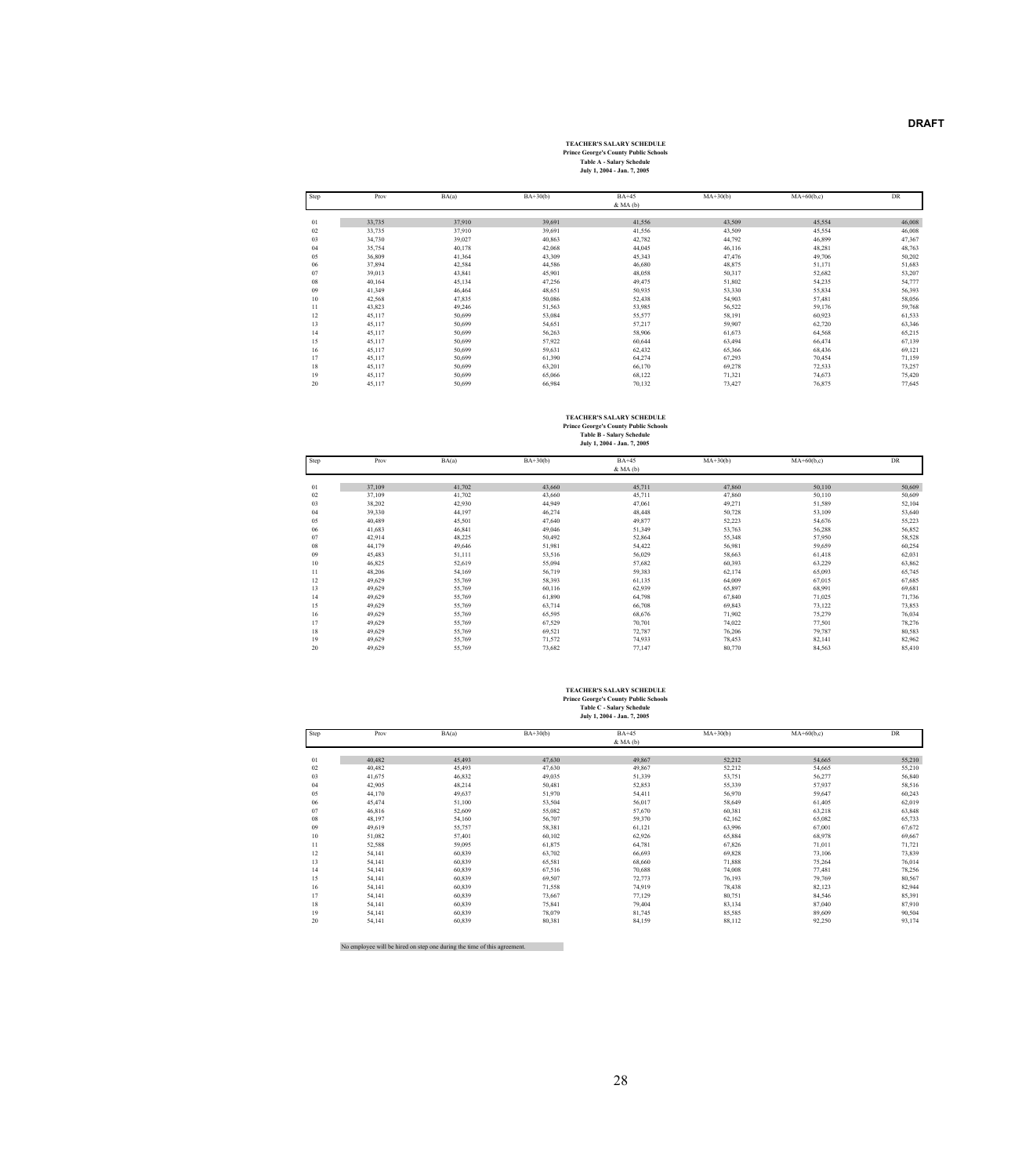**TEACHER'S SALARY SCHEDULE Prince George's County Public Schools Table A - Salary Schedule Jan 8, 2005 - June 30, 2005**

| Step | Prov   | BA(a)  | $BA+30(b)$ | $BA+45$      | $MA+30(b)$ | $MA+60(b,c)$ | <b>DR</b> |
|------|--------|--------|------------|--------------|------------|--------------|-----------|
|      |        |        |            | $&$ MA $(b)$ |            |              |           |
|      |        |        |            |              |            |              |           |
| 01   | 34,072 | 38,289 | 40,088     | 41,972       | 43,944     | 46,010       | 46,468    |
| 02   | 34,072 | 38,289 | 40,088     | 41,972       | 43,944     | 46,010       | 46,468    |
| 03   | 35,077 | 39,417 | 41,272     | 43,210       | 45,240     | 47,368       | 47,841    |
| 04   | 36,112 | 40,580 | 42,489     | 44,485       | 46,577     | 48,764       | 49,251    |
| 05   | 37,177 | 41,778 | 43,742     | 45,796       | 47,951     | 50,203       | 50,704    |
| 06   | 38,273 | 43,010 | 45,032     | 47,147       | 49,364     | 51,683       | 52,200    |
| 07   | 39,403 | 44,279 | 46,360     | 48,539       | 50,820     | 53,209       | 53,739    |
| 08   | 40,566 | 45,585 | 47,729     | 49,970       | 52,320     | 54,777       | 55,325    |
| 09   | 41,762 | 46,929 | 49,138     | 51,444       | 53,863     | 56,392       | 56,957    |
| 10   | 42,994 | 48,313 | 50,587     | 52,962       | 55,452     | 58,056       | 58,637    |
| 11   | 44,261 | 49,738 | 52,079     | 54,525       | 57,087     | 59,768       | 60,366    |
| 12   | 45,568 | 51,206 | 53,615     | 56,133       | 58,773     | 61,532       | 62,148    |
| 13   | 45,568 | 51,206 | 55,198     | 57,789       | 60,506     | 63,347       | 63,979    |
| 14   | 45,568 | 51,206 | 56,826     | 59,495       | 62,290     | 65,214       | 65,867    |
| 15   | 45,568 | 51,206 | 58,501     | 61,250       | 64,129     | 67,139       | 67,810    |
| 16   | 45,568 | 51,206 | 60,227     | 63,056       | 66,020     | 69,120       | 69,812    |
| 17   | 45,568 | 51,206 | 62,004     | 64,917       | 67,966     | 71,159       | 71,871    |
| 18   | 45,568 | 51,206 | 63,833     | 66,832       | 69,971     | 73,258       | 73,990    |
| 19   | 45,568 | 51,206 | 65,717     | 68,803       | 72,034     | 75,420       | 76,174    |
| 20   | 45,568 | 51,206 | 67,654     | 70,833       | 74,161     | 77,644       | 78,421    |

**TEACHER'S SALARY SCHEDULE Prince George's County Public Schools Table B - Salary Schedule Jan 8, 2005 - June 30, 2005**

| Step   | Prov   | BA(a)  | $BA+30(b)$ | $BA+45$      | $MA+30(b)$ | $MA+60(b,c)$ | DR     |
|--------|--------|--------|------------|--------------|------------|--------------|--------|
|        |        |        |            | $&$ MA $(b)$ |            |              |        |
|        |        |        |            |              |            |              |        |
| 01     | 37,480 | 42,119 | 44,097     | 46,168       | 48,339     | 50,611       | 51,115 |
| 02     | 37,480 | 42,119 | 44,097     | 46,168       | 48,339     | 50,611       | 51,115 |
| 03     | 38,584 | 43,359 | 45,398     | 47,532       | 49,764     | 52,105       | 52,625 |
| 04     | 39,723 | 44,639 | 46,737     | 48,932       | 51,235     | 53,640       | 54,176 |
| 05     | 40,894 | 45,956 | 48,116     | 50,376       | 52,745     | 55,223       | 55,775 |
| $06\,$ | 42,100 | 47,309 | 49,536     | 51,862       | 54,301     | 56,851       | 57,421 |
| 07     | 43,343 | 48,707 | 50,997     | 53,393       | 55,901     | 58,530       | 59,113 |
| $08\,$ | 44,621 | 50,142 | 52,501     | 54,966       | 57,551     | 60,256       | 60,857 |
| 09     | 45,938 | 51,622 | 54,051     | 56,589       | 59,250     | 62,032       | 62,651 |
| 10     | 47,293 | 53,145 | 55,645     | 58,259       | 60,997     | 63,861       | 64,501 |
| 11     | 48,688 | 54,711 | 57,286     | 59,977       | 62,796     | 65,744       | 66,402 |
| 12     | 50,125 | 56,327 | 58,977     | 61,746       | 64,649     | 67,685       | 68,362 |
| 13     | 50,125 | 56,327 | 60,717     | 63,568       | 66,556     | 69,681       | 70,378 |
| 14     | 50,125 | 56,327 | 62,509     | 65,446       | 68,518     | 71,735       | 72,453 |
| 15     | 50,125 | 56,327 | 64,351     | 67,375       | 70,541     | 73,853       | 74,592 |
| 16     | 50,125 | 56,327 | 66,251     | 69,363       | 72,621     | 76,032       | 76,794 |
| 17     | 50,125 | 56,327 | 68,204     | 71,408       | 74,762     | 78,276       | 79,059 |
| 18     | 50,125 | 56,327 | 70,216     | 73,515       | 76,968     | 80,585       | 81,389 |
| 19     | 50,125 | 56,327 | 72,288     | 75,682       | 79,238     | 82,962       | 83,792 |
| $20\,$ | 50,125 | 56,327 | 74,419     | 77,918       | 81,578     | 85,409       | 86,264 |

# **TEACHER'S SALARY SCHEDULE Prince George's County Public Schools Table C - Salary Schedule Jan 8, 2005 - June 30, 2005**

| Step    | Prov   | BA(a)  | $BA+30(b)$ | $BA+45$<br>$&$ MA $(b)$ | $MA+30(b)$ | $MA+60(b,c)$ | DR     |
|---------|--------|--------|------------|-------------------------|------------|--------------|--------|
|         |        |        |            |                         |            |              |        |
| $_{01}$ | 40,887 | 45,948 | 48,106     | 50,366                  | 52,734     | 55,212       | 55,762 |
| 02      | 40,887 | 45,948 | 48,106     | 50,366                  | 52,734     | 55,212       | 55,762 |
| 03      | 42,092 | 47,300 | 49,525     | 51,852                  | 54,289     | 56,840       | 57,408 |
| 04      | 43,334 | 48,696 | 50,986     | 53,382                  | 55,892     | 58,516       | 59,101 |
| 05      | 44,612 | 50,133 | 52,490     | 54,955                  | 57,540     | 60,243       | 60,845 |
| 06      | 45,929 | 51,611 | 54,039     | 56,577                  | 59,235     | 62,019       | 62,639 |
| 07      | 47,284 | 53,135 | 55,633     | 58,247                  | 60,985     | 63,850       | 64,486 |
| 08      | 48,679 | 54,702 | 57,274     | 59,964                  | 62,784     | 65,733       | 66,390 |
| 09      | 50,115 | 56,315 | 58,965     | 61,732                  | 64,636     | 67,671       | 68,349 |
| 10      | 51,593 | 57,975 | 60,703     | 63,555                  | 66,543     | 69,668       | 70,364 |
| 11      | 53,114 | 59,686 | 62,494     | 65,429                  | 68,504     | 71,721       | 72,438 |
| 12      | 54,682 | 61,447 | 64,339     | 67,360                  | 70,526     | 73,837       | 74,577 |
| 13      | 54,682 | 61,447 | 66,237     | 69,347                  | 72,607     | 76,017       | 76,774 |
| 14      | 54,682 | 61,447 | 68,191     | 71,395                  | 74,748     | 78,256       | 79,039 |
| 15      | 54,682 | 61,447 | 70,202     | 73,501                  | 76,955     | 80,567       | 81,373 |
| 16      | 54,682 | 61,447 | 72,274     | 75,668                  | 79,222     | 82,944       | 83,773 |
| 17      | 54,682 | 61,447 | 74,404     | 77,900                  | 81,559     | 85,391       | 86,245 |
| 18      | 54,682 | 61,447 | 76,599     | 80,198                  | 83,965     | 87,910       | 88,789 |
| 19      | 54,682 | 61,447 | 78,860     | 82,562                  | 86,441     | 90,505       | 91,409 |
| 20      | 54,682 | 61,447 | 81,185     | 85,001                  | 88,993     | 93,173       | 94,106 |

No employee will be hired on step one during the time of this agreement.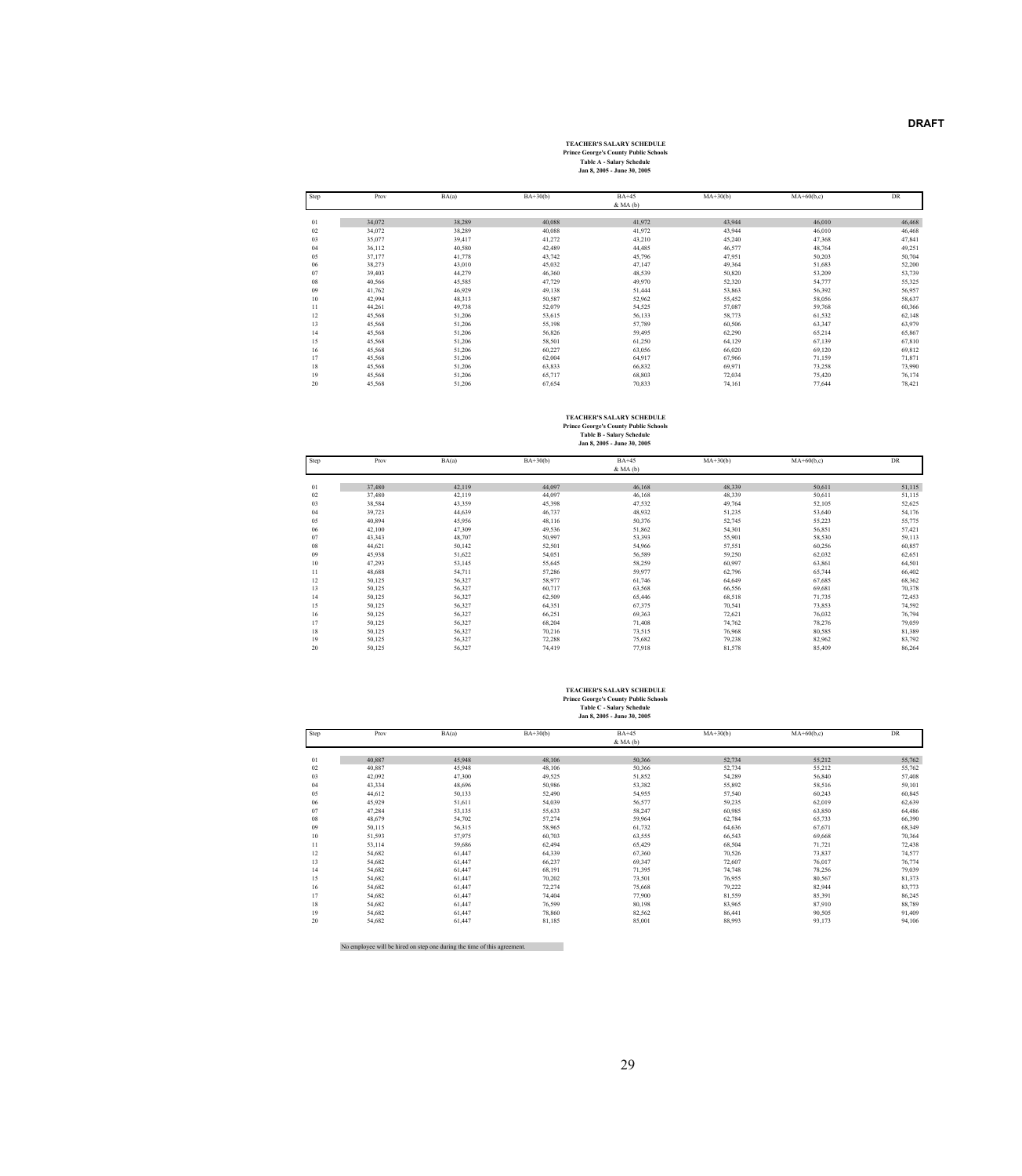# **TEACHER'S SALARY SCHEDULE Prince George's County Public Schools Table A - Salary Schedule July 1, 2005 - June 30, 2006**

| Step | Prov   | BA(a)  | $BA+30(b)$ | $BA+45$      | $MA+30(b)$ | $MA+60(b,c)$ | <b>DR</b> |
|------|--------|--------|------------|--------------|------------|--------------|-----------|
|      |        |        |            | $&$ MA $(b)$ |            |              |           |
|      |        |        |            |              |            |              |           |
| 01   | 35,094 | 39,438 | 41,291     | 43,231       | 45,262     | 47,390       | 47,862    |
| 02   | 35,094 | 39,438 | 41,291     | 43,231       | 45,262     | 47,390       | 47,862    |
| 03   | 36,129 | 40,600 | 42,510     | 44,506       | 46,597     | 48,789       | 49,276    |
| 04   | 37,195 | 41,797 | 43,764     | 45,820       | 47,974     | 50,227       | 50,729    |
| 05   | 38,292 | 43,031 | 45,054     | 47,170       | 49,390     | 51,709       | 52,225    |
| 06   | 39,421 | 44,300 | 46,383     | 48,561       | 50,845     | 53,233       | 53,766    |
| 07   | 40,585 | 45,607 | 47,751     | 49,995       | 52,345     | 54,805       | 55,351    |
| 08   | 41,783 | 46,953 | 49,161     | 51,469       | 53,890     | 56,420       | 56,985    |
| 09   | 43,015 | 48,337 | 50,612     | 52,987       | 55,479     | 58,084       | 58,666    |
| 10   | 44,284 | 49,762 | 52,105     | 54,551       | 57,116     | 59,798       | 60,396    |
| 11   | 45,589 | 51,230 | 53,641     | 56,161       | 58,800     | 61,561       | 62,177    |
| 12   | 46,935 | 52,742 | 55,223     | 57,817       | 60,536     | 63,378       | 64,012    |
| 13   | 46,935 | 52,742 | 56,854     | 59,523       | 62,321     | 65,247       | 65,898    |
| 14   | 46,935 | 52,742 | 58,531     | 61,280       | 64,159     | 67,170       | 67,843    |
| 15   | 46,935 | 52,742 | 60,256     | 63,088       | 66,053     | 69,153       | 69,844    |
| 16   | 46,935 | 52,742 | 62,034     | 64,948       | 68,001     | 71,194       | 71,906    |
| 17   | 46,935 | 52,742 | 63,864     | 66,865       | 70,005     | 73,294       | 74,027    |
| 18   | 46,935 | 52,742 | 65,748     | 68,837       | 72,070     | 75,456       | 76,210    |
| 19   | 46,935 | 52,742 | 67,689     | 70,867       | 74,195     | 77,683       | 78,459    |
| 20   | 46,935 | 52,742 | 69,684     | 72,958       | 76,386     | 79,973       | 80,774    |

**TEACHER'S SALARY SCHEDULE Prince George's County Public Schools Table B - Salary Schedule July 1, 2005 - June 30, 2006**

| Step | Prov   | BA(a)  | $BA+30(b)$ | $BA+45$      | $MA+30(b)$ | $MA+60(b,c)$ | <b>DR</b> |
|------|--------|--------|------------|--------------|------------|--------------|-----------|
|      |        |        |            | $&$ MA $(b)$ |            |              |           |
| 01   | 38,604 | 43,383 | 45,420     | 47,553       | 49,789     | 52,129       | 52,648    |
| 02   | 38,604 | 43,383 | 45,420     | 47,553       | 49,789     | 52,129       | 52,648    |
| 03   | 39,742 | 44,660 | 46,760     | 48,958       | 51,257     | 53,668       | 54,204    |
| 04   | 40,915 | 45,978 | 48,139     | 50,400       | 52,772     | 55,249       | 55,801    |
| 05   | 42,121 | 47,335 | 49,559     | 51,887       | 54,327     | 56,880       | 57,448    |
| 06   | 43,363 | 48,728 | 51,022     | 53,418       | 55,930     | 58,557       | 59,144    |
| 07   | 44,643 | 50,168 | 52,527     | 54,995       | 57,578     | 60,286       | 60,886    |
| 08   | 45,960 | 51,646 | 54,076     | 56,615       | 59,278     | 62,064       | 62,683    |
| 09   | 47,316 | 53,171 | 55,673     | 58,287       | 61,028     | 63,893       | 64,531    |
| 10   | 48,712 | 54.739 | 57,314     | 60,007       | 62,827     | 65,777       | 66,436    |
| 11   | 50,149 | 56,352 | 59,005     | 61,776       | 64,680     | 67,716       | 68,394    |
| 12   | 51,629 | 58,017 | 60,746     | 63,598       | 66,588     | 69,716       | 70,413    |
| 13   | 51,629 | 58,017 | 62,539     | 65,475       | 68,553     | 71,771       | 72,489    |
| 14   | 51,629 | 58,017 | 64,384     | 67,409       | 70,574     | 73,887       | 74,627    |
| 15   | 51,629 | 58,017 | 66,282     | 69,396       | 72,657     | 76,069       | 76,830    |
| 16   | 51,629 | 58,017 | 68,239     | 71,444       | 74,800     | 78,313       | 79,098    |
| 17   | 51,629 | 58,017 | 70,250     | 73,550       | 77,005     | 80,624       | 81,431    |
| 18   | 51,629 | 58,017 | 72,322     | 75,720       | 79,277     | 83,003       | 83,831    |
| 19   | 51,629 | 58,017 | 74,457     | 77,952       | 81,615     | 85,451       | 86,306    |
| 20   | 51,629 | 58,017 | 76,652     | 80,256       | 84,025     | 87,971       | 88,852    |

# **TEACHER'S SALARY SCHEDULE Prince George's County Public Schools Table C - Salary Schedule July 1, 2005 - June 30, 2006**

| Step | Prov   | BA(a)  | $BA+30(b)$ | $BA+45$<br>$&$ MA $(b)$ | $MA+30(b)$ | $MA+60(b,c)$ | DR     |
|------|--------|--------|------------|-------------------------|------------|--------------|--------|
|      |        |        |            |                         |            |              |        |
| 01   | 42,114 | 47,326 | 49,549     | 51,877                  | 54,316     | 56,868       | 57,435 |
| 02   | 42,114 | 47,326 | 49,549     | 51,877                  | 54,316     | 56,868       | 57,435 |
| 03   | 43,355 | 48,719 | 51,011     | 53,408                  | 55,918     | 58,545       | 59,130 |
| 04   | 44,634 | 50,157 | 52,516     | 54,983                  | 57,569     | 60,271       | 60,874 |
| 05   | 45,950 | 51,637 | 54,065     | 56,604                  | 59,266     | 62,050       | 62,670 |
| 06   | 47,307 | 53,159 | 55,660     | 58,274                  | 61,012     | 63,880       | 64,518 |
| 07   | 48,703 | 54,729 | 57,302     | 59,994                  | 62,815     | 65,766       | 66,421 |
| 08   | 50,139 | 56,343 | 58,992     | 61,763                  | 64,668     | 67,705       | 68,382 |
| 09   | 51,618 | 58,004 | 60,734     | 63,584                  | 66,575     | 69,701       | 70,399 |
| 10   | 53,141 | 59,714 | 62,524     | 65,462                  | 68,539     | 71,758       | 72,475 |
| 11   | 54,707 | 61,477 | 64,369     | 67,392                  | 70,559     | 73,873       | 74,611 |
| 12   | 56,322 | 63,290 | 66,269     | 69,381                  | 72,642     | 76,052       | 76,814 |
| 13   | 56,322 | 63,290 | 68,224     | 71,427                  | 74,785     | 78,298       | 79,077 |
| 14   | 56,322 | 63,290 | 70,237     | 73,537                  | 76,990     | 80,604       | 81,410 |
| 15   | 56,322 | 63,290 | 72,308     | 75,706                  | 79.264     | 82,984       | 83,814 |
| 16   | 56,322 | 63,290 | 74,442     | 77,938                  | 81,599     | 85,432       | 86,286 |
| 17   | 56,322 | 63,290 | 76,636     | 80,237                  | 84,006     | 87,953       | 88,832 |
| 18   | 56,322 | 63,290 | 78,897     | 82,604                  | 86,484     | 90,547       | 91,453 |
| 19   | 56,322 | 63,290 | 81,226     | 85,039                  | 89,034     | 93,220       | 94,151 |
| 20   | 56,322 | 63,290 | 83,621     | 87,551                  | 91,663     | 95,968       | 96,929 |
|      |        |        |            |                         |            |              |        |

No employee will be hired on step one during the time of this agreement.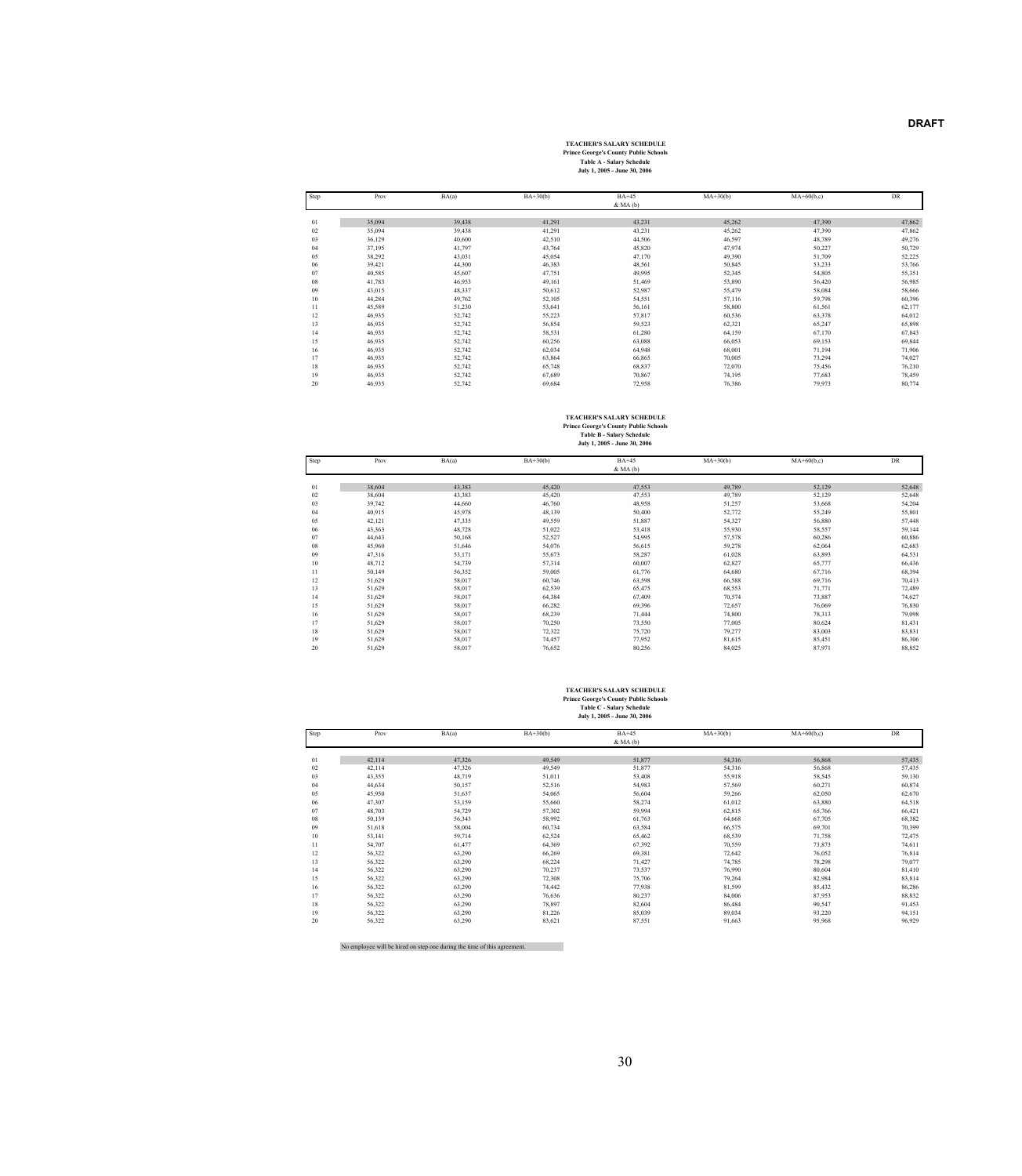## **[DIFFERENTIAL SCHEDULE](#page-1-0) Fiscal Year 2004**

<span id="page-32-0"></span>

| <b>Step</b> | А     | в     |  |
|-------------|-------|-------|--|
|             |       |       |  |
|             | 1,449 | 945   |  |
| 2           | 1,659 | 1,155 |  |
| 3           | 1,869 | 1,365 |  |
| 4           | 2,079 | 1,575 |  |
| 5           | 2,289 | 1,785 |  |
| 6           | 2,499 | 1,995 |  |
|             | 2,709 | 2,205 |  |

Audiologist Special Education Specialist Physical Therapist Resource Specialist Pupil Personnel Worker School Psychologist Occupational Therapist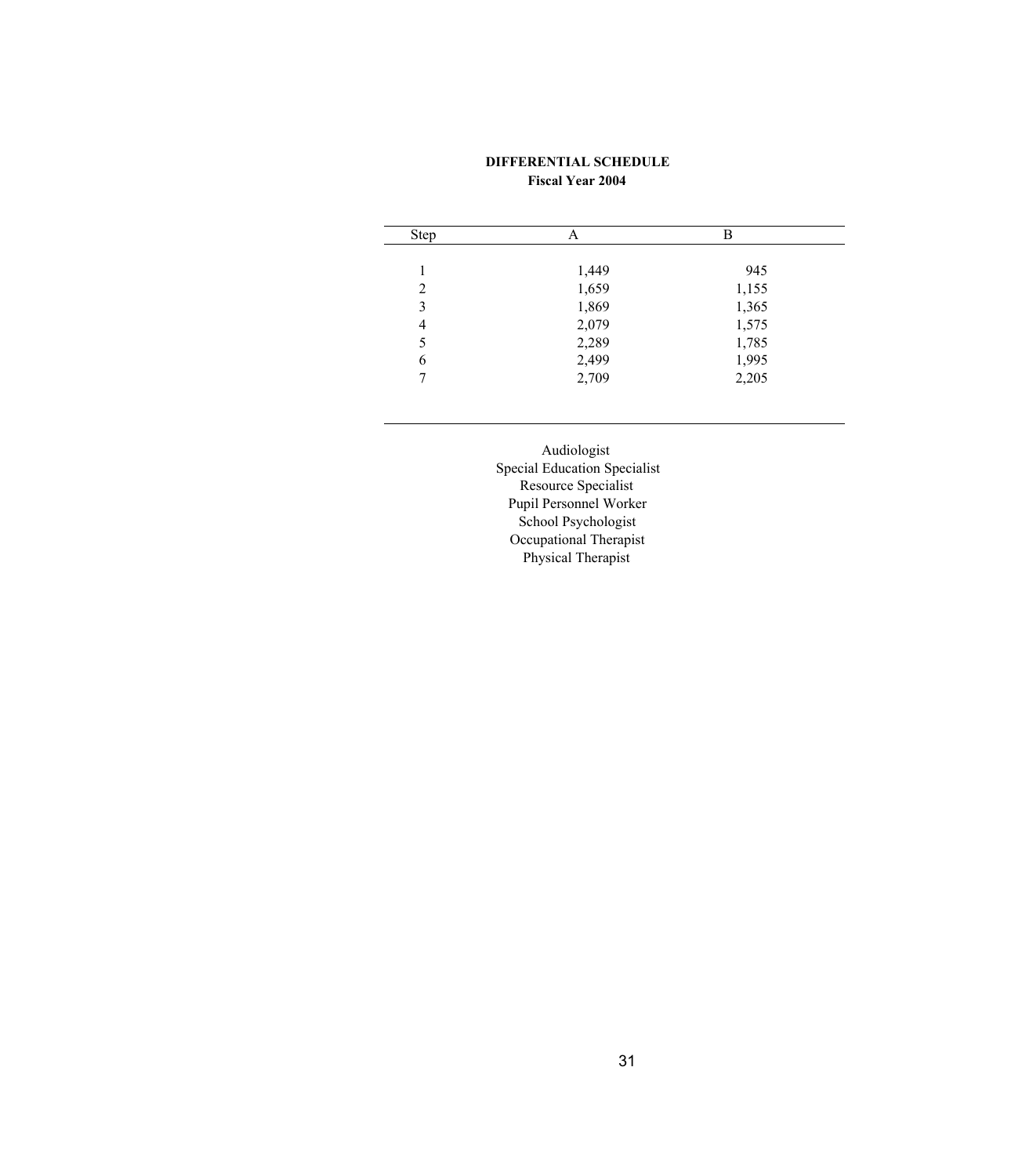<span id="page-33-0"></span>The Board and PGCEA agree to establish a task force, consisting of five members appointed by PGCEA and five members appointed by the CEO or his designee, to conduct a comprehensive study of positions, pay and equity issues for the activities/positions listed below. This task force shall establish a date for issuing its final report to the CEO and PGCEA as one of its first orders of business.

## **COMPENSATORY EMOLUMENTS**

July 1, 2005 - June 30, 2006

| <b>Competitive Activity</b> |         |          | Product Activity |                               | Service Activity | <b>Enrichment Activity</b> |                 |
|-----------------------------|---------|----------|------------------|-------------------------------|------------------|----------------------------|-----------------|
|                             | Years   | of       | Service          |                               |                  |                            |                 |
|                             | $1-5$   | $6 - 10$ | $11+$            |                               |                  |                            |                 |
| High School Sports (1)      |         |          |                  | <b>High School</b>            | \$1,949          | \$392                      | \$292           |
|                             |         |          |                  | Yearbooks (w/ads)             |                  | per activity               | per activity    |
| <b>I.</b> Athletic Director | \$3,213 | \$3,427  | \$3,641          |                               |                  | (10 per school)            | (10 per school) |
| Football (2)                | \$2,462 | \$2,703  | \$2,975          | High School Newspaper         | \$1,366          |                            |                 |
| Basketball                  | \$2,462 | \$2,703  | \$2,975          | (min. 8 issues w/ads)         |                  |                            |                 |
| Track                       | \$2,462 | \$2,703  | \$2,975          |                               |                  |                            |                 |
| Baseball                    | \$2,462 | \$2,703  | \$2,975          | High School Yearbook          | \$1,366          | Academic Coach (3)         | \$1,423         |
| Softball                    | \$2,462 | \$2,703  | \$2,975          | (without ads)                 |                  |                            |                 |
| Wrestling                   | \$2,462 | \$2,703  | \$2,975          |                               |                  |                            |                 |
|                             |         |          |                  | Middle School Yearbook        | \$774            |                            |                 |
| II. Soccer                  | \$1,779 | \$1,956  | \$2,156          | Middle School Newspaper       | \$774            |                            |                 |
| <b>Indoor Track</b>         | \$1,779 | \$1,956  | \$2,156          | High School Newspaper         | \$774            |                            |                 |
| Volleyball                  | \$1,779 | \$1,956  | \$2,156          | (without ads)                 |                  |                            |                 |
|                             |         |          |                  |                               |                  |                            |                 |
| III. Tennis                 | \$1,160 | \$1,274  | \$1,401          | School Literary Magazine      | \$490            |                            |                 |
| Golf                        | \$1,160 | \$1,274  | \$1,401          | (each issue - limit of 2)     |                  |                            |                 |
| Cross Country               | \$1,160 | \$1,274  | \$1,401          |                               |                  |                            |                 |
| Swimming                    | \$1,160 | \$1,274  | \$1,401          | Dramatics and Music           |                  |                            |                 |
|                             |         |          |                  | (2 positions)                 |                  |                            |                 |
|                             |         |          |                  | Schools under 1000            | \$1,949          |                            |                 |
| IV. Cheerleading (senior)   | \$1,308 |          |                  | Schools between 1000 and 2000 | \$2,924          |                            |                 |
|                             |         |          |                  | Schools over 2000             | \$3,885          |                            |                 |
| V. Forensic (senior)        | \$967   |          |                  |                               |                  |                            |                 |
| Intramurals (Middle)        |         |          |                  | Science Fair Coordinator      | \$712            |                            |                 |
| Coord - 1 per school        | \$961   |          |                  | (High School)                 |                  |                            |                 |
| Assist - 2 per school       | \$783   |          |                  |                               |                  |                            |                 |
|                             |         |          |                  |                               |                  |                            |                 |
| VI. Gymkana (senior)        | \$832   |          |                  |                               |                  |                            |                 |
| Intramurals (senior)        | \$832   |          |                  |                               |                  |                            |                 |
| Pom Pons (senior)           | \$832   |          |                  |                               |                  |                            |                 |
|                             |         |          |                  |                               |                  |                            |                 |

Other sports when approved by the Board of Education will be added to list, with placement for compensation to be determined by chairmen of Negotiation Teams, which such action will not be considered as the reopening of negotiations under this agreement for any reason whatsoever, except for the express purpose stated.

(1) Coaches will be placed on longevity scale according to the sport coached and in consideration of continuous service rendered in the same sport in Prince George's County since 1975-76.

Assistant Coaches - 70% of the base stated with years of service.

(2) Summer per diem - 10 days for head coach 8 days for asst. coach

(3) The Academic coach is to provide assistance to students at risk of satisfying the 2.0 grade point average requirement for participation in extracurricular activities.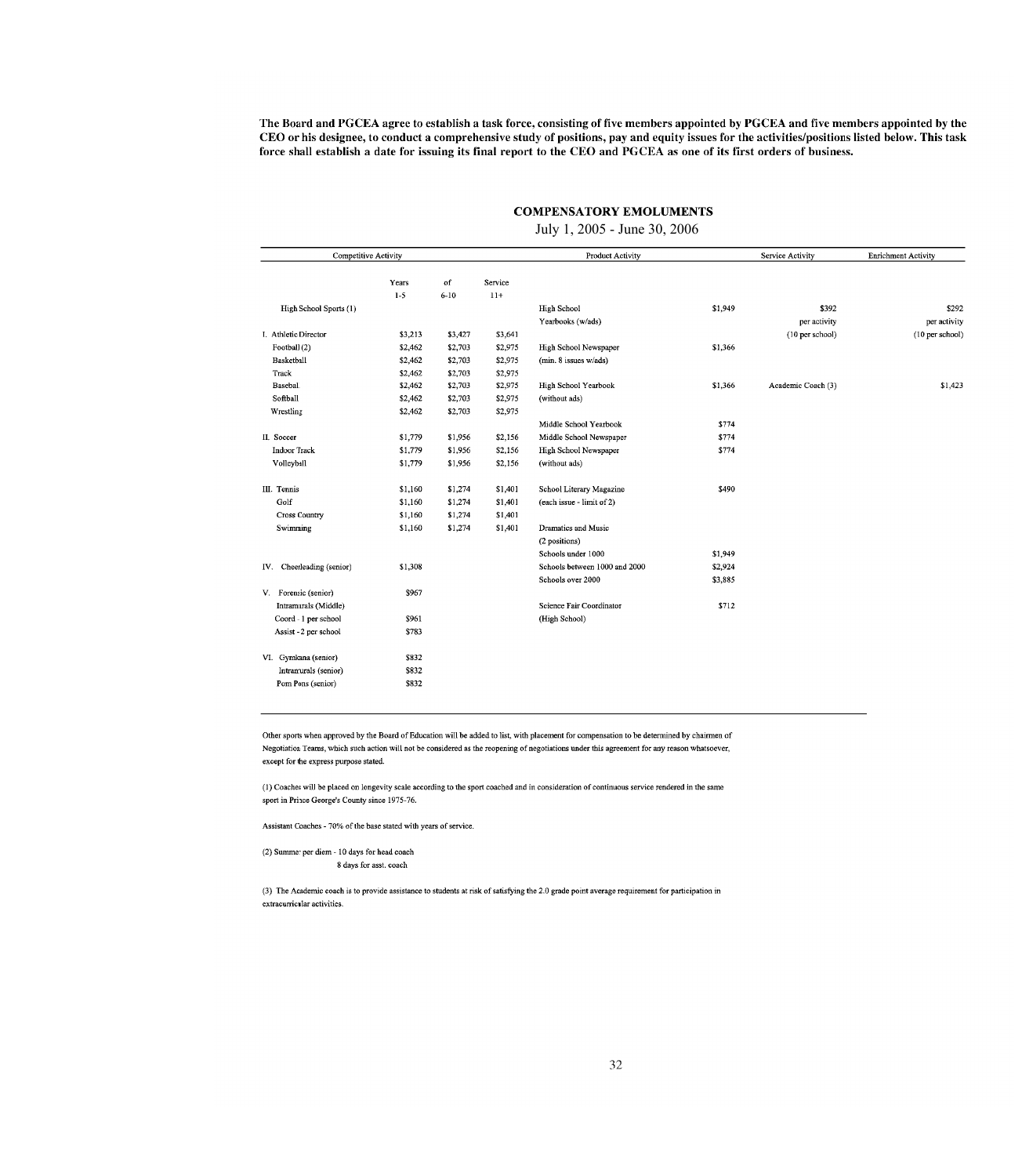<span id="page-34-0"></span>These Modifications contain the final and entire agreement between the parties hereto, who further declare that unless specifically modified in this agreement, all other provisions of the Negotiated Agreement presently in existence between them shall continue to remain in full force and effect. Further, the parties acknowledge that they shall not be bound by any terms, conditions, statements, or representatives, oral or written, not herein contained.

**IN WITNESS WHEREOF,** the parties hereunto set their hands and seals this 28th day of October, 2004, reaffirming the above modifications as were originally fully ratified on February 3, 2004.

| <b>New Board of Education Prince George's County:</b> | <b>Association Negotiating Team:</b> |
|-------------------------------------------------------|--------------------------------------|
| Beatrice P. Tignor, Chairman                          | William Brose, Member                |
| André J. Hornsby, Chief Executive Officer             | Lorraine Johnson, Member             |
| Howard A. Burnett, Chief Negotiator                   | Kenneth Haines, Member               |
| Prince George's County Educator's Association:        | Ingrid Reynolds-Lawson, Member       |
| Carol Kilby, President                                | Richard Rubino, Member               |
| Lewis Robinson, Executive Director (Chief Negotiator) | Marcia Pritchard, Member             |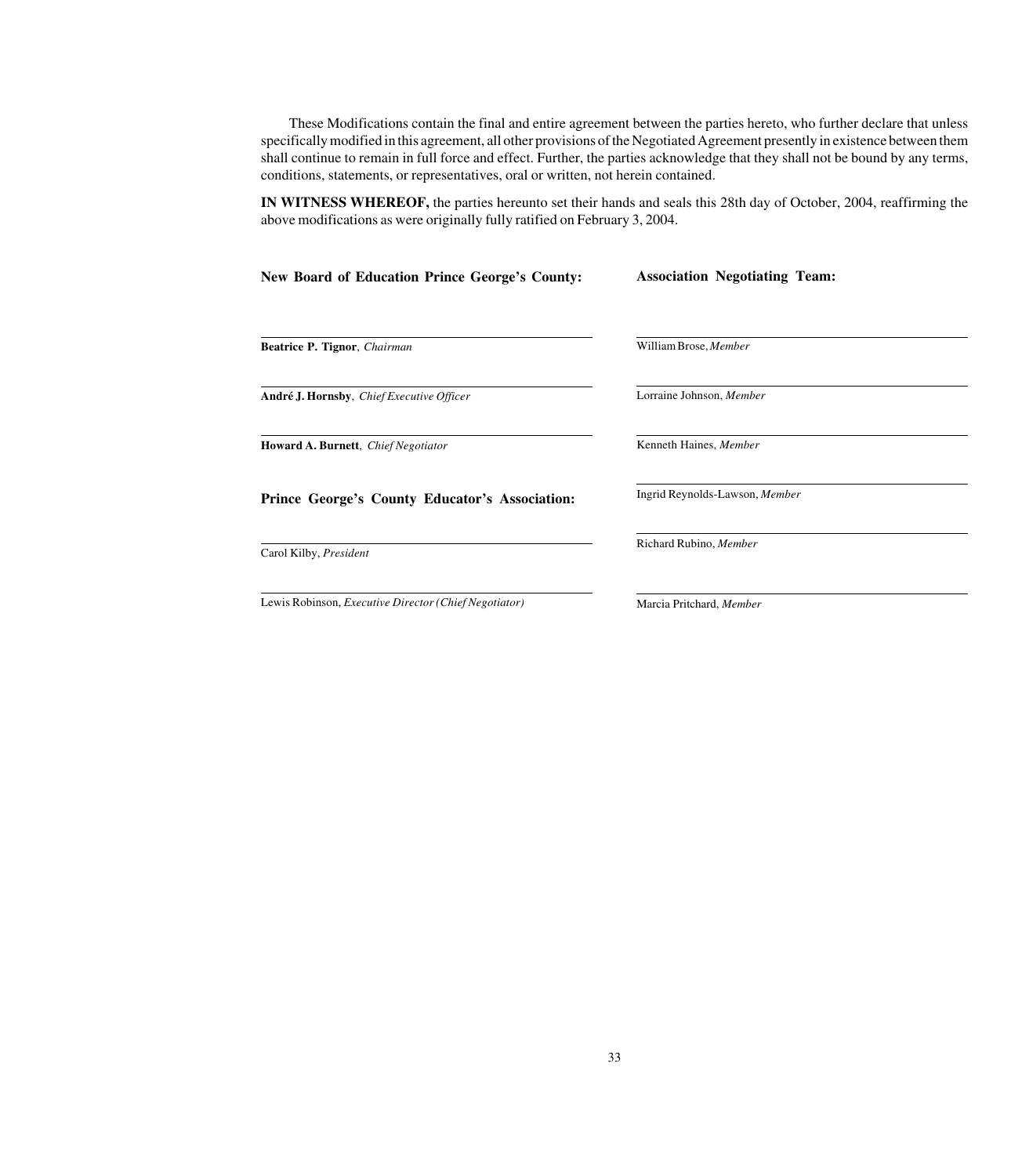#### **RESOLUTION [MARYLAND STATE BOARD OF EDUCATION](#page-1-0)**

#### <span id="page-35-0"></span>**December 19, 1973**

#### **Resolution No. 1973-49** Re: Adoption of Guidelines

Adoption of Guidelines for Evaluation of Probationary Teachers

**Whereas,** Disputes and controversies have arisen over the nonrenewal of contracts of probationary teachers; and

**Whereas,**The State Board of Education believes that they should be in existence a fair and impartial system for the evaluation of probationary teachers by their fellow professionals; and

**Whereas,** The Board does not wish to substitute its judgment for those of the evaluators who have the direct responsibility of supervising probationary teachers; now, therefore, be it

**Resolved,**That the State Board of Education adopt Guidelines for the Evaluation of Probationary Teachers which follow:

#### **[GUIDELINES FOR THE EVALUATION OF](#page-1-0) PROBATIONARY TEACHERS**

<span id="page-35-1"></span>Each county board of education and the Board of School commissioners of Baltimore City shall adopt evaluation procedures for probationary teachers to become effective September 1, 1974, which are not inconsistent with the following provisions:

#### **Observations**

**1.** Teachers who have not achieved tenure status shall be observed periodically at least four (4) times during the school year by the staff of each local board of education and the staff of the School Commissioners of Baltimore City as determined by the superintendent. Each observation of performance shall be conducted openly and with full knowledge of the teacher for a period of time sufficient for an adequate appraisal of that instructional activity.

**2.** The teacher shall be observed by more than one qualified person each year as determined by the superintendent.

**3.** Within a reasonable period of time subsequent to each observation, the observer will hold a conference with the teacher, at which time a written observation report shall be submitted. The report should include, where appropriate, favorable comments, criticisms and specific recommendations for improvement.

#### **Evaluations**

**1.** A formal evaluation including a conference shall be made at least once each semester.

**2.** The evaluation shall be based on the conclusions and assessments reached by more than one staff member.

**3.** The evaluation shall be based on the observations of the teacher's performance and other reasonable criteria established by local boards of education and the Board of School Commissioners of Baltimore City.

**4.** Provision shall be made for an over-all assessment by the evaluator which clearly indicates a satisfactory or unsatisfactory rating.

**5.** The written evaluation report based on performance and other reasonable criteria established by the local boards of education and the Board of School Commissioners of Baltimore City shall be shown to the teacher within a reasonable period of time subsequent to the aforementioned conference. At that time, the teacher shall sign the report and receive a copy thereof. Such signature

will, however, not necessarily indicate agreement with the evaluation. Provision shall be made for written comments and reactions by the teacher(s) which shall be attached to the evaluation report.

**6.** Except for bona fide reductions of staff, the superintendent's recommendations as to non-renewal of contract of probationary teachers shall be based on the evaluation report and other reasonable criteria established by local boards of education and the School Commissions of Baltimore City prepared in accordance with these provisions.

Copies of new evaluation procedures developed by local school systems and based on State Guidelines For The Evaluation Of Probationary Teachers shall be submitted to the State Superintendent of Schools not later than September 1, 1974.

#### **PUBLIC SCHOOL LAW 4-205 (c) (2)**

Subject to the authority of the State Board under Section 2-205 (e) of this article, each county superintendent shall explain the true intent and meaning of:

- **(i)** The school law; and
- **(ii)** The applicable bylaws of the State Board.
- **(3)** Subject to the provisions of Section 6-203 and Subtitle 4 of Title 6 of this article and without charge to the parties concerned, each county superintendent shall decide all controversies and disputes that involve;
	- **(i)** The rules and regulars of the county board; and
	- **(ii)** The proper administration of the county public school system.

**(4)** A decision of a county superintendent may be appealed to the county board if taken in writing within 30 days after the decision of the county superintendent. The decision may be further appealed to the State Board if taken in writing within 30 days after the decision of the county board.

#### **[NEGOTIATIONS LAW](#page-1-0) Education Article, Subtitle 4 of Title 6 The Annotated Code of Maryland**

#### **SUBTITLE 4. ORGANIZATION OF CERTIFICATED EMPLOYEES.**

#### **6-401. Definitions.**

**(a)** In general

In this subtitle the following words have the meanings indicated.

**(b)** Employee Organization.

"Employee Organization" means an organization that:

**(1)** Includes certificated employees of a public school employer or individuals of equivalent status in Baltimore City; and

**(2)** Has as one of its main purposes the representation of the employees in their relations with that public school employer.

**(c)** Public School Employee.

"Public School Employee" means a certificated professional individual who is employed by a public school employer or an individual of equivalent status in Baltimore City, except for a county superintendent or an individual who is designated by the public school employer to act in a negotiating capacity as provided in §6-408 (b) of this subtitle. In Montgomery County, public school employees include certificated and noncertificated substitute teachers employed by the public school employer for at least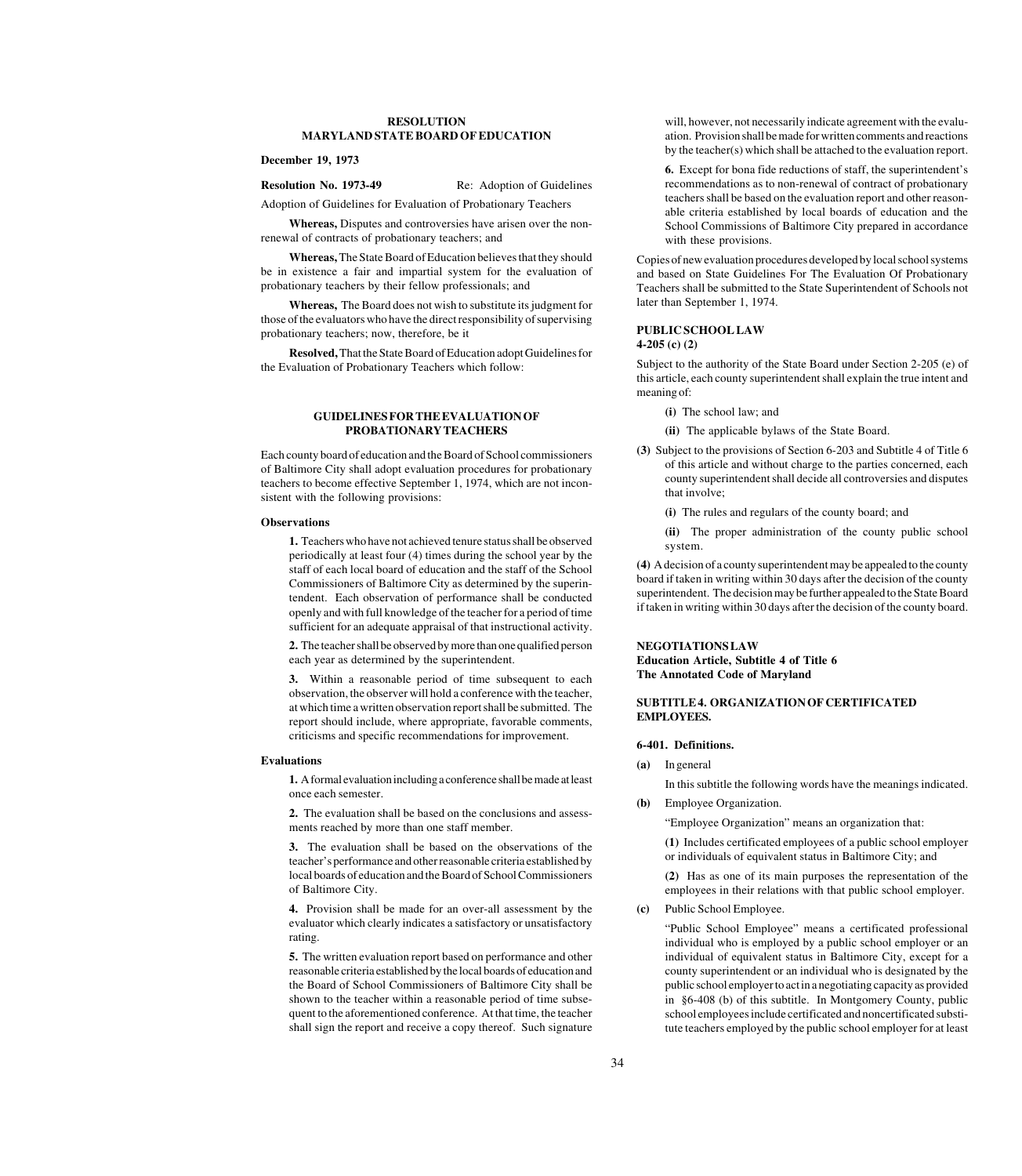7 days before March 1 of the school fiscal year ending June 30, 1978 and each year after.

**(d)** Public School Employer.

"Public School Employer" means a county board of education or the Board of School Commissioners of Baltimore City.

REVISOR'S NOTE; This section formerly appeared as Art. 77, §160(a).

The only changes are in style.

#### **6-402. Employees May Join Organization: Membership Restrictions.**

**(a)** Employees May Form and Join Organization.

Public school employees may form, join, and participate in the activities of employee organizations of their own choice for the purpose of being represented on all matters that relate to salaries, wages, hours, and other working conditions.

**(b)** Membership Restriction and Dismissal

An employee organization may establish reasonable:

**(1)** Restrictions as to who may join; and

**(2)** Provisions for the dismissal of individuals from membership.

REVISOR'S NOTE: This section formerly appeared as Art. 77, §160(b).

The only changes are in style.

#### **6-403. Employees May Refuse to Join Employee Organizations.**

A public school employee may refuse to join or participate in the activities of employee organizations.

REVISOR'S NOTE: This section formerly appeared as Art. 77, §160(c).

The only changes are in style.

#### **6-404. Designation of Exclusive Representative For Employees; Specific Units.**

**(a)** Public School Employer to Designate Exclusive Employee Organization.

Each public school employer shall designate, as provided in this subtitle, which employee organization, if any, shall be the exclusive representative of all public school employees in a specified unit in the county.

**(b)** Composition of Unit.

The public school employer shall determine the composition of the unit in negotiation with any employee organization that requests negotiation concerning the composition of the unit.

**(c)** Two Unit Limit for Each County.

There may not be more than two units in a county.

**(d)** All Employees to be Included in Units.

All eligible public school employees shall:

**(1)** Be included in one of these units; and

**(2)** Have the rights granted in this subtitle.

REVISOR'S NOTE: This section formerly appeared as Art. 77, §160(d).

In subsection (a) of this section, the language that referred to the original designation of employees organizations before June 15, 1968 and June 15, 1969 has been deleted as obsolete.

In subsection (d) of this section, the word "eligible" has been added

for clarity.

In this section, the references to "Baltimore City" have been deleted as unnecessary in light of the definition of "county" in §1- 101 of this article.

The only other changes are in style.

#### **6-405. Method of Designating Exclusive Employee Representative.**

**(a)** Designation as Provided in This Section.

The designation of an employee organization as an exclusive representative shall be made as provided in this section.

**(b)** Request for Recognition.

If an employeeorganization certifies to the public school employer that it has a membership enrollment of at least 30 percent of the total number of public school employees in a specified unit in a county as of June 1 of the year in which certification is made, this certification is a request for recognition as exclusive representative of all public school employees in the specified unit in the county.

**(c)** Election If Another Organization Request Recognition.

If another employee organization certifies that it has a membership enrollment of at least 10 percent of the total number of public school employees in the unit as of the same June 1, an election shall be held in which the public school employees in the unit shall be offered the opportunity to choose:

**(1)** One of the employee organizations as the exclusive representative of all public school employees in the unit; or

- **(2)** Not to have exclusive representation.
- **(d)** Election If No Other Organization Requests Recognition.

If no other employee organization certifies that it has a membership enrollment of at least 10 percent of the total number of public school employees in the unit, on the request of the employee organization under subsection (b) of this section, and election shall be held and the ballot shall offer a choice between:

**(1)** Exclusive representation by the organization; and

- **(2)** Not to have exclusive representation.
- **(e)** Designation without an Election.

The public school employer shall designate the employee organization described in subsection (b) of this section as the exclusive representative of all public school employees in the specified unit in a county if:

**(1)** No other employee organization certifies that it has a membership enrollment of at least 10 percent of the total number of public school employees in the unit;

**(2)** The employee organization does not request an election under subsection (d) of this section; and

**(3)** The employee organization certifies that it has a membership enrollment of the majority of the public school employees in the unit in the county.

- **(f)** Rules and Regulations; Time, Manner, and Place of Holding Elections.
	- **(1)** The State Board shall adopt rules and regulations for:

**(i)** Verifying the number of certificated employees of the public school employer or individuals of equivalent status in Baltimore City who are members in good standing of an employee organization on the date of the certification or who have signed a petition under this section; and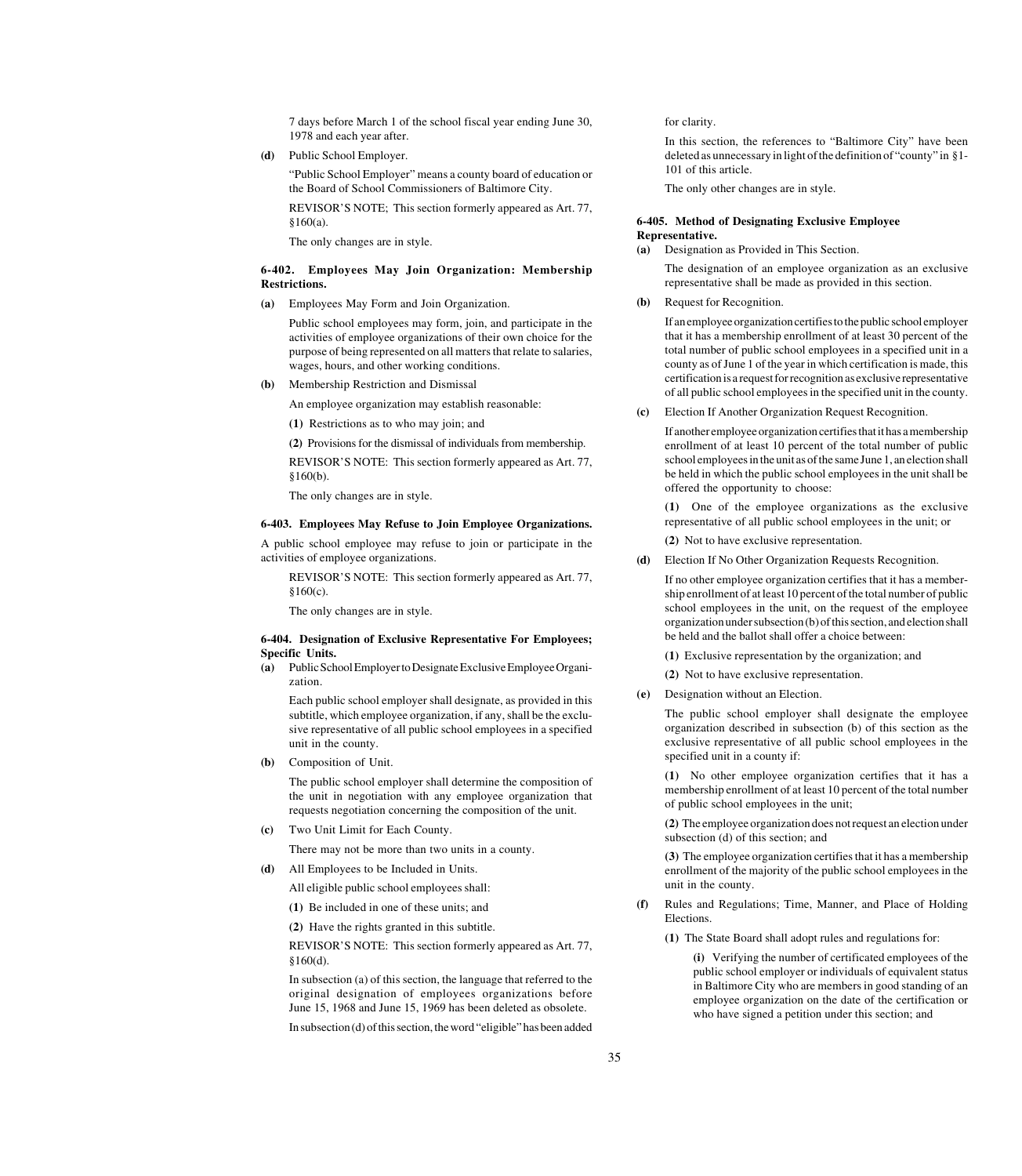**(ii)** Holding elections under this section and the certification of their results.

**(2)** The State Board shall provide for supervision of these elections.

**(3)** The election shall be held:

**(i)** In each school facility where public employees are assigned on a regularly scheduled school day;

**(ii)** In a manner assuring the secrecy of the ballot; and

**(iii)** On a regular working day for public school employees, between June 1 and June 15, inclusive, except in Baltimore City where the elections shall be held between November 1 and November 15 following the date on which certification of required membership enrollment is made.

**(4)** In any election held under this section, the employee organization that receives the largest number of votes cast in a unit shall be declared to be the exclusive representative of all public school employees in the unit. If the largest number of votes in the election is cast not to have exclusive representation, a representative may not be designated for the unit.

**(5)** The public school employer shall provide any assistance required in holding the elections.

REVISOR'S NOTE: This section formerly appeared as Art. 77, §160(e).

In subsection (f) of this section, the reference to elections held before June 1, 1974 has been deleted as obsolete.

The only other changes are in style.

#### **6-406. Minimum Period of Representation; Elections After Initial Period.**

**(a)** Two Year Initial Period Required.

**(1)** The designation of an exclusive representative shall be for at least 2 years.

**(2)** After this initial period, the organization shall be the exclusive representative until another election is held.

**(b)** Subsequent Elections.

**(1)** An election after the initial period of representation may be held:

**(i)** Only after the end of the 2-year period; and

**(ii)** On petition signed by more than 20 percent of the public school employees in the unit of the county.

**(2)** This election shall be held in the same manner as provided in §6-405 of this subtitle.

**(3)** All signatures on a petition requesting an election shall be obtained within 90 days before the election date.

REVISOR'S NOTE: This section formerly appeared as Art. 77, §160(f).

The only changes are in style.

### **6-407. Designated Organization is Negotiating Agent; Fair Representation; Representation In Montgomery County.**

**(a)** Negotiating Agent.

An employee organization designated as an exclusive representative shall be the negotiating agent of all public school employees in the unit in the county.

**(b)** Fair Representation.

**(1)** An employee organization designated as an exclusive representative shall represent all employees in the unit fairly and

without discrimination, whether or not the employees are members of the employee organization.

**(2)** In addition, in Montgomery County, the exclusive representative shall represent fairly and without discrimination all persons actually employed as substitute teachers without regard to whether they are included in §6-401 (c) of this subtitle as public school employees.

Montgomery County.

**(1)** In Montgomery County, the Board of Education may negotiate with the employee organization designated as the exclusive representative for the public school employees in a unit, a reasonable service or representation fee, to be charged nonmembers for representing them in negotiations, contract administration, including grievances, and other activities as are required under subsection (b) of this section.

**(2)** The service or representation fee may not exceed the annual dues of the members of the organization.

**(3)** An employee who is a substitute teacher and who works on a short-term day-to-day basis is not required to pay a service or representation fee.

**(4)** An employee whose religious beliefs are opposed to joining or financially supporting any collective bargaining organization is:

**(i)** Not required to pay a service or representation fee, and

**(ii)** Required to pay an amount of money as determined in subsection  $(c)(2)$  of this section to a nonreligious, nonunion charity or to such other charitable organization as may be mutually agreed upon by the employee and the exclusive representative, and who furnishes to the Board of Education and the exclusive representative written proof of such payment. (An. Code 1957, art. 77, § 160; 1978, ch 22 § 2; ch. 713, § 2; 1983, ch. 630; 1984, ch. 255.)

REVISOR'S NOTE: This section formerly appeared as Art. 77, §160(g).

The only changes are in style.

#### **6-408. Negotiations Between Employer and Employee Organization.**

#### **(a)** "Negotiate" Defined.

**(1)** In this section, "Negotiate" includes the duty to:

**(i)** Confer in good faith, at all reasonable times; and

**(ii)** Reduce to writing the matters agreed on as a result of the negotiations.

**(2)** The agreements may provide for binding arbitration of the grievances arising under the agreement that the parties have agreed to be subject to arbitration.

**(b)** Representatives to Negotiate.

**(1)** On request a public school employer or at least two of its designated representatives shall meet and negotiate with at least two representatives of the employee organization that is designated as the exclusive negotiating agent for the public school employees in a unit of the county on all matters that relate to salaries, wages, hours, and other working conditions.

**(2)** In Montgomery County, notwithstanding any agreement in effect on June 1, 1978 which excludes substitute teachers, and without affecting any other part of such an agreement, the exclusive negotiating agent for the public school employees in a unit and the public school employer shall meet and negotiate under this section the salaries, wages, hours, and other working conditions of all persons actually employed as substitute teachers.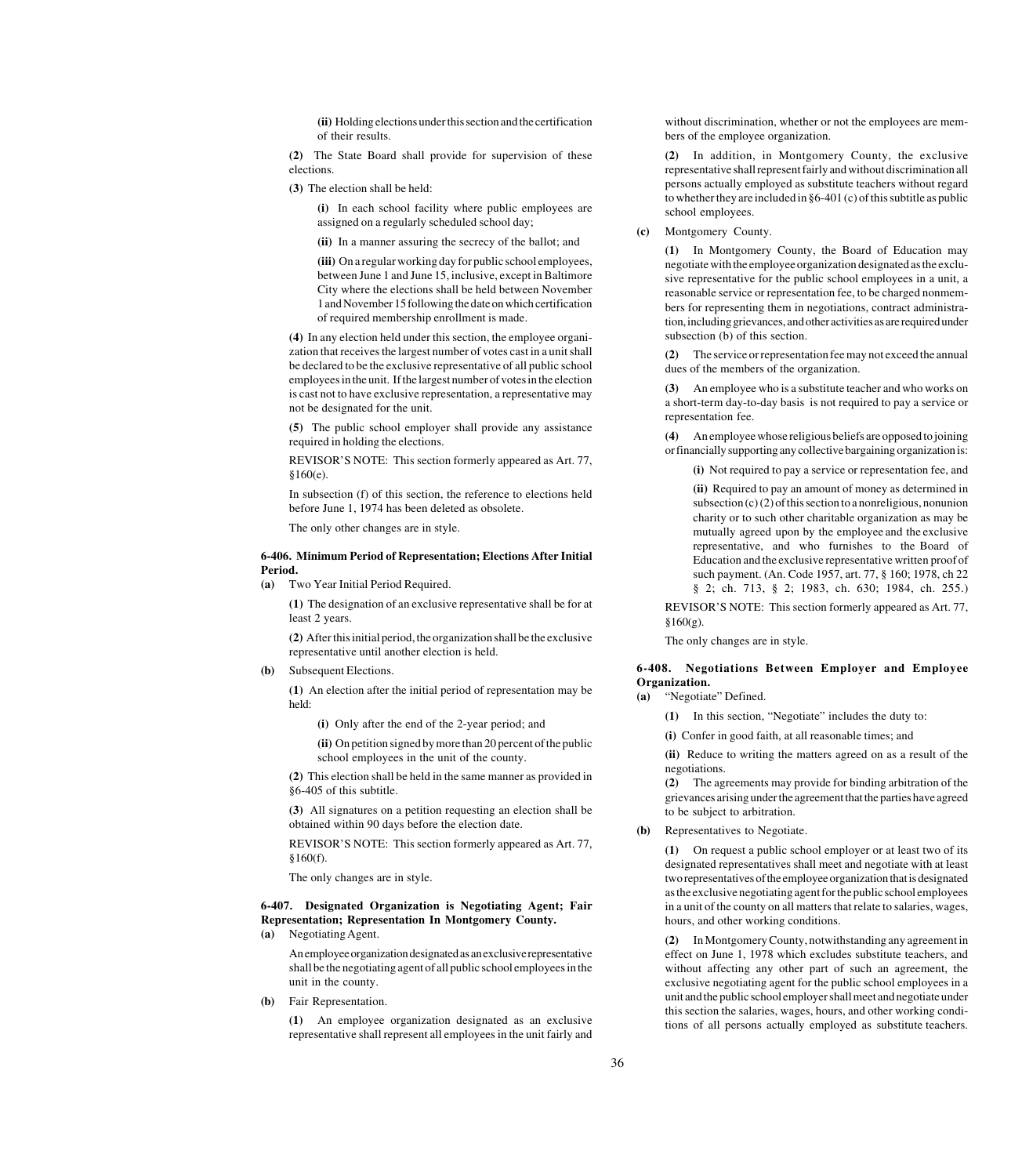**(c)** Presentation by Employee Organization at Public Meeting.

The designation of representatives by the employer under this section does not prevent the designated employee organization from appearing before or making proposals to the public school employer at a public meeting or hearing.

**(d)** Impasse in Negotiations.

**(1)** If, on the request of either party, the state superintendent determines from the facts that an impasse is reached in negotiations between a public school employer and an employee organization that is designated as an exclusive negotiating agent, the assistance and advice of the State Board may be requested, with the consent of both parties.

**(2)** If consent is not given and at the request of either party, a panel shall be named to aid in resolving the differences.

- **(3)** The panel shall contain three individuals chosen as follows:
	- **(i)** One member is to be named by each party within 3 days; and
	- **(ii)** The third member is to be chosen by the other two members within 10 days after the request.

**(4)** The State Board or the panel selected shall meet with the parties to aid in resolving the differences, and, if the matter is not resolved, shall make a written report and recommendation within 30 days after the request.

**(5)** A copy of the report shall be sent to the representatives of the public school employer and the employee organization.

**(6)** All costs of mediation shall be shared by the public school employer and the employee organization.

**(7)** Notwithstanding any other provision of this subtitle, the public school employer shall make the final determination as to matters that have been the subject of negotiation, but this final determination is subject to the other provisions of this article concerning the fiscal relationship between the public school employer and the County Commissioners, County Council, and Mayor and City Council of Baltimore City.

REVISOR'S NOTE: This section formerly appeared as Art. 77, §160(h), (i), and the last sentence of (k).

The only changes are in style.

#### **6-409. Interference with Employees Prohibited.**

A public school employer and employee organization may not interfere with, intimidate, restrain, coerce, or discriminate against any public school employee because of the exercise of his rights under 6-402 and 6-403 of this subtitle.

REVISOR'S NOTE: This section formerly appeared as Art. 77, §160(j).

The only changes are in style.

#### **6-410. Strikes Prohibited; Penalties.**

**(a)** Strikes Prohibited.

An employee organization may not call or direct a strike.

**(b)** Penalties.

**(1)** Any employee organization designated as an exclusive representative that violates any provision of this section shall have its designation as exclusive representative revoked by the public school employer and the employee organization and any other employee organization that violates any provision of this section is ineligible to be designated as exclusive representative for a period of 2 years after the violation.

**(2)** If an employee organization violates any provision of this section, the public school employer shall stop making payroll deductions for dues of the organization for 1 year after the violation.

REVISOR'S NOTE: This section formerly appeared as Art. 77, §160(l).

The only changes are in style.

#### **6-411. Effect of Subtitle on Other Laws, Rules, and Regulations.**

- **(a)** Laws, rules, and regulations relating to tenure not superseded. This subtitle does not supersede any other provision of the code or the rules and regulations of public school employers that establish and regulate tenure.
- **(b)** State Labor Laws Inapplicable.

This subtitle does not make the State Labor Laws in Articles 89 and 100 of the code apply to public school employment.

REVISOR NOTE: This section formerly appeared as Art. 77,  $§160(m)$  and the first sentence of (k).

The only changes are in style.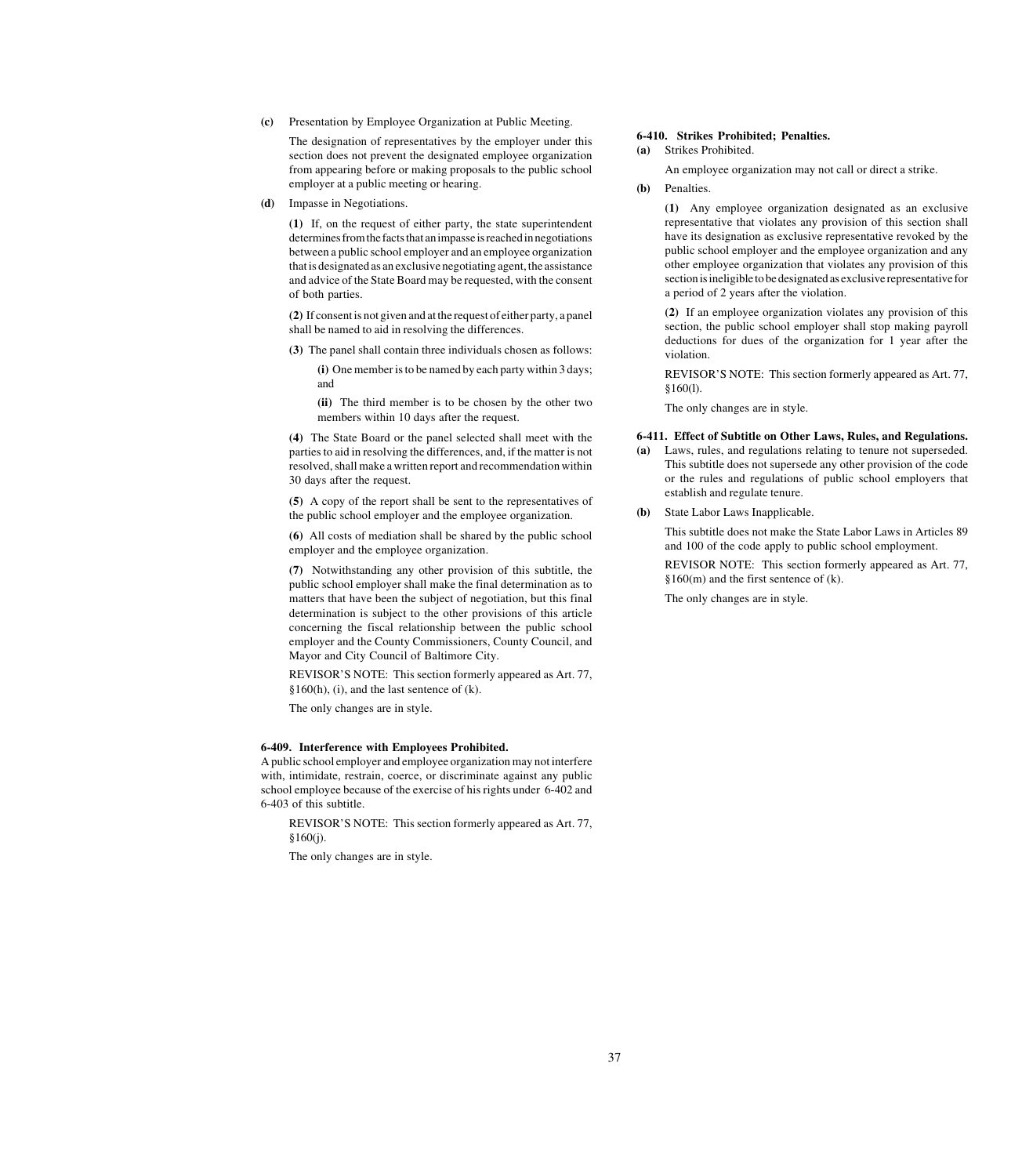#### **ELEMENTARY LEVEL**

Kindergarten 25.0

**Grade Level Average Class Size** Grades 1  $-6$  29.8

## **SECONDARY LEVEL**

#### **Junior High School**

### **Senior High School**

Vocational Tech. 19.9 Naval Jr. ROTC 25.5<br>Aerospace Education 26.3 Aerospace Education 26.3<br>Driver Education 17.5 Driver Education 17.5<br>Diversified Occupations 21.3 Diversified Occupations 21.3<br>Reading 21.7

| Subject                         | <b>Average Class Size</b> | Subject                         | Average Class Size |
|---------------------------------|---------------------------|---------------------------------|--------------------|
| Art                             | 25.3                      | Agriculture                     | 13.0               |
| <b>Business Education</b>       | 24.6                      | Art                             | 22.6               |
| Core                            | 27.3                      | <b>Business Education</b>       | 23.7               |
| English                         | 27.7                      | English                         | 26.1               |
| French                          | 21.3                      | French                          | 19.2               |
| German                          | 19.6                      | German                          | 18.7               |
| Spanish                         | 23.3                      | Latin                           | 14.5               |
| Home Economics                  | 20.8                      | Russian                         | 11.5               |
| <b>Industrial Arts</b>          | 22.4                      | Spanish                         | 23.2               |
| <b>Advanced Math</b>            | 23.5                      | Home Economics                  | 19.1               |
| Algebra                         | 28.1                      | <b>Industrial Arts</b>          | 21.5               |
| General Math                    | 27.9                      | <b>Advanced Math</b>            | 25.1               |
| Band-Orchestra-Chorus           | 30.7                      | Algebra                         | 24.5               |
| Music                           | 25.4                      | General Math                    | 26.2               |
| <b>Boys Physical Education</b>  | 30.7                      | Band-Orchestra-Chorus           | 31.9               |
| <b>Girls Physical Education</b> | 29.5                      | Music                           | 17.9               |
| General Science                 | 28.9                      | <b>Boys Physical Education</b>  | 30.6               |
| Horticulture                    | 14.0                      | <b>Girls Physical Education</b> | 29.0               |
| Photography                     | 7.0                       | Biology-Botany                  | 28.6               |
| Physical Science                | 28.0                      | Chemistry                       | 25.6               |
| <b>Social Studies</b>           | 28.4                      | General Science                 | 19.5               |
| Special Education               | 5.9                       | Horticulture                    | 24.4               |
| Vocational Tech.                | 23.1                      | Photography                     | 18.3               |
| Diversified Occupations         | 15.0                      | <b>Physical Science</b>         | 28.8               |
| Reading                         | 11.1                      | Physics                         | 21.8               |
|                                 |                           | <b>Social Studies</b>           | 28.1               |
|                                 |                           | Special Education               | 8.0                |

Reading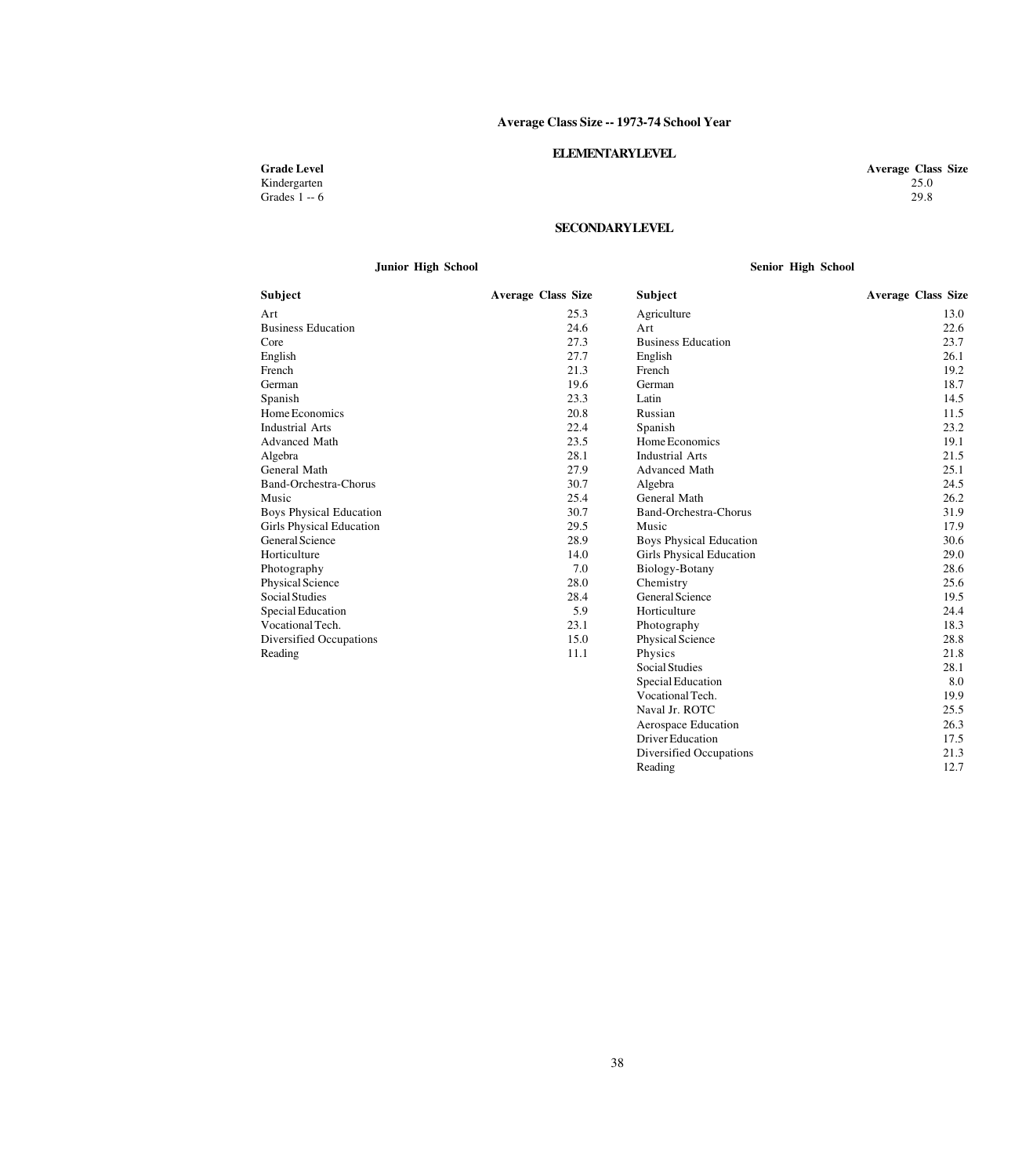#### <span id="page-40-0"></span>**[SUBSTITUTE RESOLUTION #285 -- 88 AS AMENDED AND APPROVED BY THE](#page-1-0) BOARD OF EDUCATION AT THE OCTOBER 27, 1988, MEETING**

WHEREAS, pursuant to the provisions of MD. ANN. CODE, Educ. Art., Sec. 6-404, the Board of Education of Prince George's County is authorized to designate up to two units of all certificated public school employees and to determine the composition of such units, and

WHEREAS, on June 9, 1988, in response to writings received from two employee organizations requesting bifurcation of the current established single unit of certificated employees, as provided by law, the Board of Education instructed its Superintendent of Schools to constitute a committee to meet, consult, and negotiate with all interested parties, and

WHEREAS, that committee recommended that bifurcation take place, and

WHEREAS, such bifurcation would be in the best interests of the school system and its employees;

THEREFORE, BE IT RESOLVED, that the Board of Education does, effective May 1, 1989, designate two units of its certificated employees, the composition of which shall be as follows:

UNIT ONE: Shall consist of all certificated employees not included in Unit Two, and

UNIT TWO: Shall consist of: Principals Vice Principals School based Administrative Assistants Elementary Instructional Assistants (school based) Elementary Instructional/Administrative Specialists (school based) Area Teacher Specialists Instructional Supervisors,

and further excepting from both Unit One and Unit Two those certificated public school employees who are designated from time to time by the Board of Education to act in a negotiating capacity and for which such exclusion is provided in Subtitle IV of the Education Article.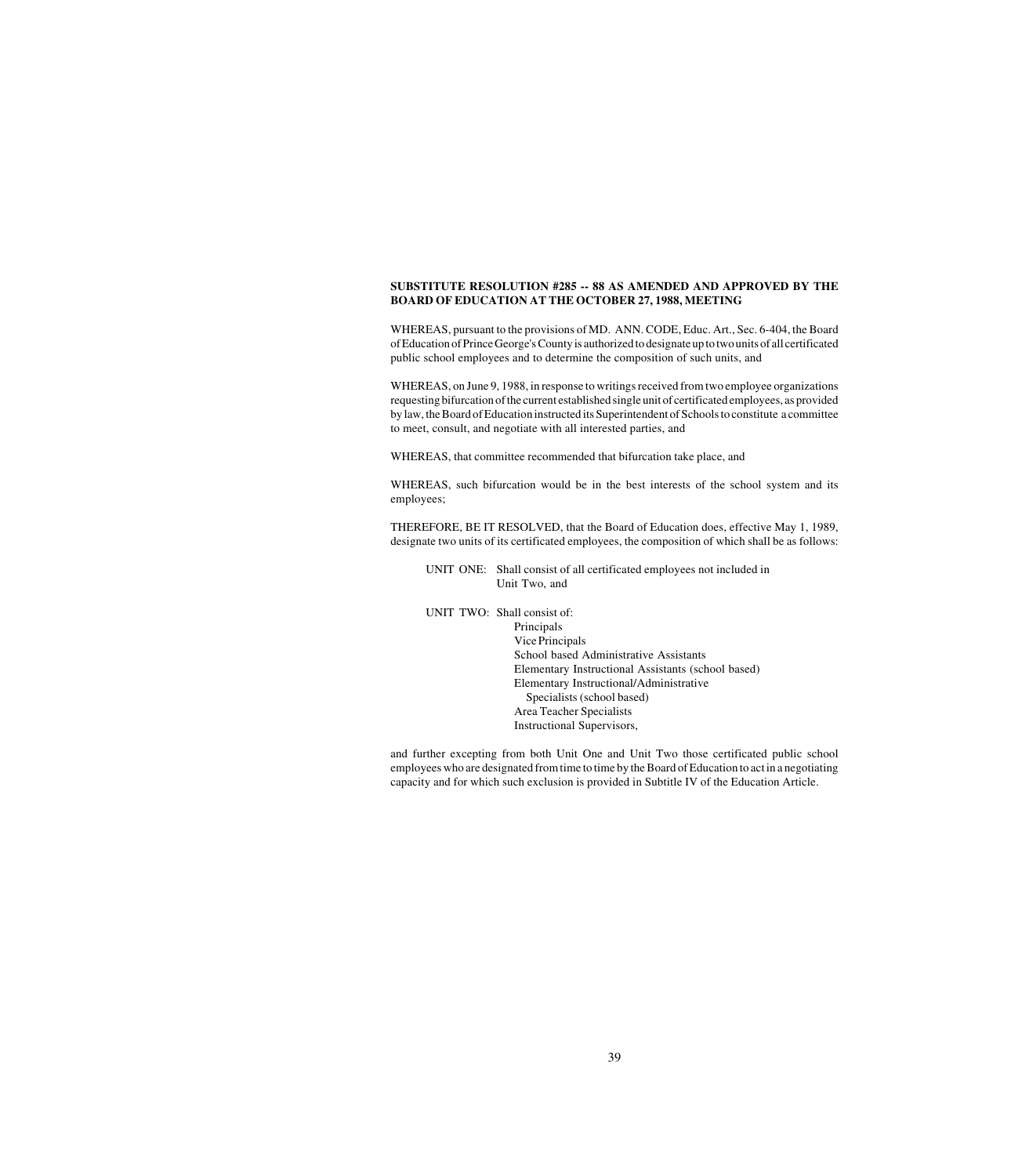# **Subject Index**

This index hereafter is not a part of the Negotiated Agreement between the Board of Education of Prince George's County and the Prince George's County Educators' Association. It is printed as a convenience of reference; however, topic descriptors are not to be construed as carrying any substantive value in the interpretation of the Agreement.

| <b>ARTICLE</b>      |                                            | <b>PAGE</b> | <b>ARTICLE</b>      |                                                  | <b>PAGE</b> |
|---------------------|--------------------------------------------|-------------|---------------------|--------------------------------------------------|-------------|
| 4.14 D              |                                            |             | 4.19 F              |                                                  |             |
| 4.23                |                                            |             | 4.20 B1             |                                                  |             |
| 4.06                |                                            |             | 4.19 <sub>G</sub>   |                                                  |             |
| 5.03                |                                            |             | 6.10                |                                                  |             |
| 3.01                |                                            |             | 4.19 H              |                                                  |             |
| 8.04                |                                            |             | 4.19J               |                                                  |             |
| 5.05                |                                            |             | $4.19$ J6b          |                                                  |             |
| 5.02, 8.01 C        |                                            |             | 4.20                |                                                  |             |
| 4.17                |                                            |             | $4.05$ D            |                                                  |             |
| 2.05, 4.14 C        |                                            |             | 6.11                |                                                  |             |
| 4.07                |                                            |             | 4.07                |                                                  |             |
| 4.08                |                                            |             | 7.01                |                                                  |             |
| 8.02                |                                            |             | 4.15 E3             |                                                  |             |
| 6.13                |                                            |             | 4.05 E, F, G        |                                                  |             |
| 4.16                |                                            |             | 4.18                |                                                  |             |
| 4.03                |                                            |             | 4.12                |                                                  |             |
| 4.02                |                                            |             | 7.02                |                                                  |             |
| 8.03                |                                            |             | 4.01 10             |                                                  |             |
|                     | Insurance                                  |             | 4.19J               |                                                  |             |
| 6.05                |                                            |             | 4.19 J <sub>3</sub> |                                                  |             |
| 6.04                | Health Maintenance Organizations (HMO)  19 |             | 6.10                | Disposition Upon Retirement or Resignation  20   |             |
| 6.03                | Hospitalization Surgical-Medical           |             | 4.19 K              | Vacancies, Replacement After Fifty (50) Days  16 |             |
|                     |                                            |             | 4.19 J <sub>8</sub> |                                                  |             |
| 6.02                |                                            |             | 4.06E               |                                                  |             |
| 6.06                |                                            |             | 8.01                |                                                  |             |
| 6.07                |                                            |             | 5.05                |                                                  |             |
| 4.06 F              |                                            |             | 4.14                |                                                  |             |
|                     | Leave                                      |             |                     | <b>Transfers</b>                                 |             |
| 4.19 B3             |                                            |             | 4.11 B              |                                                  |             |
| 4.18L               |                                            |             | 4.11                |                                                  |             |
| 4.19 A              |                                            |             | 4.10                |                                                  |             |
| 4.19 B              |                                            |             | 6.01                |                                                  |             |
| 4.19 C              |                                            |             | 4.09                |                                                  |             |
| 4.20 F              |                                            |             | 4.05                |                                                  |             |
| 4.19 B              |                                            |             | 4.04                |                                                  |             |
| 4.20 B <sub>2</sub> |                                            |             | 4.19E               |                                                  |             |
| 4.19 D, 4.20 C      |                                            |             | 8.01 C              |                                                  |             |
| 4.20 E              |                                            |             |                     |                                                  |             |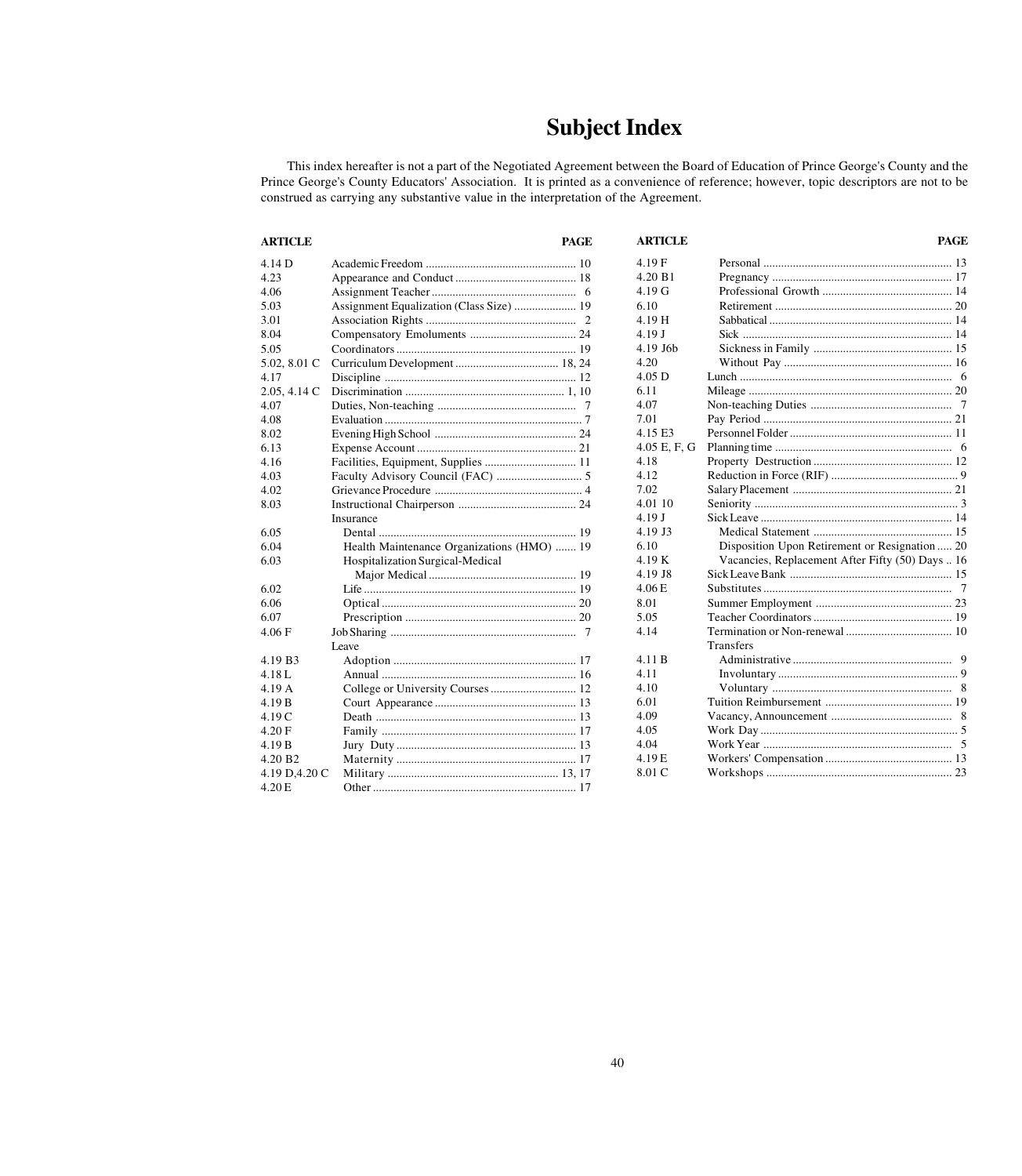## **MEMORANDUM OF AGREEMENT**

The Prince George's County Educators' Association (PGCEA) and the Board of Education of Prince George's County (BOE) agree to the following terms and conditions of employment for the Junior ROTC instructors employed by the BOE.

- Junior ROTC instructors shall be entitled to placement and advancement on the salary schedule in accordance with existing terms and conditions of the Negotiated Agreement except where noted in this Memorandum of Agreement.
- Junior ROTC instructors employed prior to this agreement shall continue to receive credit for prior approved service for the purpose of salary and advancement on the salary schedule.
- Junior ROTC instructors employed during the life of this agreement shall be entitled to a maximum of 11 years prior verified teaching experience in the military academies/institutions, JROTC programs or educational institutions. The parties agree that verified teaching experience includes, but is not limited to, the act or practice of instruction associated with courses or subject matter pertaining to, or offered by educational institutions.

• Junior ROTC instructors employed during the life of this agreement shall be entitled to a maximum of 11 years of prior verifiable teaching experience in the military academies/institutions, JROTC programs or other educa tional institutions for the purpose of placement on the salary schedule.

• Junior ROTC instructors shall continue to receive a maximum of two (2) years credit for military service.

This letter shall be in effect for the term of the Negotiated Agreement from July 1, 2004 through June 30, 2006 and shall continue thereafter, unless specifically non-renewed in writing by the parties.

## **Prince George's County Public Schools Prince George's County Educator's**

 **Association**

 $\mathbf{B} \mathbf{v}$ :  $\qquad \qquad \mathbf{B} \mathbf{v}$ :

Date: \_\_\_\_\_\_\_\_\_\_\_\_\_\_\_\_\_\_\_\_\_\_\_\_\_\_\_\_\_\_ Date: \_\_\_\_\_\_\_\_\_\_\_\_\_\_\_\_\_\_\_\_\_\_\_\_\_\_\_\_\_